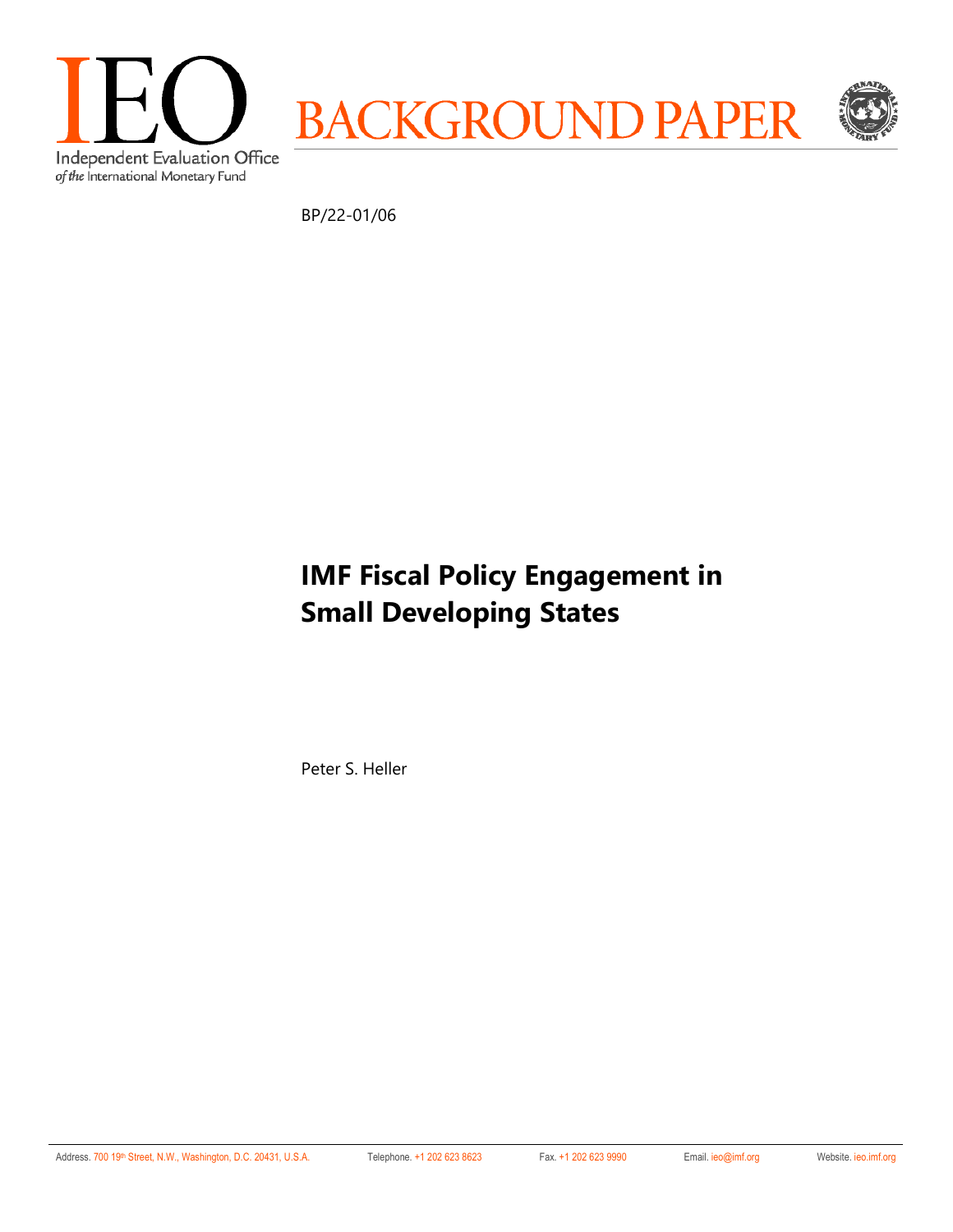## IEO Background Paper Independent Evaluation Office of the International Monetary Fund

## IMF Fiscal Policy Engagement in Small Developing States

Prepared by Peter S. Heller<sup>[\\*](#page-1-0)</sup>

March 30, 2022

The views expressed in this Background Paper are those of the author and do not necessarily represent those of the IEO, the IMF, or IMF policy. Background Papers report analyses related to the work of the IEO and are published to elicit comments and to further debate.

<span id="page-1-0"></span><sup>\*</sup> Consultant, Independent Evaluation Office of the IMF.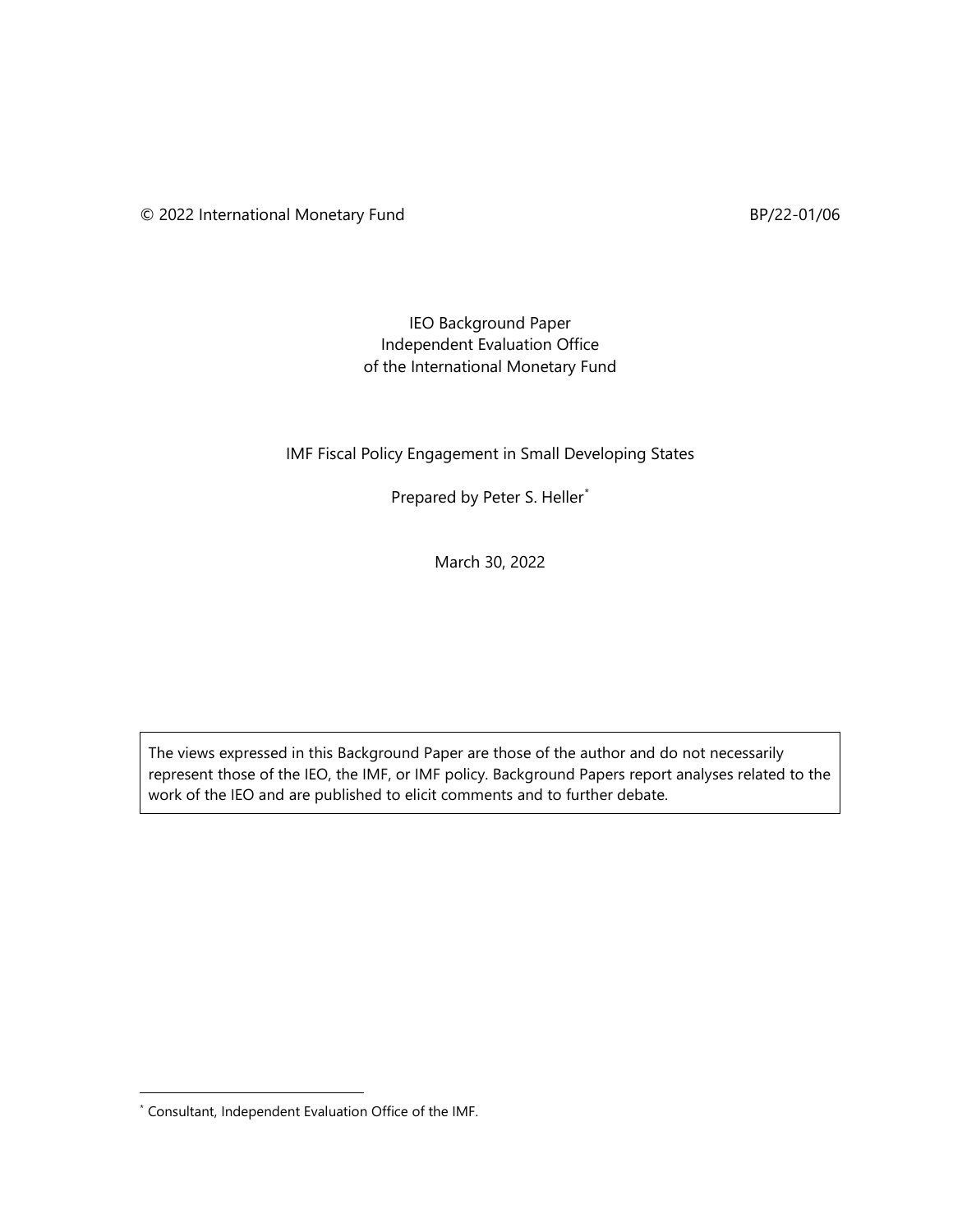| Contents                                                                                          | Page            |
|---------------------------------------------------------------------------------------------------|-----------------|
| $\mathsf{V}$                                                                                      |                 |
|                                                                                                   |                 |
|                                                                                                   |                 |
|                                                                                                   |                 |
|                                                                                                   |                 |
|                                                                                                   |                 |
|                                                                                                   |                 |
|                                                                                                   |                 |
|                                                                                                   |                 |
|                                                                                                   |                 |
|                                                                                                   |                 |
|                                                                                                   |                 |
|                                                                                                   |                 |
|                                                                                                   |                 |
|                                                                                                   |                 |
|                                                                                                   |                 |
|                                                                                                   |                 |
|                                                                                                   |                 |
|                                                                                                   |                 |
|                                                                                                   |                 |
|                                                                                                   |                 |
| B. Fiscal Lessons from the COVID-19 Crisis                                                        |                 |
|                                                                                                   | 46              |
| Box                                                                                               |                 |
|                                                                                                   |                 |
| Figures                                                                                           |                 |
| 1. Substantive Focus of Article IV Consultation Staff Report Boxes, Annexes and Chapters in       |                 |
|                                                                                                   | 14              |
| 3. Share of Countries where Climate Change or Natural Disasters is Identified as a Risk Factor_18 |                 |
|                                                                                                   |                 |
|                                                                                                   | $\overline{32}$ |
|                                                                                                   | $-33$           |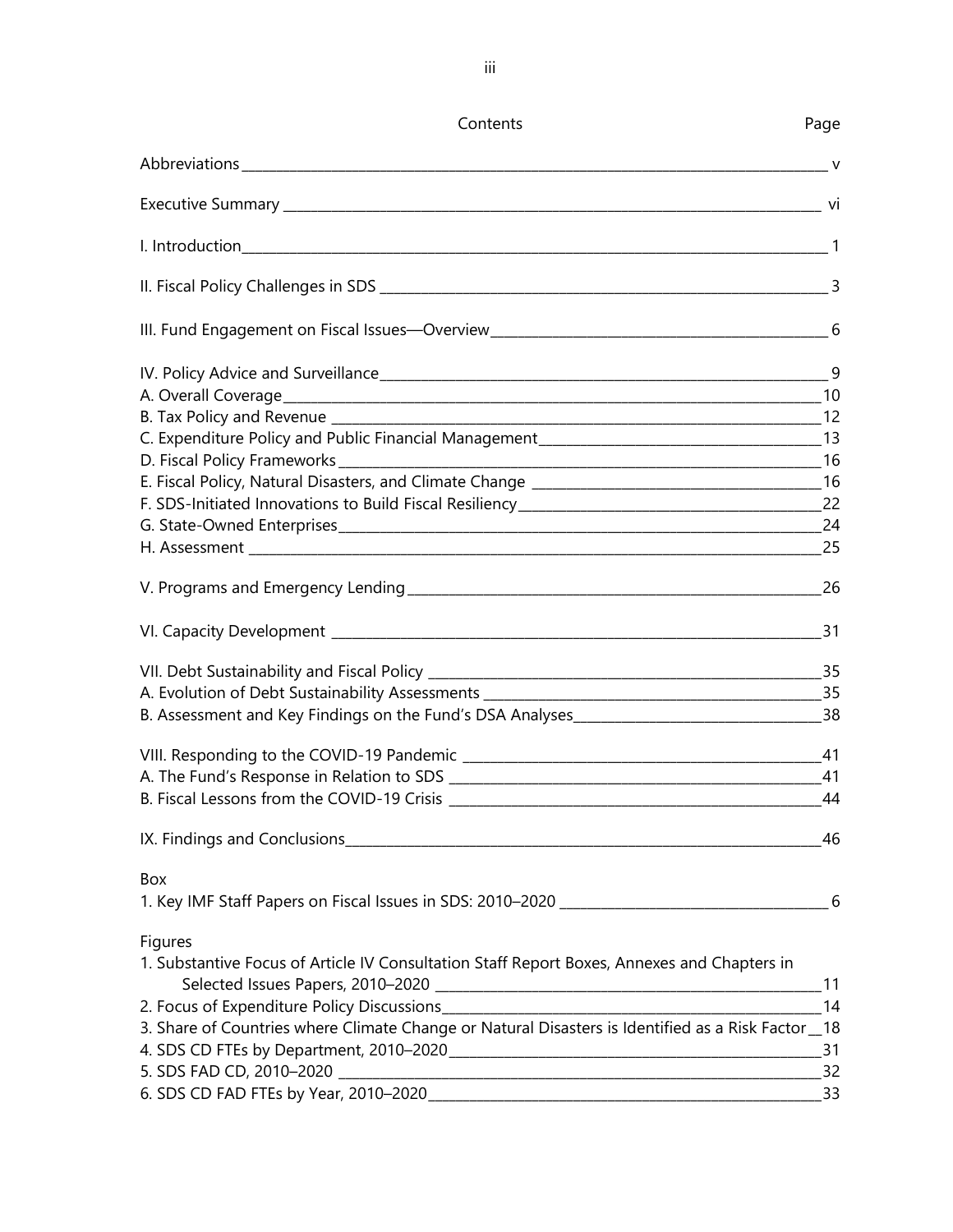# Tables

| 1. Differentiating SDS by their Principal Fiscal Characteristics and Policy Challenges<br>2. Efforts of Staff to Strengthen the Macro-Fiscal Policy Framework | 10<br>17 |
|---------------------------------------------------------------------------------------------------------------------------------------------------------------|----------|
| 3. Common Policy Challenges of SOEs Identified in Article IV Consultation Staff Reports                                                                       |          |
|                                                                                                                                                               | 24       |
| 4. SDS Debt Sustainability Assessment                                                                                                                         | 36       |
| References                                                                                                                                                    | 49       |
| <b>IMF Executive Board Country Documents</b>                                                                                                                  | 54       |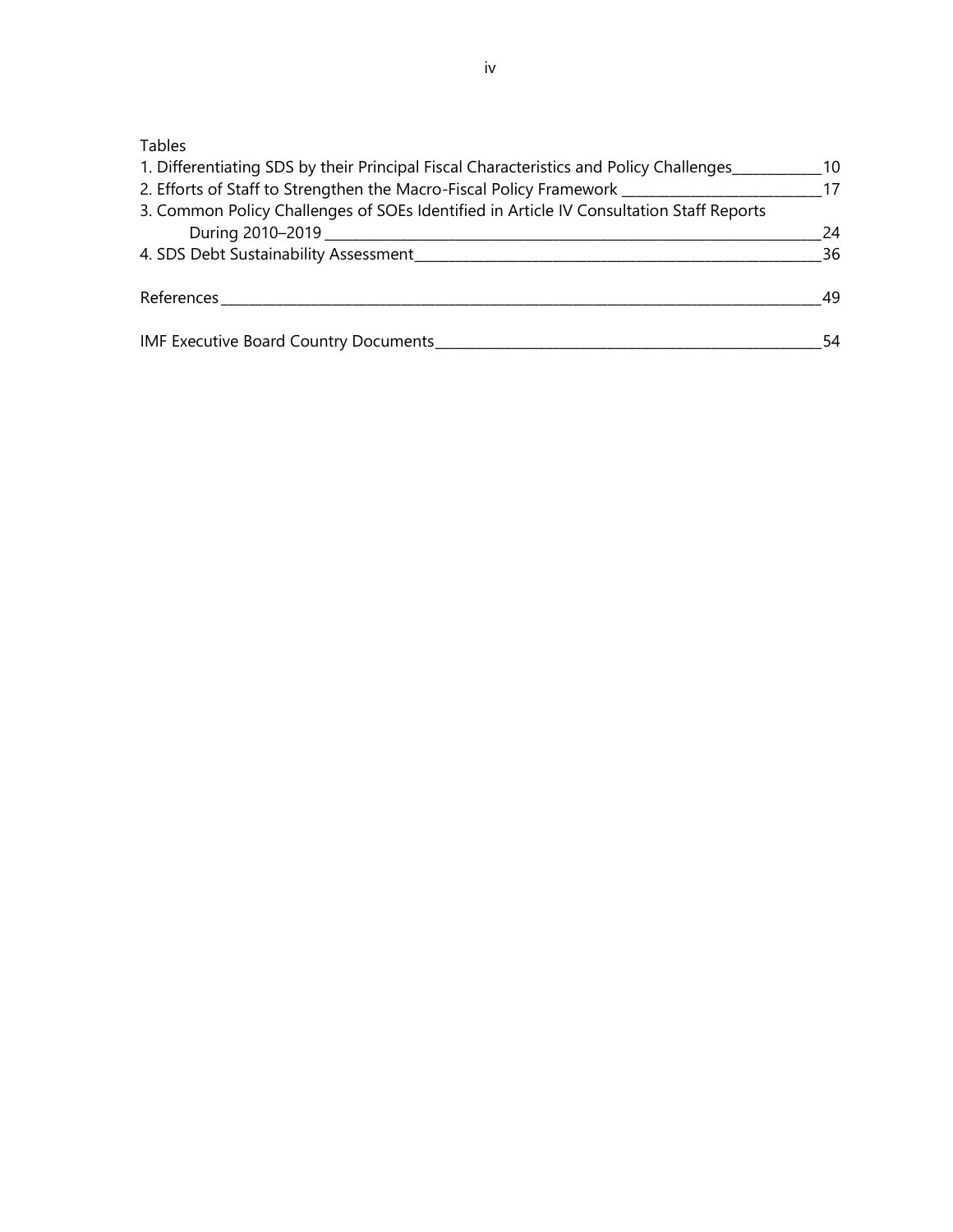#### **ABBREVIATIONS**

| ADB           | Asian Development Bank                                                     |
|---------------|----------------------------------------------------------------------------|
| <b>BOP</b>    | <b>Balance of Payment</b>                                                  |
| <b>CBI</b>    | Citizenship by Investment                                                  |
| <b>CARTAC</b> | Caribbean Technical Assistance Center                                      |
| CC            | Climate Change                                                             |
| <b>CCPA</b>   | <b>Climate Change Policy Assessment</b>                                    |
| CD.           | <b>Capacity Development</b>                                                |
| <b>DSA</b>    | Debt Sustainability Assessment                                             |
| EM-DAT        | International Disaster Database                                            |
| <b>FAD</b>    | Fiscal Affairs Department (IMF)                                            |
| FTE           | <b>Full-Time Equivalent</b>                                                |
| GDP           | <b>Gross Domestic Product</b>                                              |
| <b>IDA</b>    | International Development Association (concessional arm of the World Bank) |
| <b>LEG</b>    | Legal Department (IMF)                                                     |
| LIC           | Low-Income Country                                                         |
| MAC           | Market Access Country                                                      |
| <b>MCM</b>    | Monetary and Capital Markets Department (IMF)                              |
| <b>MTFF</b>   | Medium-Term Fiscal Framework                                               |
| ND            | <b>Natural Disaster</b>                                                    |
| ND&CC         | Natural Disaster and Climate Change                                        |
| <b>NTF</b>    | <b>National Transformation Fund</b>                                        |
| <b>PFM</b>    | <b>Public Financial Management</b>                                         |
| <b>PFTAC</b>  | Pacific Financial Technical Assistance Center                              |
| <b>PRGF</b>   | Poverty Reduction and Growth Facility                                      |
| <b>RAM</b>    | <b>Risk Assessment Matrix</b>                                              |
| <b>RCDC</b>   | Regional Capacity Development Center                                       |
| <b>RCF</b>    | Rapid Credit Facility                                                      |
| <b>RFI</b>    | Rapid Financing Instrument                                                 |
| <b>SDS</b>    | <b>Small Developing State</b>                                              |
| SGN           | <b>Staff Guidance Note</b>                                                 |
| <b>SIP</b>    | Selected Issues Paper                                                      |
| <b>SOE</b>    | <b>State-Owned Enterprise</b>                                              |
| <b>STA</b>    | <b>Statistics Department (IMF)</b>                                         |
| ТA            | <b>Technical Assistance</b>                                                |
| VAT           | Value-added Tax                                                            |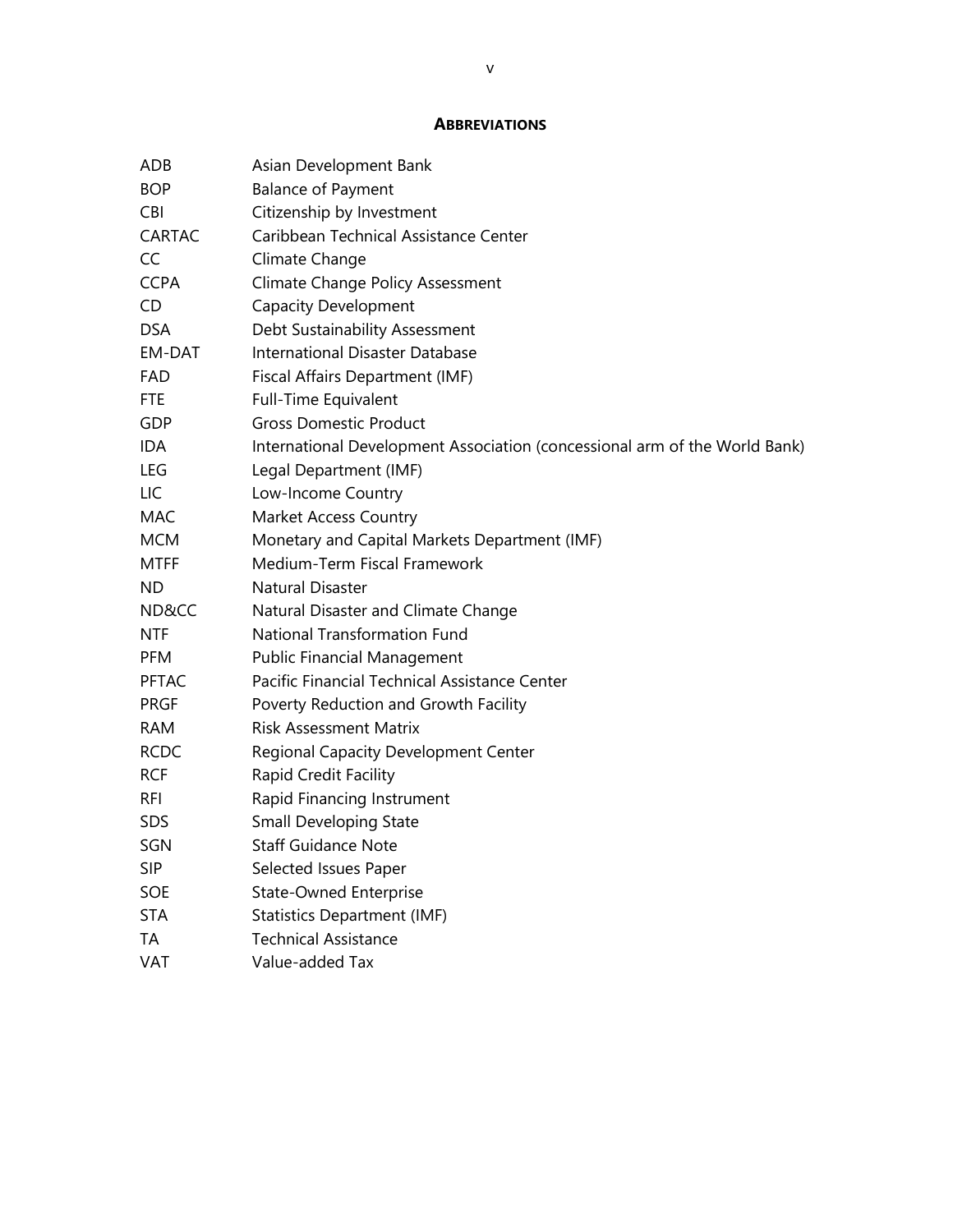#### **EXECUTIVE SUMMARY**

This paper evaluates the IMF's engagement on fiscal policy issues with small developing states (SDS) over 2010–2020. Several factors make this engagement interesting, and thus make an evaluation challenging. First, the evaluation period begins soon after a global financial crisis which left many SDS heavily indebted and grappling with the fiscal policy issues associated with debt sustainability. Second, during the evaluation period, the Fund's understanding of how SDS differed from other member countries evolved markedly in terms of the challenges they faced in confronting macroeconomic policy; this led to the issuance of two Staff Guidance Notes (SGNs) on SDS in 2014 and 2017. Third, the period was marked by an intensification of natural disasters (NDs) (seemingly fueled by the pace of climate change). This required rapid adaptation by the countries themselves and by the Fund in the way it provided policy advice and financing. Fourth, the fiscal sector was particularly disrupted by these issues: while SDS revenues are critically dependent on a narrow economic base, their expenditure priorities not only mirrored those of most Fund members but were accentuated by the challenge of responding to the impact of NDs. Finally, the final year of the evaluation period was marked by the COVID-19 pandemic, which further disproportionately damaged the economies (and the fiscal sectors) of at least half of SDS.

This paper seeks to evaluate how the Fund worked with SDS to respond to their fiscal policy challenges as they evolved during the period. It recognizes that SDS are not homogeneous; while many rely on a narrow tourism base, others are blessed (but also cursed) with the challenge of managing either sizeable (but still finite) natural resource assets or significant but similarly finite financial legacy assets. Some SDS proved particularly challenged in working with the Fund as a consequence of their characteristics, including limited human resources and a low political capacity for policy adjustment. The Fund's involvement thus needed to be tailored to the differential needs of these situations.

The evaluation covers the three principal channels of the Fund's engagement with its SDS members: surveillance, Fund financing, and capacity development, recognizing that these divisions mask the highly interconnected and synergistic relations across these channels. On surveillance, the evaluation most importantly examines: (i) the efforts by the staff to introduce approaches to strengthen and elaborate the fiscal policy framework; (ii) the challenge of coping, not only with the discrete shocks that occurred from NDs, but with the economic and financial portent of climate change (CC) for many SDS; (iii) the challenges posed by the tension between SDS policies to foster growth through investment and the debt sustainability risks posed by such initiatives; (iv) the issues raised by SDS policy initiatives to strengthen their fiscal resilience through policy innovations, such as Citizenship by Investment (CBI) Schemes; (v) the problems encountered in dealing with the fiscal burdens imposed by the inefficient state-owned enterprises which often dominate the economic landscape of SDS; and finally (vi) the approach of the Fund in assessing the sustainability of the debt position of SDS, given the highly varied risks to which their economies are exposed.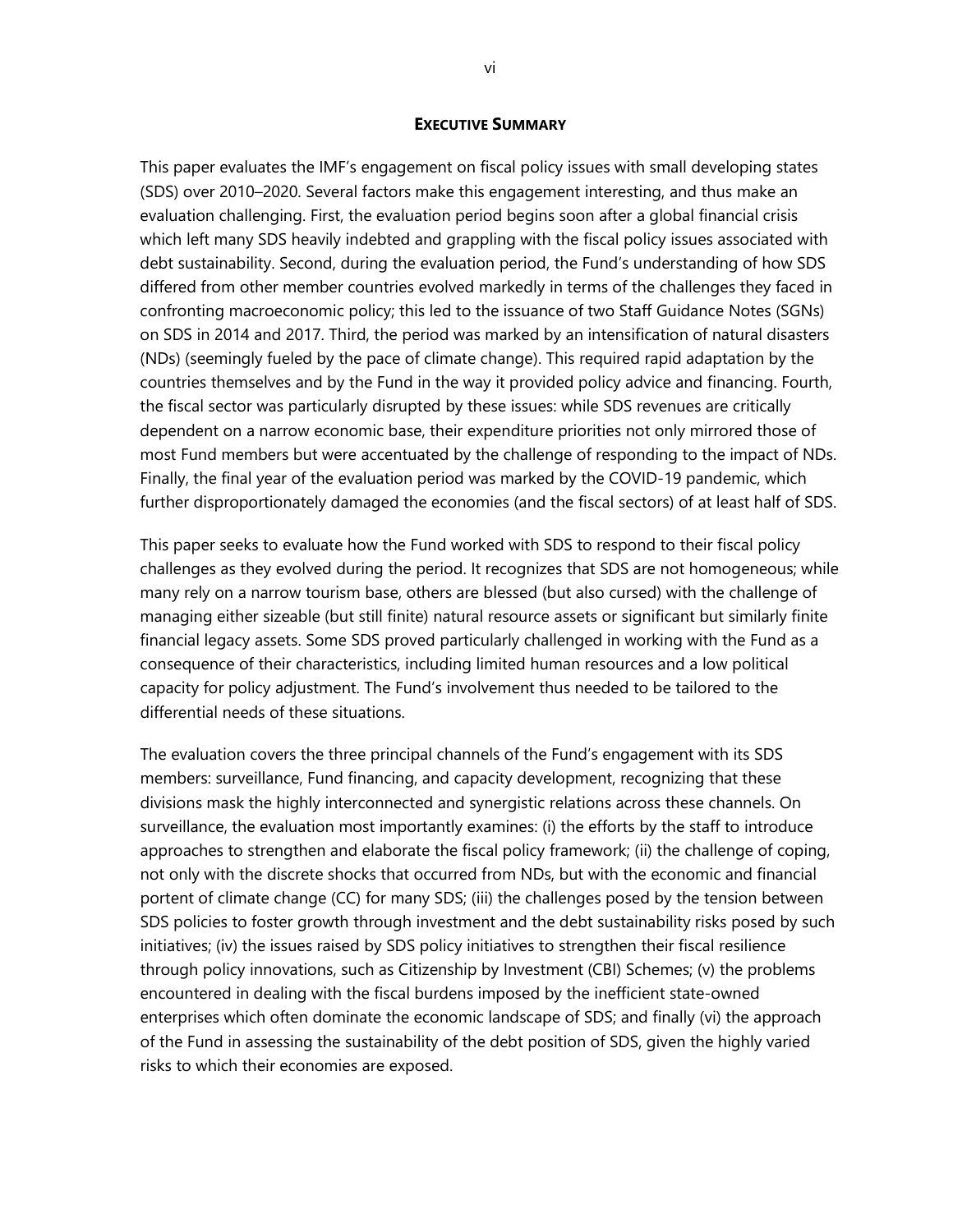The Fund's financial involvement through its Fund-supported programs primarily reflected an effort to address acute debt weaknesses. Most SDS using such programs ultimately saw debt ratios significantly reduced, often with support from the Fund for debt restructuring initiatives as programs encouraged fiscal reforms and consolidation. The Fund also provided important emergency financial support in the context of natural disasters and the COVID-19 pandemic. Finally, with SDS limited in human capital by virtue of their small size, they also benefit from frequent interactions with the Fund's principal vehicles for capacity development, both from headquarters (training, technical assistance and seminars) and its technical experts based in their regions at Regional Capacity Development Centers.

Overall, the paper concludes that the Fund's fiscal policy advice provided considerable value added to SDS, particularly after the increased attention to SDS relevant issues after the issuance of the 2014 Staff Guidance Note. Moreover, the evaluation suggests that Fund staff have displayed great perseverance to help countries make progress on fiscal resilience and debt sustainability in the face of natural disaster and pandemic setbacks that have gone well beyond what risk assessment matrices anticipated. Surveillance and capacity development have given SDS conceptual tools to manage and strengthen their fiscal policies and respond to the multiple challenges of CC, equity disparities, and human capital limitations. Reforms to the debt sustainability assessment (DSA) methodology are now beginning to reflect greater sensitivity to climate-related risks, though there are still limitations in the DSA methodology in the SDS context that remain to be addressed.

At the same time, traction of IMF work on fiscal issues in SDS has been mixed. In part, this reflects the limited capacity in SDS to absorb and advance initiatives to address underlying problems beyond the day-to-day challenges of managing fiscal policy. In addition, while Fund economists better understand the challenges and potential risks to be confronted, sometimes disappointing experience with the efforts to date have exposed structural issues that will need further work by the Fund to best support SDS in managing their finances, notably regarding budgeting for natural disaster risks and asset-liability management for countries with significant sovereign wealth funds and natural resource endowments. Again, the pandemic has only worsened the state of these finances. Finally, the IMF's discussions on CC have laid the groundwork for the integration of issues of climate-related NDs into fiscal policy discussions. But the challenges from CC for fiscal policy and sustainable development have only begun to be reflected in the Fund's surveillance advice. Going ahead, two relevant challenges will be: (i) ensuring that the analytical toolkit and advice is well adapted to what SDS can absorb and utilize; and (ii) ensuring more consistent application of the new toolkit across potentially vulnerable countries.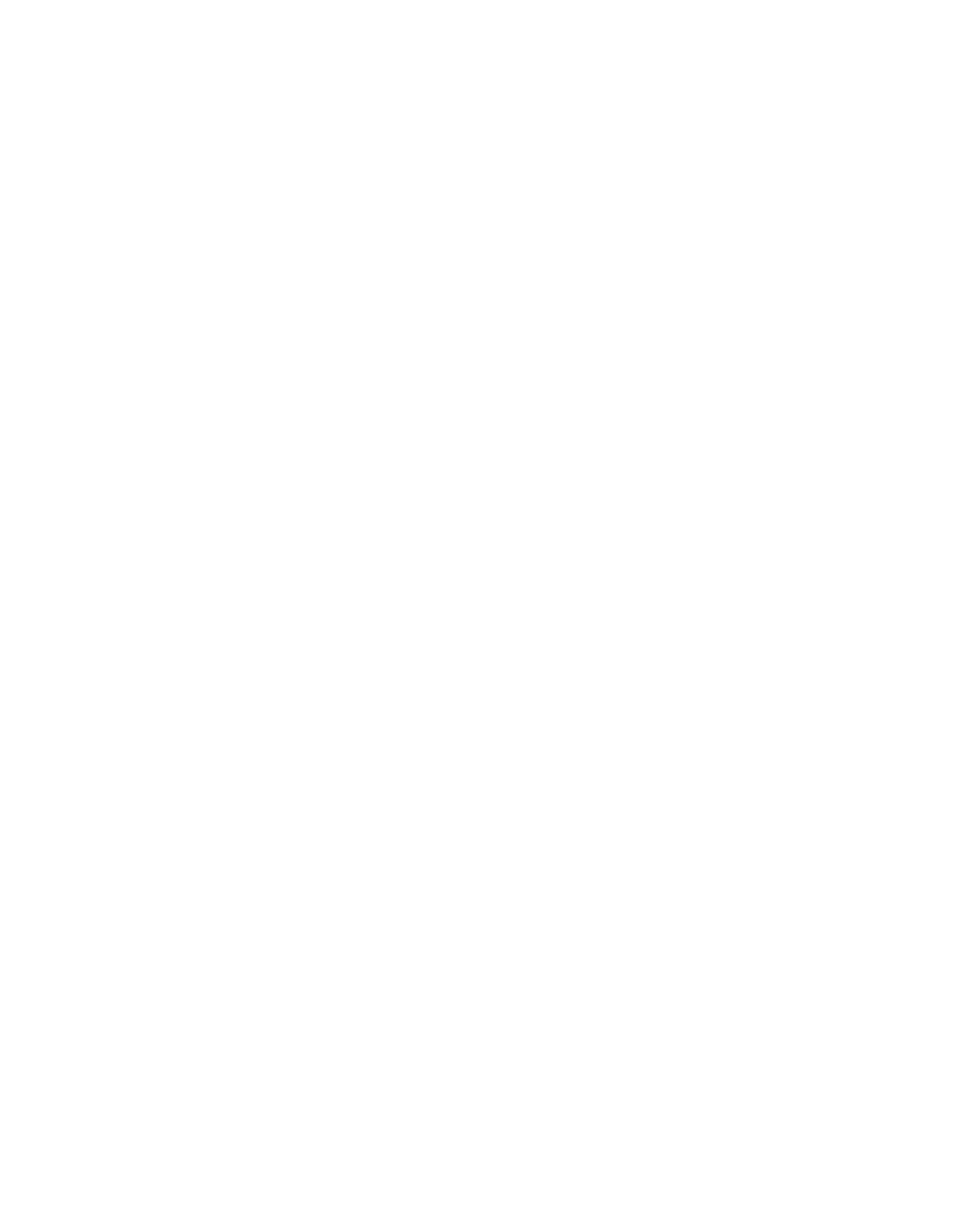#### **I. INTRODUCTION**

1. The IMF's 34 members classified as Small Developing States (SDS) confront a number of daunting fiscal challenges in common, each in its own distinct circumstances (IEO, 2022). Due to their small population, geographic and economic size, proneness to shocks and physical distance from major global economic and financial markets, SDS generally face low and narrow revenue bases. Moreover, weak administrative and human resource capacity limit their ability to build fiscal institutions and conduct and sustain effective fiscal policy. These members are also particularly susceptible to natural disasters (NDs) (Lombardi and Rustomjee, 2022), often resulting in large, frequent and unanticipated fiscal shocks and in excessive public debt accumulation. The COVID-19 pandemic—a biological ND—has severely affected many SDS, setting back progress achieved by SDS in fiscal policy over the decade of the evaluation.

2. The IMF has recognized both the common fiscal challenges and their consequences for the conduct of fiscal policy and management of SDS public debt. A 2013 IMF Board paper (IMF, 2013a) reviewed the weakening fiscal and debt positions of small states following the global financial crisis and emphasized the need for the institution to take stock of its approach to addressing the fiscal policy challenges faced by SDS. This precipitated the firming up of an agenda and a focus for richer engagement by IMF staff on fiscal policy and debt issues in its surveillance, financial support and capacity development (CD) with SDS. Subsequent Staff Guidance Notes (SGNs) in 2014 and in 2017 both prioritized fiscal policy as a key component in IMF engagement with SDS (see IMF, 2014; 2017d), emphasizing that effective Fund fiscal policy advice, supported by appropriate capacity development (inter alia through technical assistance) can help these members address their macroeconomic policy objectives, enhance growth, promote equity and the realization of their developmental goals and strengthen their ability to address exogenous shocks. Both SDS SGNs (IMF, 2014; 2017d) underscored the need to reduce debt burdens to a sustainable level and the relevance of "sustained fiscal consolidation with supporting policies and structural reforms." The 2017 SGN mirrored the 2014 SGN while noting that the effects of climate change (CC) would further stress the fiscal resilience of SDS.

3. Over the evaluation period 2010–2020, IMF engagement on fiscal policy issues was extensive, specialized and tailored. It was extensive, featuring all aspects of Fund engagement with its membership, including policy guidance, research, surveillance and policy advice, inclusion of fiscal policy measures in Fund-supported programs, as well as CD. It was specialized, building on dedicated staff attention in several specific policy areas, including tax and expenditure policy, revenue administration, public financial and investment management, development of macro fiscal policy frameworks, attention to state-owned enterprises (SOEs), debt risk management, and response to the fiscal challenges arising from the impact of natural disasters and climate change (ND&CC). And it was tailored, with evidence of particular attention to four groups of SDS manifesting specific characteristics beyond their size, viz., countries highly dependent on tourism as a critical source of revenue; those largely dependent on revenues from natural resource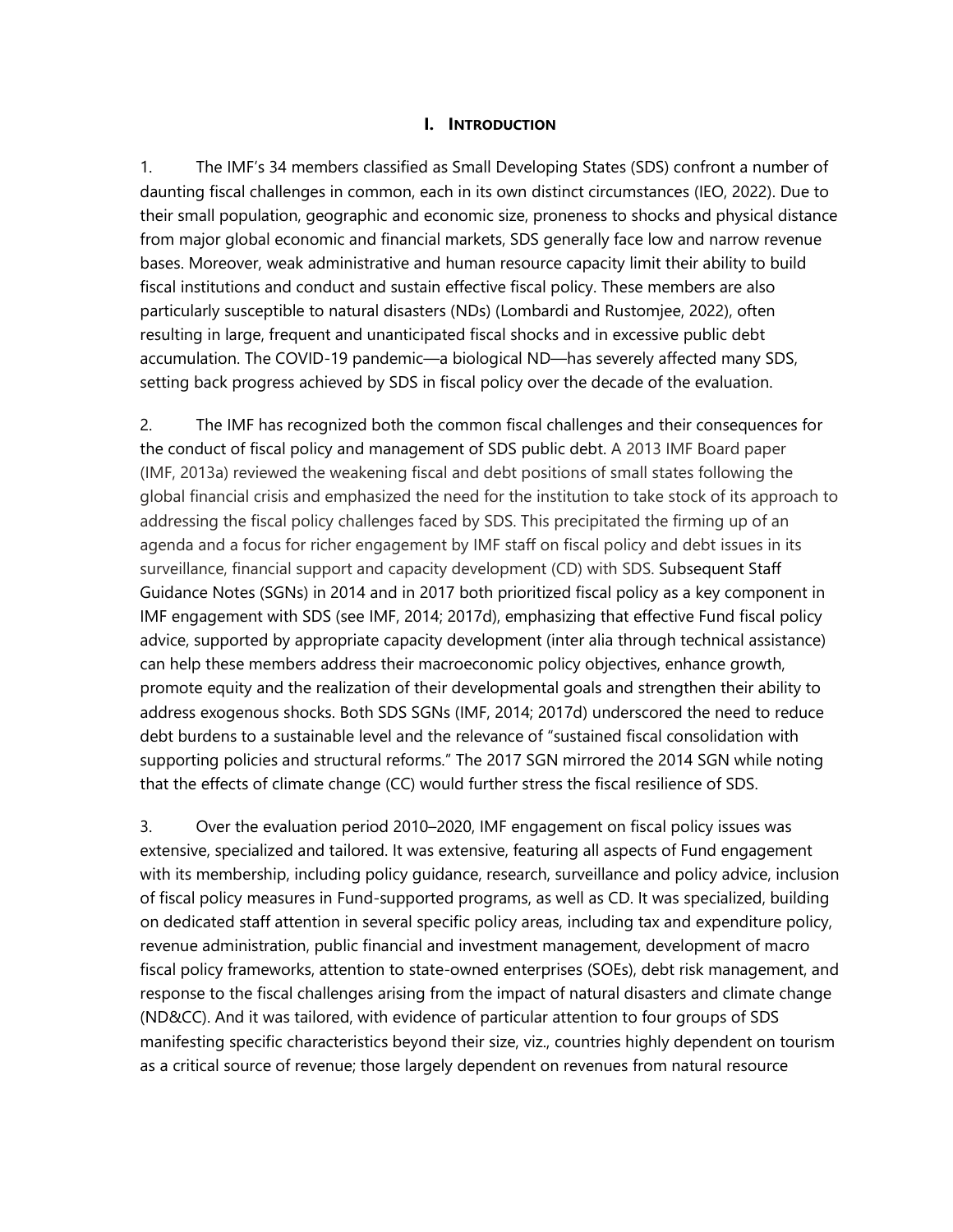endowments; remote Western Pacific microstates, with significant financial legacies; and several SDS that proved to be adjustment-challenged.

4. The paper considers the following key evaluation questions: (i) Was the Fund's policy advice on fiscal policy to SDS consistent with staff guidance notes and other Fund documents and were experiences and lessons learned during the course of the evaluation period incorporated in later guidance notes? (ii) Was Fund engagement on fiscal policy well-tailored to the specific challenges facing SDS and to country-specific circumstances? (iii) How well did specific surveillance tools, including Debt Sustainability Assessments (DSAs) work in the SDS context? (iv) How did Fund engagement adapt to emerging issues, including innovations in fiscal policy in SDS and increasing challenges to fiscal resiliency due to NDs? (v) Was fiscal policy advice consistent and even-handed across regions and countries? (vi) How did the Fund engage with SDS on fiscal issues arising from the response to the COVID-19 pandemic?

5. The paper is organized as follows: Section II outlines the key fiscal policy challenges faced by SDS due to small population and economic size. Section III identifies the Fund's approach to fiscal policy engagement with SDS and outlines the focus and coverage of Fund engagement, including in helping to address risks arising from NDs and CC (or together, ND&CC). Section IV evaluates the IMF's bilateral surveillance and policy advice on fiscal policy issues over the evaluation period. Section V assesses the attention to fiscal policy in the context of the IMF's program engagement and lending. Section VI briefly assesses CD on fiscal policy issues. [1](#page-9-0) Section VII assesses the application of the IMF's debt sustainability frameworks (DSFs) and DSAs, as key tools in helping achieve fiscal resilience in SDS. Section VIII outlines the Funds' immediate fiscal policy response to the COVID-19 pandemic. Section IX concludes by drawing together a number of lessons and identifies a number of challenges for Fund work on fiscal issues in SDS.

6. **Caveat on fiscal and debt data:** In commenting on fiscal developments and policy in the 34 SDS, this evaluation almost wholly relies on the data available in staff reports associated with Article IV consultations (including Selected Issues Papers (SIPs)) and Fund-supported programs. Particularly for SDS, their fiscal and debt data is sometimes incomplete and often not up to date. This thus precludes ready comparisons across SDS or years (indeed, some SDS, such as Nauru and Tuvalu, were not IMF members at the beginning of the evaluation period). Similarly, characterizations of the state of public finances or of sectoral policy emphases (by Fund staff or the authorities) can be found in these Fund documents. While they are used for argumentation and serve to illustrate policy challenges, they may not lend themselves to easy statistical measures.

<span id="page-9-0"></span><sup>1</sup> This paper provides limited coverage of fiscal policy CD, which includes both TA and capacity building, as this issue is taken up in detail in de Las Casas and Balasubramanian (2022).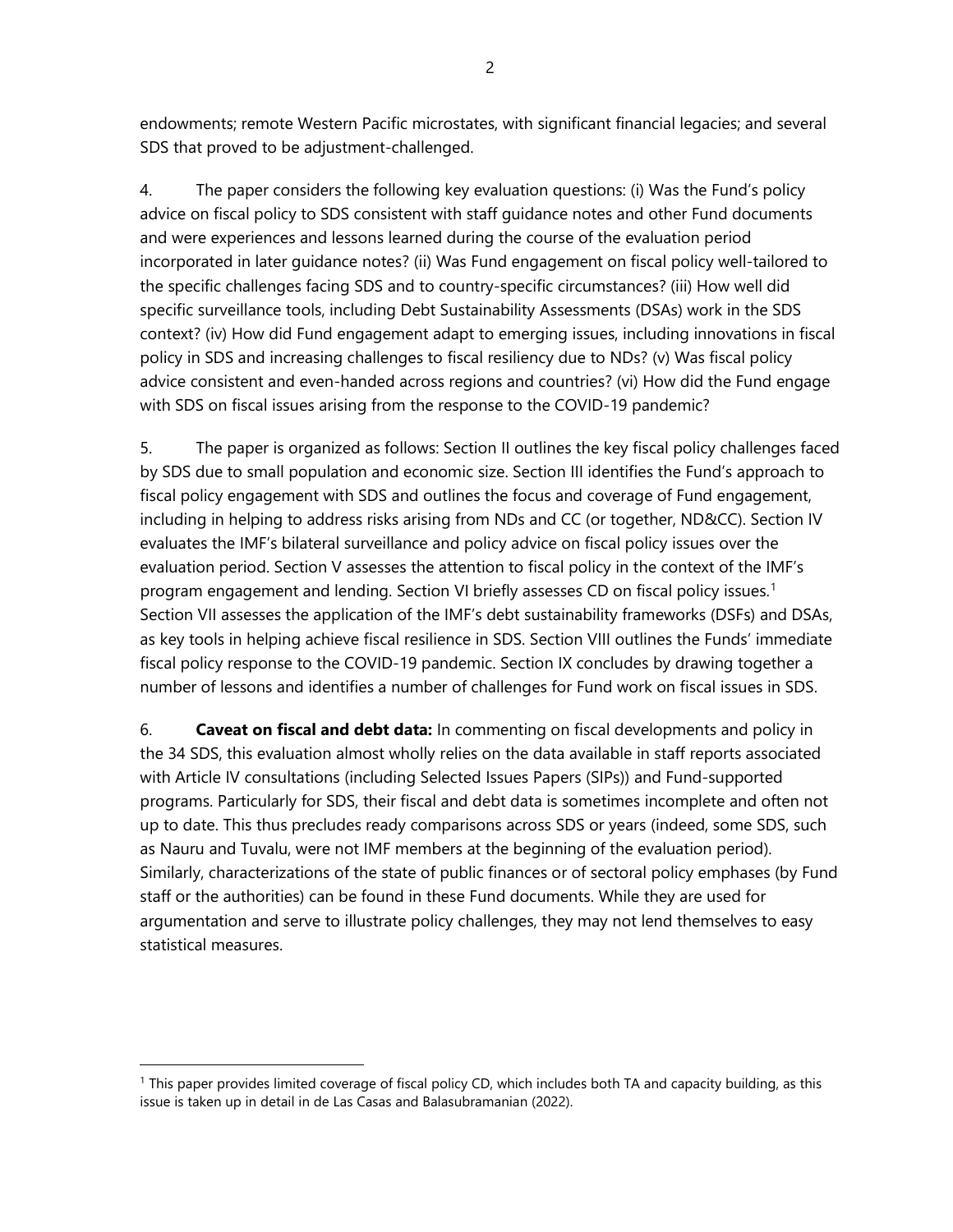#### **II. FISCAL POLICY CHALLENGES IN SDS**

7. SDS face multiple common fiscal policy challenges arising from their small population and economic size. First, the economies of almost all small countries are typically undiversified, with their small economically active populations specializing in a limited number of income-generating sectors.<sup>[2](#page-10-0)</sup> While a few small countries may benefit from a natural resource endowment, for example oil, natural gas, or forest reserves, most are reliant on the agricultural sector or on the advantages of a favourable location and climate offering potential sources of income, such as tourism for many island states, abundant fishery reserves, or rents as an entrepôt port.

8. Smallness and lack of diversity have several important consequences for SDS. First, the economies of SDS are highly tied to the fortunes of their key sector, and thus potentially subject to significant volatility. Shifts in the commodity prices of key exports or in the global demand for the key sector (e.g., tourism) can have an outsized impact on real incomes and similarly outsized effects on fiscal revenue, with disproportionate reliance on taxes on the incomes derived from the key sector or on customs duties. Shifts in prices of major imported goods (such as oil) can quickly inflate government subsidies on consumption goods. And shifts in employment in the key sector may necessitate active government efforts to assist displaced workers.

9. Almost all small states are also characterized by narrow tax bases and significant inequality in income and wealth as well as in political and economic power, further complicating the challenge of financing the state. Raising sufficient tax revenues to finance provision of a government's basic services and foster development for its citizens can be difficult, particularly for low-income SDS, forcing reliance on external assistance (grants and concessional loans) or foreign investors. In attracting foreign direct investment to strengthen the key export sector base or diversify into other sectors, many SDS have provided tax incentives and exemptions, especially when competing with other tax jurisdictions, effectively diminishing their tax base. Taxation of the wealthy is complicated by their potential exit to lower tax jurisdictions and even when governments have sought to tax the wealthy more than the poor, capital taxation has been politically and administratively challenging. A concern for equity has often led to exemptions for the goods consumed by the poor, an approach easier to administer but more costly than targeting subsidies that avoid a leakage of benefits. Many SDS also began the evaluation period reliant on distorted tax bases that were easy to administer (customs duties, turnover taxes), but typically not buoyant as the economy expanded into the services sector.

10. In addition, the human capital of most SDS governments seeking to provide a basic range of public services and manage public infrastructure is both of limited quality and depth and subject to political economy weaknesses. Those engaged in managing the fiscal sector formulating macro fiscal policy, collecting adequate tax and customs revenue, managing both

3

<span id="page-10-0"></span> $2$  For many microstates, with populations of 200,000 or less, the working age population employed in all sectors—government, services, agriculture, and manufacturing—may be no more than 50,000. In the smallest countries, with populations under 50,000, these numbers are obviously far smaller.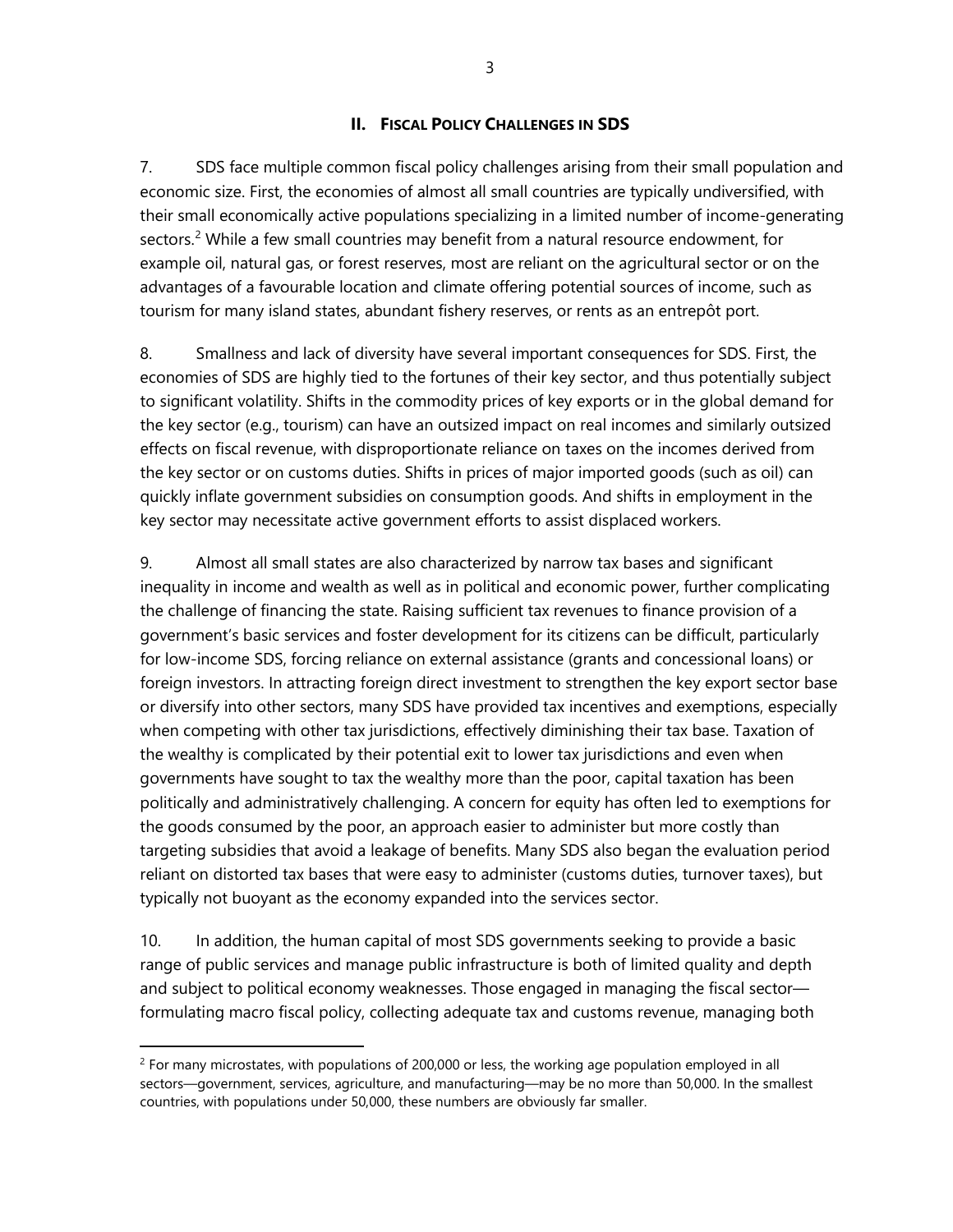the budget and a government's assets and liabilities, assembling fiscal statistics, appraising and managing investment projects, regulating and supervising SOEs, and responding to fiscal and welfare shocks from NDs—are stretched thin. Their attention is rarely focused beyond the current fiscal year. Efforts to upgrade administrative capacity are hindered by emigration of many welleducated and trained employees. Systems for revenue and customs administration are often inefficient and not up to date. Inefficiencies may be magnified by fragmented political control across the islands of some SDS. Government employees in SDS are also likely to have an outsized political influence, often inflating the share of the government's wage bill in the budget. Governance may prove equally challenging: those most influential may use the state and its capacity to borrow for questionable spending. While these issues are not unique to SDS, their consequences in terms of a state's budget can prove disproportionately large.

11. The costs of providing core public services are higher in SDS, particularly when the population is scattered over several islands or a significant land or sea area. Transportation costs are high and realizing economies of scale difficult, with indivisibilities in capital goods raising the average per capita cost of providing core public services.

12. For SDS with a limited private sector, governments often use SOEs to provide essential services to communities, often at subsidized prices. Such SOEs play a disproportionate role in many SDS, particularly for many island states, especially those with many individual island locations. In some cases, their output represents a substantial share of GDP, with SOEs providing fuel, electricity, power, water, public transport and other key utilities. Some SDS have established airlines to provide transport services. As with central administration, managerial capacity in SOEs often proves limited and weak, resulting in inefficient operations, high costs and a low return on assets that drags on growth and deters private sector investors. SOEs often finance investments by external borrowing, sometimes guaranteed by the Government, thus being a potential source of contingent liabilities. Such debts can contribute to an SDS's overall external debt burden. Often constituting a significant source of employment, SOE wage and pension policies may distort and influence compensation policies within the civil service and the economy. Patronage and corruption can also be problematic in small countries where political decisions can be determined by the political elite.

13. On top of these day-to-day challenges, many SDS, particularly in the Caribbean and Pacific regions, face fiscal (and potentially existential) challenges from exposure to ND&CC. Low level ND events are relatively frequent and typically associated with costly relief and reconstruction outlays; others are less frequent, but with far more damaging financial consequences. Moreover, the 2010s were a decade when CC seems to have led to a noticeable increase in both the frequency and impact of NDs (Lombardi and Rustomjee, 2022).<sup>[3](#page-11-0)</sup> Such shocks are likely to have a much more substantial effect on the fiscal position of an SDS—positive or negative—than in a larger, more

<span id="page-11-0"></span><sup>&</sup>lt;sup>3</sup> Indeed, there was a Sisyphean quality to the experience of many SDS during the decade—sound economic policies upset by exogenous shocks that could not have been anticipated during most of the period, and with timelines for realizing debt targets necessarily postponed by several years from its previous incarnation.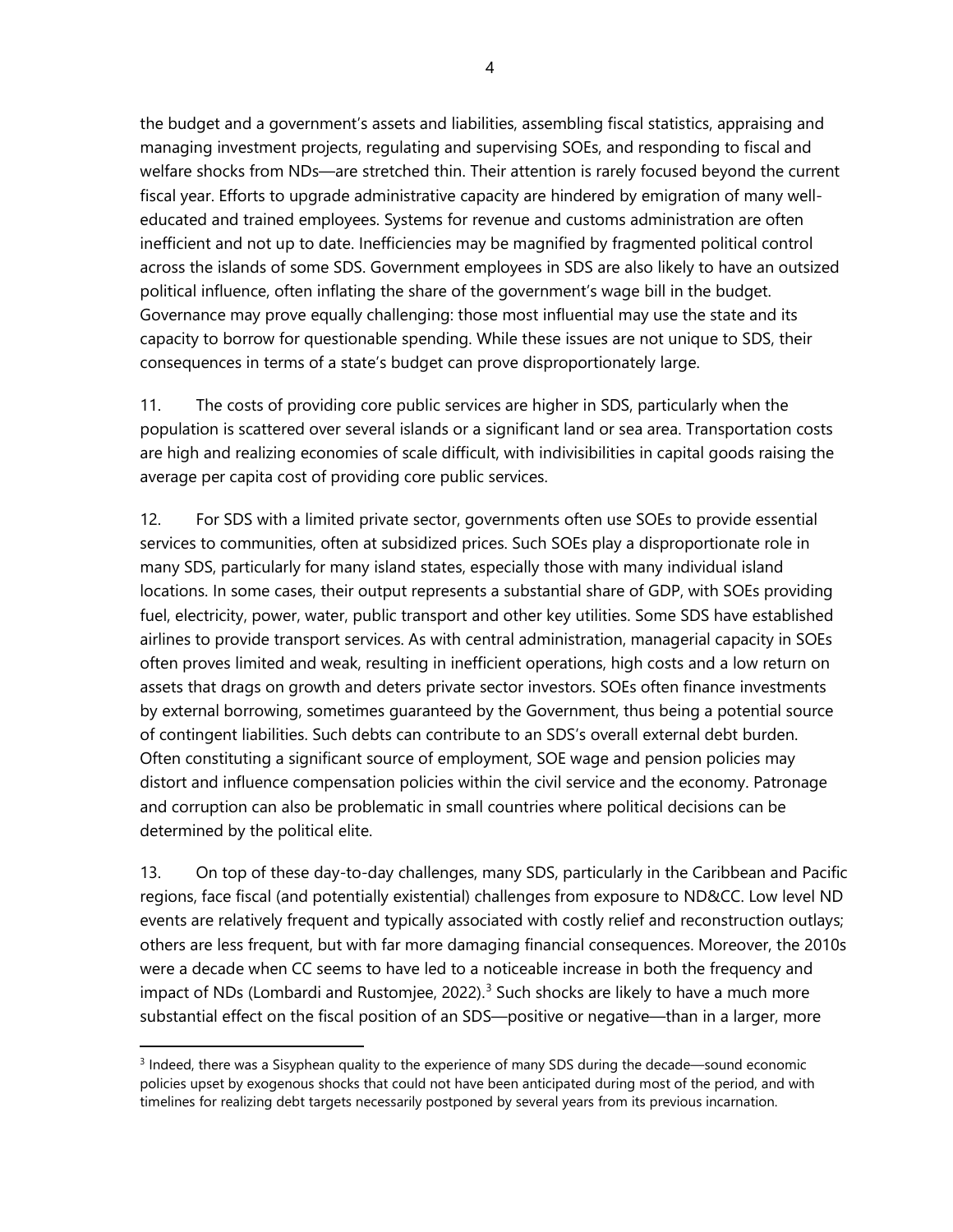diversified economy. Such unanticipated shocks can throw the public finances of an SDS substantially off course from a previously satisfactory fiscal trajectory.

14. Challenges to fiscal management have also arisen as SDS have sought to overcome vulnerabilities due to a lack of economic diversity by often costly investments in infrastructure designed to broaden the economic base and through significant efforts to tap countries' natural resource endowments. During the evaluation period, several SDS based their fiscal policy on such projects, with a significant escalation in public debt accumulation but with limited success in diversifying or expanding revenue and output from existing natural resource endowments, and with disproportionately large adverse impacts on fiscal management due to the relatively small size of their economies.

15. Certain important "legacy" issues also added to SDS fiscal policy challenges. The most difficult and immediate involved high public debt ratios in many SDS (mostly in the Caribbean) at the start of the decade, well in excess of "danger" thresholds, risking a loss of access to credit lines and at the very least raising risk premia on external borrowing. For these countries, the dominant fiscal challenge was to implement a fiscal adjustment strategy to bring the debt ratio down to a more manageable level. A second legacy issue that built up during the decade was the extent to which fiscal adjustment or poor fiscal management led to a lack of maintenance of vital infrastructure. This maintenance deficit has increased the need to prioritize infrastructure investment as well as to build up financial buffers to address probable NDs. A third issue for many SDS was to address the unsustainable financial position of public pension schemes, whether from poor initial design, unexpected demographic change, or mismanagement. While not unusual for many non-SDS countries, such liabilities nevertheless added to the longer-term financial risks confronting SDS with relatively weak financial positions.

16. Finally, some microstates, particularly in the Pacific, face a "fiscal cliff" in 2024, when important grant transfers are scheduled to cease. These SDS received grants, particularly from the United States, Australia and New Zealand, to finance their government operations by contributing to the creation of sovereign wealth funds that could effectively provide future income as their finite stocks of certain natural resources (notably guano) had earlier been depleted.[4](#page-12-0) They face the fiscal challenge of managing their current fiscal policy so as to capitalize on the financial legacy or natural resource endowment by saving sufficient resources or building up real assets that could provide a self-sustaining endowment or growth capacity in support of the government's future fiscal operations. In effect, their challenge is to avoid current generations from consuming an endowment which can benefit future generations.

<span id="page-12-0"></span><sup>&</sup>lt;sup>4</sup> Others face the potential threat of coral bleaching or overfishing of their fishery reserves.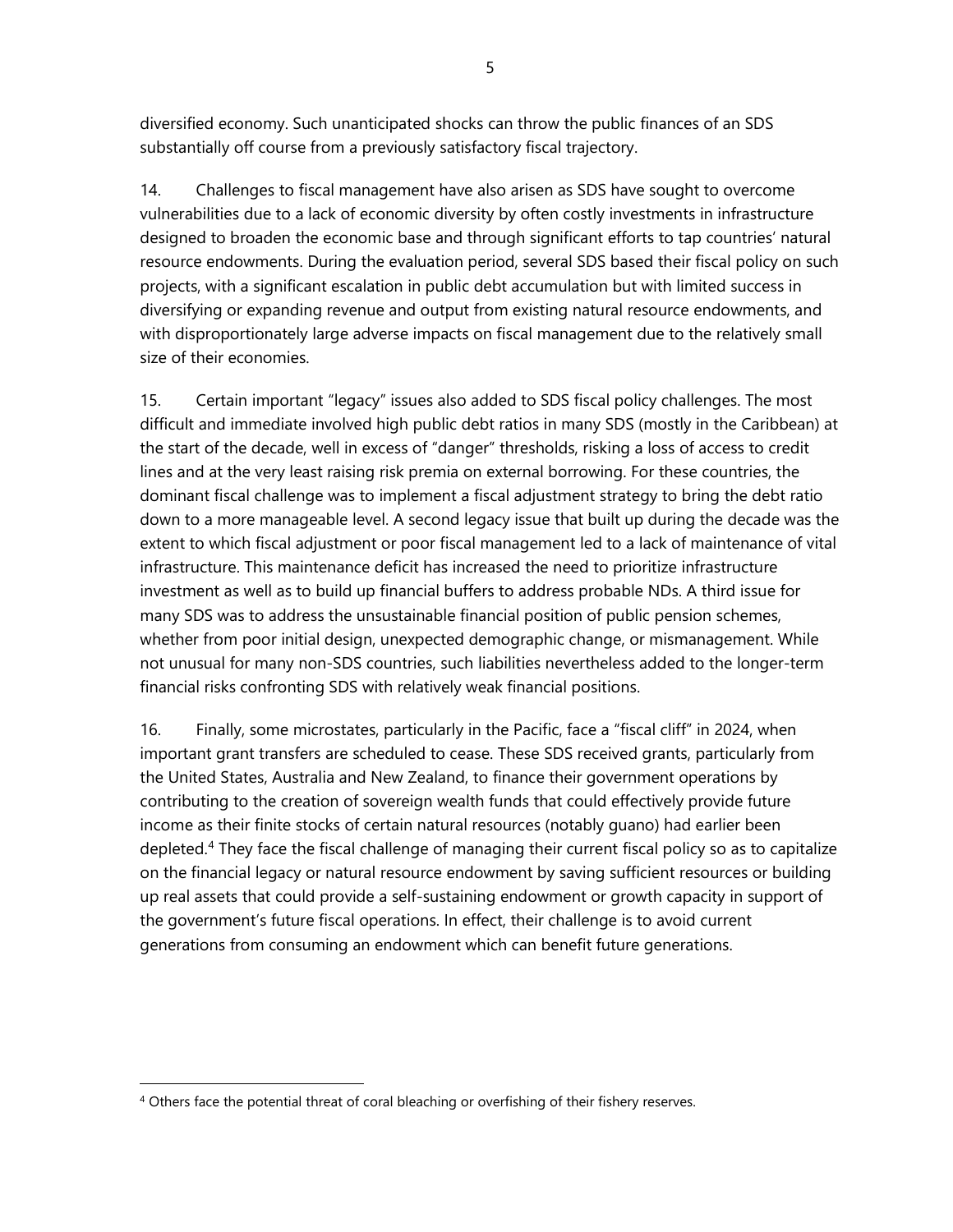#### **III. FUND ENGAGEMENT ON FISCAL ISSUES—OVERVIEW**

17. The Fund has increasingly recognized the fiscal challenge faced by specific SDS and has sought to identify specific approaches to providing fiscal policy advice and support for them. These efforts began with a 2013 macroeconomic policy staff paper (IMF, 2013a) which highlighted the key fiscal and debt sustainability challenges faced by SDS. These issues were more clearly developed in the 2014 SGN (IMF, 2014); then elaborated further in a 2015 macroeconomic policy staff paper (IMF, 2015); further referred to in a 2016 paper on NDs (IMF, 2016); and entrenched as a focus of policy guidance in a second 2017 SGN (IMF, 2017d) (Box 1). Staff has also prepared a significant number of research and working papers discussing these fiscal challenges, ranging from their sensitivity to NDs, the policy challenges of managing natural resource assets, and the fiscal management issues associated with small population bases. For examples, see IMF (2017b), Cabezon (2015), IMF (2019), Cevik and Huang (2018), IMF (2012a), Kronenberg and Khor (2016), and Nishizawa and others (2019). Together, these papers have provided the substantive foundation for the Fund's engagement on fiscal policy issues in SDS since 2013.

#### **Box 1. Key IMF Staff Papers on Fiscal Issues in SDS: 2010–2020**

- IMF (2012b), *Macroeconomic Policy Frameworks for Resource-Rich Developing Countries* Relevant for addressing fiscal and intergenerational issues in managing natural resources in SDS.
- IMF (2012a), *Staff Guidance Note on the Fund's Engagement with Countries in Fragile Situations* Principally relevant for thinking about challenges of "adjustment-challenged" SDS.
- IMF (2013a), *Macroeconomic Issues in Small States and Implications for Fund Engagement* Underscored need to revisit Fund's approach to engaging with SDS, highlighting their specific characteristics and the challenges faced by SDS microstates.
- IMF (2014) and updated (IMF, 2017d), *Staff Guidance Note on the Fund's Engagement with Small Developing States* Pivotal in highlighting how the IMF/IMF staff should engage relative to challenges posed for SDS by ND&CC. Also highlights issues arising from introduction by SDS of CBI schemes and the increased reliance on public private partnerships.
- IMF (2015a), *Macroeconomic Developments and Selected Issues in Small Developing States and IMF Guidance Note for Surveillance under Article IV Consultations (2015c).* Focused on fiscal frameworks, external devaluation, and financial inclusion issues.
- IMF (2016), *Small States Resilience to Natural Disasters and Climate Change—Role for the IMF* Important early building block in adding more sophisticated approaches to addressing issues of ND&CC.
- IMF (2017b), *Building Fiscal Capacity in Fragile States* Principally relevant for thinking about fiscal challenges of "adjustment-challenged" SDS.
- IMF (2017c), *Review of the Debt Sustainability Framework in Low-Income Countries: Proposed Reforms*  Important for highlighting important risk factors to consider in DSAs for SDS challenged by ND&CC.
- Cevik and Huang (2018), *Fiscal Policy: How to Manage the Fiscal Costs of Natural Disasters (Fiscal Affairs Department How To Notes)* Useful discussion on adapting fiscal policy to address the fiscal costs of NDs.
- IMF (2019a), *Building Resilience in Developing Countries Vulnerable to Large Natural Disasters* Important further discussion on the complex multi-pillar approaches to fostering short and longer-term fiscal resilience in the face of ND&CC.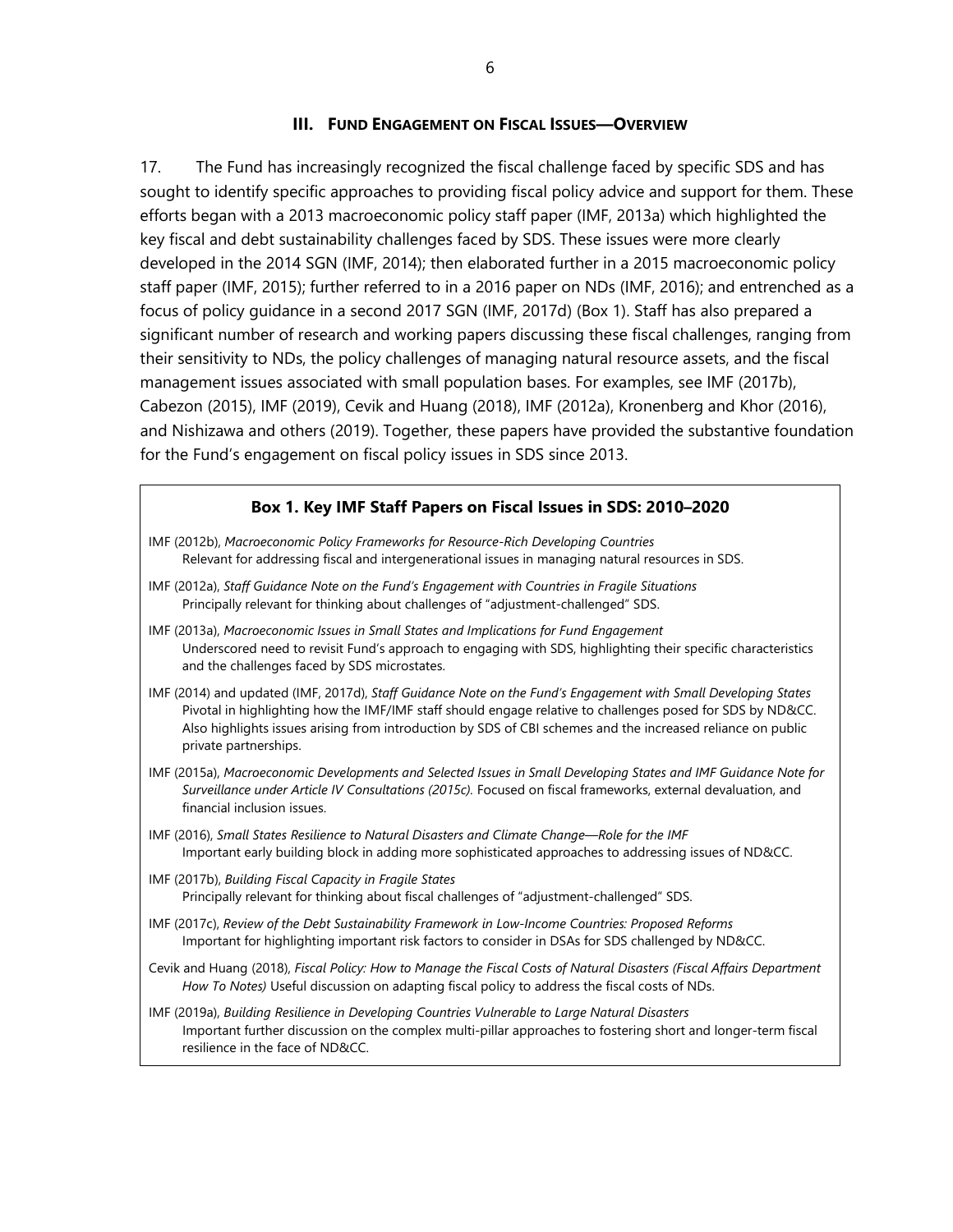18. During the evaluation period, IMF attention to fiscal policy issues represented a major focus of the Fund's surveillance and policy advice, program engagement and capacity building and technical assistance (TA) in SDS. During this period, the Fund's engagement addressed seven broad challenges faced by SDS. These included (i) tax policy and revenue administration; (ii) expenditure policy and public financial management; (iii) the fiscal policy challenges posed by SOEs; (iv) the use of medium-term fiscal frameworks (MTFFs), budgetary anchors, fiscal responsibility frameworks and fiscal rules; (v) the role of fiscal policy in addressing risks posed from ND&CC; (vi) the fiscal policy implications and risks arising from innovations in revenue mobilization, particularly through CBI programs; and (vii) the challenges in balancing macroeconomic and debt sustainability while promoting growth. Many of these, including tax and expenditure policy and the fiscal policy challenges posed by SOEs and fiscal policy frameworks, represent areas in which the IMF has long-standing expertise; others such as the implication of ND&CC have required the Fund to develop new skills and approaches.

19. Tax policy and revenue administration issues have comprised a large share of the Fund's overall fiscal policy engagement in SDS. For SDS, raising the revenue base and achieving greater stability in revenue flows has been critical in the face of volatility in key tax bases<sup>[5](#page-14-0)</sup> and heavy expenditure costs associated with high civil service payrolls. Many SDS have a history of heavy reliance on external grants or on revenues from depletable natural resources and have recognized that such grants or mineral endowments may prove finite and that mobilizing revenue from domestic tax sources is necessary for fiscal resilience (see Woetzel and others, 2020). Moreover, most finance ministries have been aware of the weaknesses that characterize their customs and revenue services: inefficiencies in collections, lack of compliance, lack of buoyancy in particular revenue bases, and the foregone revenues associated with tax exemptions and incentive schemes (Kidd, 2010).

20. Over the decade, SDS sought to achieve, with Fund policy advice and support, sustainably higher tax to GDP ratios, in order to achieve primary balance targets or to achieve recognized fiscal savings objectives. As discussed later in this paper, while the Fund achieved some traction in policy advice, as improvements occurred in tax ratios in 22 of the 34 SDS, a step change has nevertheless proved elusive. In 2020, the tax ratios of 16 SDS were still under 20 percent of GDP and only 6 had revenue ratios of 25 percent of GDP or more. The average tax ratio of the 34 SDS amounted to 19.6 percent of GDP in 2010, declined slightly through 2015, and then increased to 20.5 percent in 2020. [6](#page-14-1)

21. Expenditure policy and public financial management represented a second crucial component of Fund fiscal policy engagement in SDS. Engagement occurred through Article IV

<span id="page-14-0"></span><sup>&</sup>lt;sup>5</sup> Examples include volatile revenue from South African Customs Union revenue sharing in Eswatini, fishery license fees in the Western Pacific, logging revenues in the Solomon Islands and tourism-related revenues in many industrial market-sensitive island economies.

<span id="page-14-1"></span> $6$  Here the caveats on data indicate the imprecision of this result. Moreover, tax collection specifically in 2020 was adversely impacted by the pandemic.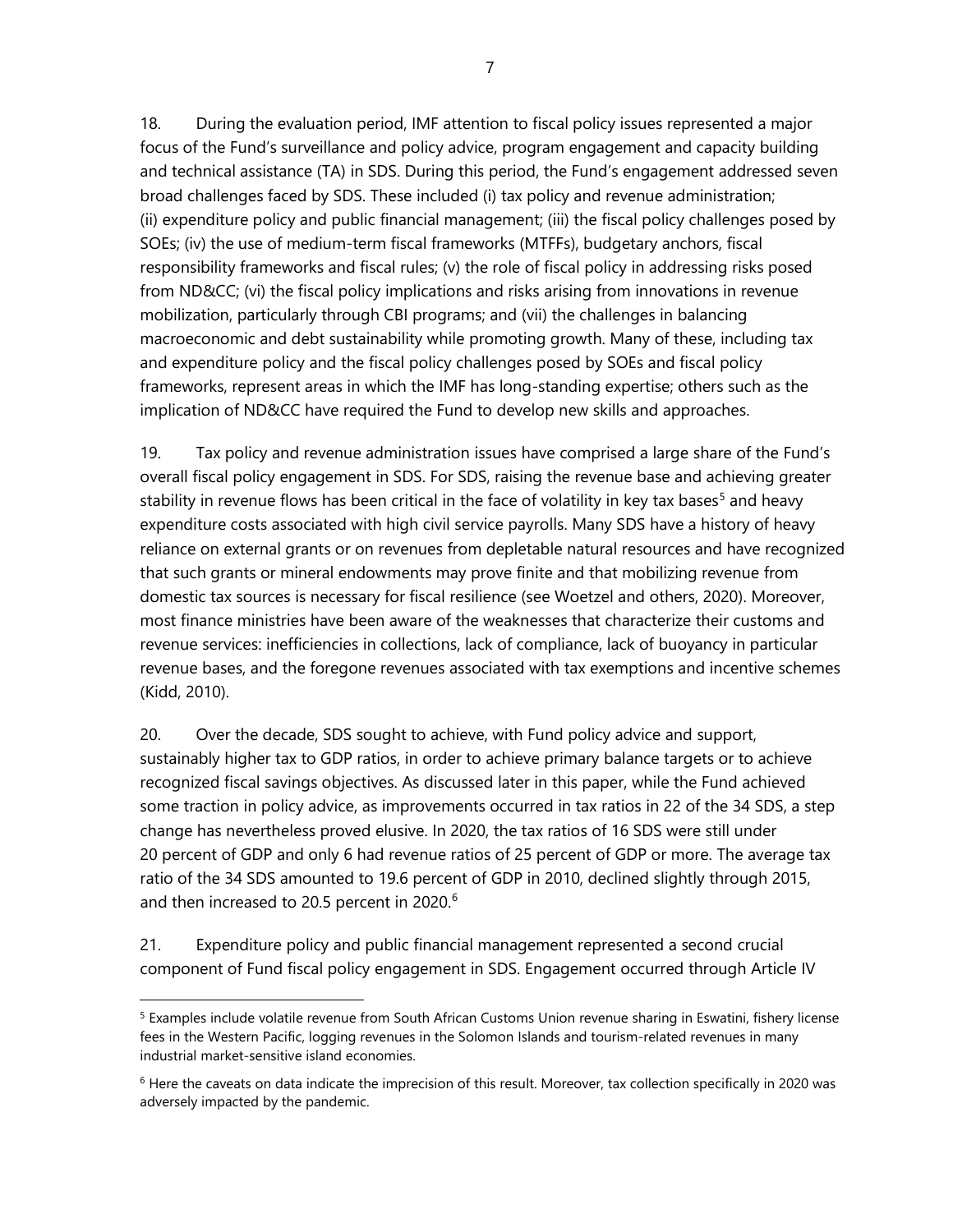surveillance discussions and with a more intensified focus in the context of Fund programs and CD. The focus of attention centred on expenditure issues that created the greatest risks to fiscal sustainability or which needed attention to support realization of the Sustainable Development Goals. Policy advice was often supported by the provision of critical capacity building support to strengthen the effectiveness and quality of analysis of the budget process, the efficiency and discipline of public financial management (PFM), and the quality of public investment evaluation and management.

22. Development of fiscal responsibility frameworks was another important component of the Fund's fiscal policy engagement in many SDS. Beyond shorter-term challenges to revenue and expenditure management, SDS faced additional risks to fiscal stability, including due to their small economic and population size, limited institutional capacity and their vulnerability to shocks from large NDs. This also required assessment of the size of expenditure multipliers arising from fiscal interventions (see Guy and Belgrave, 2012; Gonzalez-Garcia and others, 2013; and Alichi and others, 2019). These issues were particularly germane for those SDS involved in managing the finances associated with significant natural resources or financial reserves or the receipt of significant but time-limited fiscal transfers from partner countries. Consequently, a substantive element of Fund fiscal policy engagement in SDS included efforts to strengthen the governance frameworks under which fiscal and budgetary decisions are made, encouraging these to be positioned within a medium-term budgetary framework that goes beyond simple medium-term strategies or planning processes; and setting out alternative medium-term budget and policy scenarios and frameworks within which fiscal decisions could be quided.<sup>[7](#page-15-0)</sup> In several SDS, Fund staff emphasized the need for a formal, legislated, fiscal responsibility framework or the adoption of fiscal rules.

23. The decade beginning in 2010 marked a significant turning point in how the Fund approached the risks posed by ND&CC for SDS. The preceding decade had seen the occasional speech by IMF management and a few papers and books emphasizing the risks on the horizon. $8$ But the devastating effect of a number of severe cyclones and hurricanes and the increasing weight of scientific evidence and understanding catalysed deeper awareness that many SDS were exposed to an existential threat to their populations and their economies. NDs, long a fact of life to these SDS, became more frequent and more intense in the damage caused. In turn, increased recognition of SDS' exposure to the impacts of NDs spurred a substantial escalation in Fund surveillance to mitigating and adapting to these consequences, including attention to fiscal and debt accumulation risks (see IMF, 2013b; Towe and others, 2016; IMF, 2017c; and Nakatani, 2019).

<span id="page-15-0"></span> $7$  The Fund has started to mount governance missions to member countries since the adoption of the 2018 [Framework for Enhanced Fund Engagement on Governance](https://www.imf.org/en/News/Articles/2018/04/21/pr18142-imf-board-approves-new-framework-for-enhanced-engagement-on-governance) (IMF, 2018b). The recommendations of these missions on fiscal transparency and public financial management are envisaged to be incorporated in programs and surveillance missions and may help SDS identify gaps in their administrative and legal practices.

<span id="page-15-1"></span><sup>&</sup>lt;sup>8</sup> Heller (2003), Speeches by the Deputy Managing Directors (Kato and Portugal) in 2007 and 2009.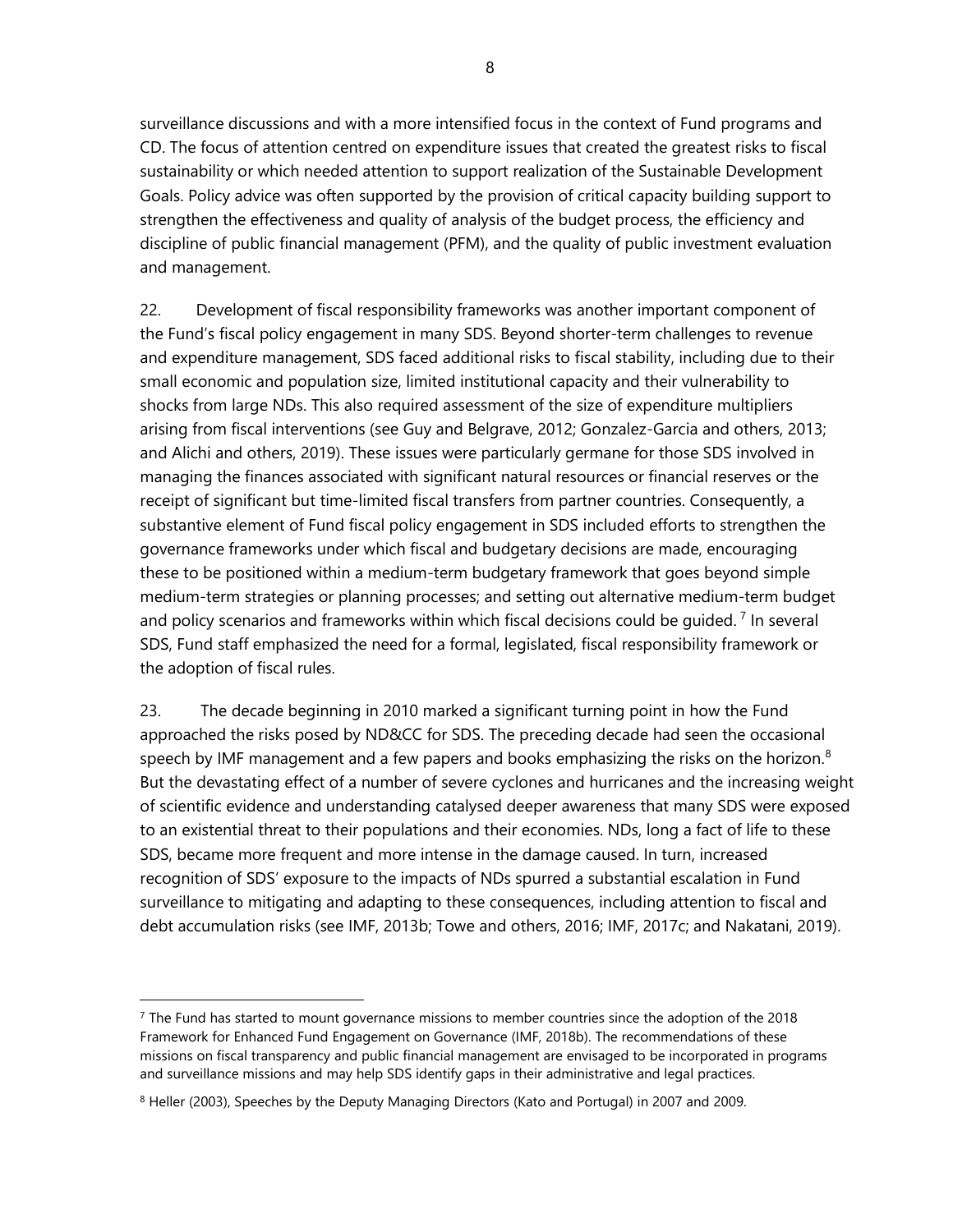24. Some SDS also innovated in their search for fiscal resiliency, notably through the development of CBI programs. Fund surveillance covered the macroeconomic, fiscal and political economy issues raised by these programs, highlighted risks, and advised country authorities to address these at an early stage in the conceptualization and development of these programs.

25. IMF engagement included regular and extensive assessments of the debt sustainability of SDS. DSAs have been an integral part of the IMF's toolkit for almost all surveillance and programrelated discussions of fiscal resilience in SDS. DSAs have provided a standardized assessment and quantification of risks arising from a country's outstanding and likely future public debt and debt service, based on two alterative tools—the DSA for market access countries and the DSA for low-income countries (LICs). These DSAs examined multiple factors that contribute to the potential accumulation or reduction of debt, including for example the projected primary fiscal balance over the medium term and the extent of non-concessional financing. They reflect staff's understanding of the present and future fiscal policy framework, including the policy measures that the authorities have programmed to put in place; and require an awareness of the magnitude of likely domestic and external shocks that can affect key fiscal and other macroeconomic variables. As noted earlier, for particular SDS, these could include the risk of frequent (occasionally catastrophic) NDs, fluctuations in tourism revenue from partner countries, shifts in commodity prices for their natural resource exports, or climate-induced effects on the stock of fishery reserves.

26. While this section has emphasized common challenges for IMF fiscal engagement with SDS, IMF engagement was also specifically tailored to take account of particular predominant economic and structural features that some SDS share for fiscal policy management, and which have led to some specific challenges shared among smaller sub-groups of SDS (Table 1). These subgroups comprise: (i) the largely tourism-based members in the Caribbean, Africa, the Indian Ocean and the Western Pacific, including 17 SDS, or half of all SDS; (ii) the 7 SDS whose fiscal situation was highly dependent on their natural resource endowments; (iii) the 6 small microstate SDS of the western Pacific (labelled as the "compact countries"), beneficiaries of a significant but limited financial asset legacy that will no longer be available from the mid-2020s; and (iv) the 4 SDS with similar economic characteristics to tourism-dependent SDS but which encountered significant structural and political difficulties in pursuing adjustment policies in concert with the IMF during the evaluation period (and labelled as "adjustment challenged"). In the remainder of the paper, Fund engagement with these four subgroups of SDS is regularly referenced, highlighting how Fund engagement was calibrated to address their specific fiscal policy challenges.

#### **IV. POLICY ADVICE AND SURVEILLANCE**

27. This section evaluates the coverage, quality and timeliness of fiscal policy advice in the context of IMF surveillance with SDS during the evaluation period. The section first assesses overall coverage of fiscal policy issues in SDS; and then evaluates coverage of selected fiscal policy issues, particularly those where the conduct of fiscal policy in SDS called for unique, new or innovative forms of policy advice.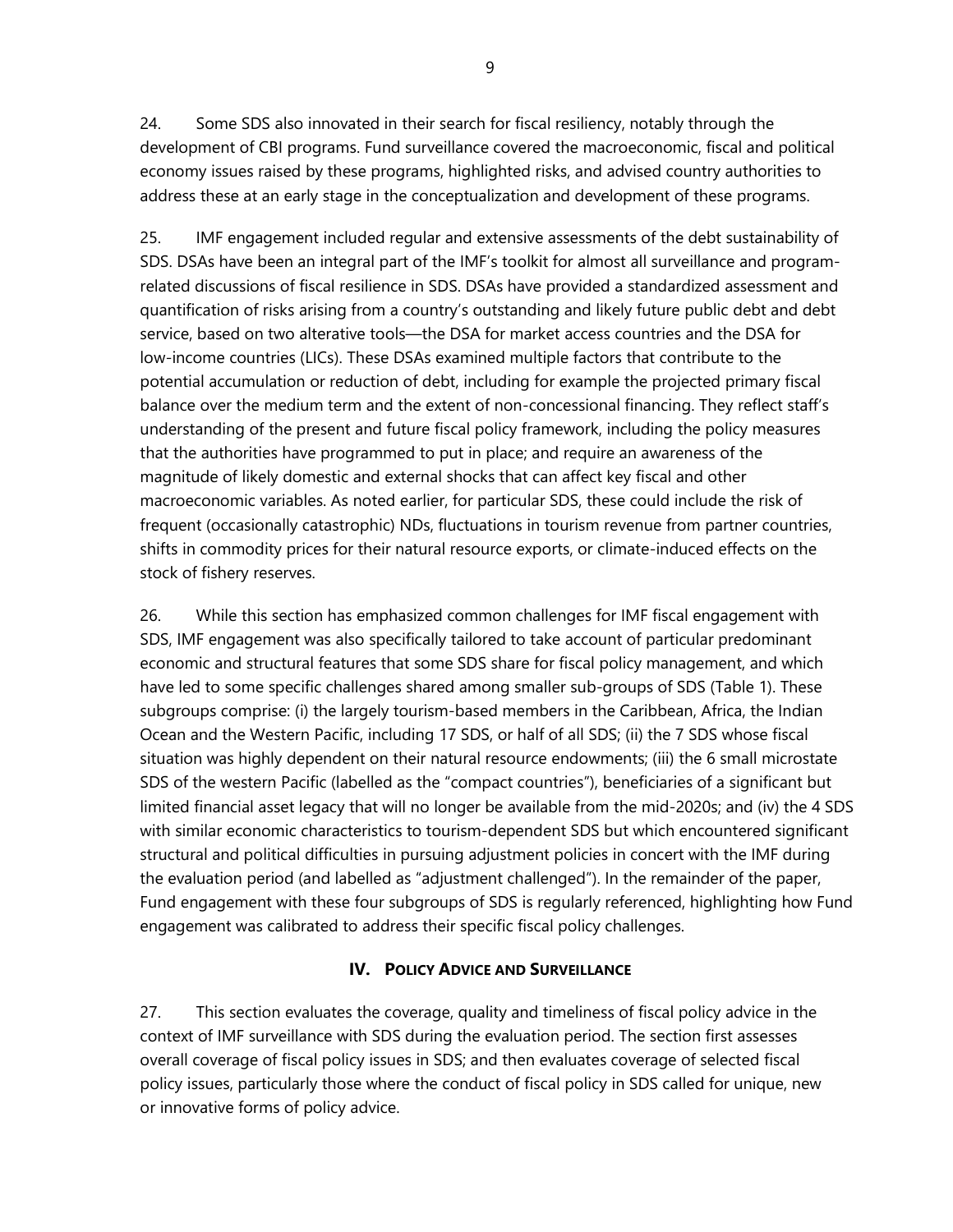| SDS sub-groups                                                                                                                                                                                                                                        | <b>Key characteristics</b>                                                                                                                                                                                                                                                                                                                                                                                                                    | <b>Fiscal policy emphasis</b>                                                                                                                                                                                                                                                                                                                                                                                                                        |
|-------------------------------------------------------------------------------------------------------------------------------------------------------------------------------------------------------------------------------------------------------|-----------------------------------------------------------------------------------------------------------------------------------------------------------------------------------------------------------------------------------------------------------------------------------------------------------------------------------------------------------------------------------------------------------------------------------------------|------------------------------------------------------------------------------------------------------------------------------------------------------------------------------------------------------------------------------------------------------------------------------------------------------------------------------------------------------------------------------------------------------------------------------------------------------|
| Tourism-based SDS (17): The<br>Bahamas, Barbados, Belize, Cabo<br>Verde, Dominica, Fiji, Grenada,<br>Maldives, Mauritius, Montenegro,<br>Samoa, Seychelles, St. Kitts and<br>Nevis, St. Lucia, St. Vincent and the<br>Grenadines, Tonga, and Vanuatu. | Tourism-based economies, limited<br>diversity outside principal export sector,<br>absence of natural resource<br>endowment, highly sensitive to<br>competitive market pressures,<br>vulnerable to ND&CC, large-scale<br>impact from the COVID-19 pandemic                                                                                                                                                                                     | Foster fiscal resilience and sustainability;<br>Address debt sustainability; Foster Economic<br>Growth; Reduce fiscal dependence on limited<br>number of productive sectors; Promote equity;<br>Address risks associated with ND&CC.                                                                                                                                                                                                                 |
| Natural Resource-based SDS (7):<br>Bhutan, Djibouti, Guyana, Solomon<br>Islands, Suriname, Democratic<br>Timor-Leste and Trinidad and<br>Tobago.                                                                                                      | Significant actual or potential natural<br>resource endowment or strategic<br>location, with fiscal policy heavily reliant<br>on royalty revenues, with reserves<br>limited or exhaustible; lack of economic<br>diversity; sustainability issues due to<br>high infrastructure costs and debt<br>incurred in accessing resources;<br>volatility in natural endowment prices.                                                                  | Foster fiscal resilience and sustainability;<br>Address balance in inter-generational fiscal<br>policy management of natural resource<br>endowment; and sovereign wealth funds<br>developing and managing institutional<br>frameworks (Trust Funds); Address risks<br>associated with CC; Promote equity; Reduce<br>fiscal dependence on limited number of<br>productive sectors, particularly given finite<br>nature of natural resource endowment. |
| "Fiscal Compact" micro SDS of<br>the Western Pacific (6): Kiribati,<br>Marshall Islands, Micronesia,<br>Nauru, Palau, Tuvalu.                                                                                                                         | Presence of significant financial asset<br>legacy, from previous (now exhausted)<br>natural endowment, or initial or<br>continuing financial grant. Exceptionally<br>small, undiversified economic base;<br>highly vulnerable to ND&CC.                                                                                                                                                                                                       | Management of legacy; generation of income<br>stream from legacy savings; planning for<br>termination of future grants; Foster fiscal<br>resilience and sustainability in the face of<br>volatile revenue base, threats from ND&CC Use<br>infrastructural investment policy both to adapt<br>to CC and facilitate some economic<br>diversification.                                                                                                  |
| "Adjustment Challenged" SDS<br>(4): Antigua and Barbuda;<br>Comoros, Eswatini, and São Tomé<br>and Principe.<br>Source: SDS Article IV Consultation Staff Reports, 2010-2020.                                                                         | Limited recourse to financial reserves,<br>capital markets or natural resource<br>assets; previous challenges related to<br>limited institutional capacity, weak<br>governance and political instability;<br>Adjustment efforts with IMF have<br>proven unsustainable due to weak<br>institutions and political economy;<br>particular volatility from discrete<br>revenue sources including vulnerability<br>to exogenous shocks, and ND&CC. | Pursue sustained fiscal policy dialogue; provide<br>TA to incrementally strengthen fiscal and<br>macroeconomic policy management, revenue<br>administration, tax policy regime, and public<br>expenditure management. Seek to gradually<br>foster fiscal resilience and sustainability                                                                                                                                                               |

#### **Table 1. Differentiating SDS by their Principal Fiscal Characteristics and Policy Challenges**

#### **A. Overall Coverage**

28. An analysis of text boxes, Article IV consultation staff report annexes, and chapters in SIPs prepared for the Executive Board (Figure 1) provides an indication of the intensity of analysis and the relative balance of Fund engagement across different fiscal policy topics over the evaluation period. Of 317 boxes, annexes and SIP chapters in Article IV consultation staff reports and SIP chapters related to fiscal policy, 22 percent discussed topics related to the strengthening of the framework of fiscal policy management, including discussions of fiscal rules, fiscal responsibility legislation, and fiscal multipliers, and debt sustainability. Three topics each commanded roughly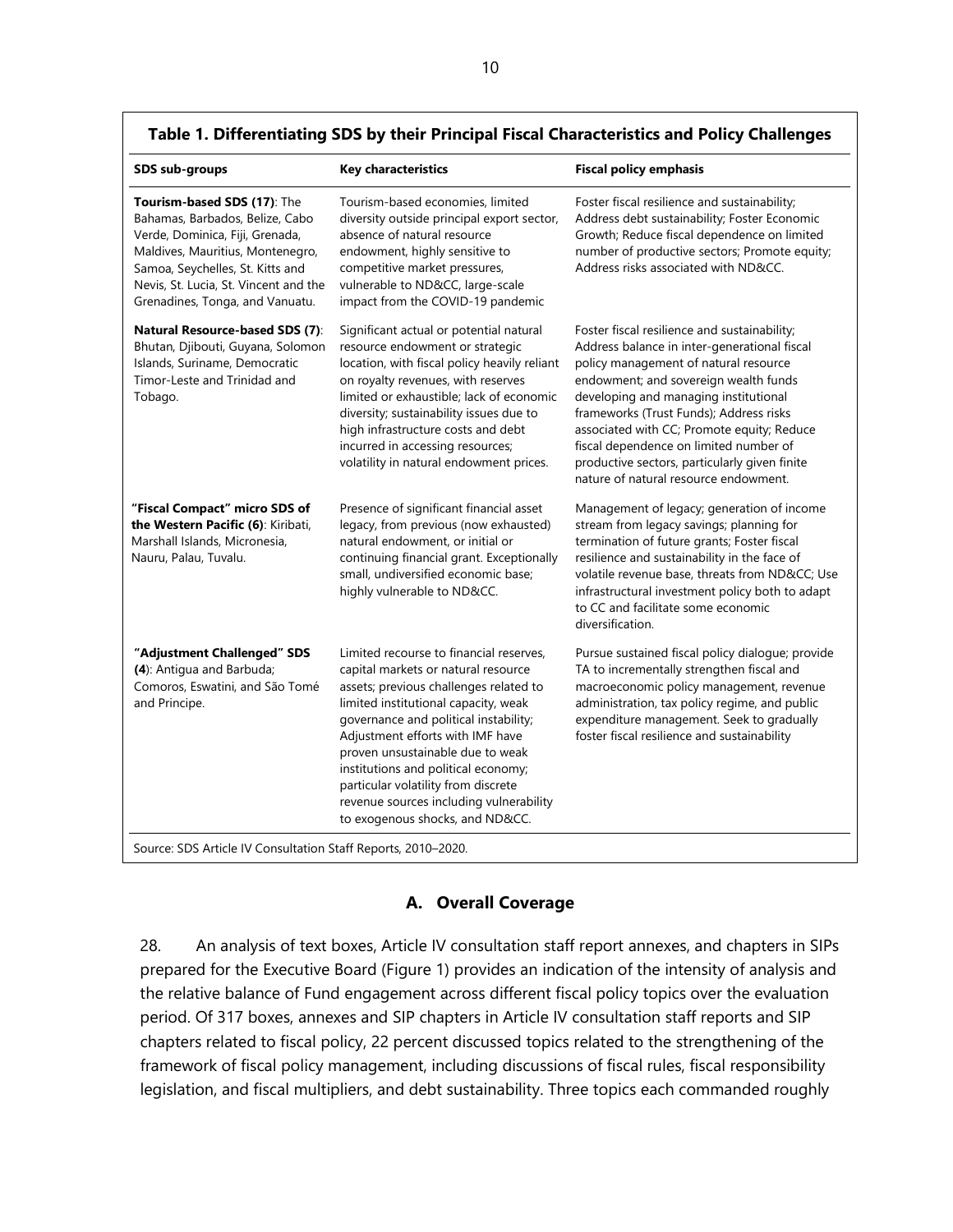one-sixth of these focused discussions: ND&CC (16 percent); tax policy (15 percent); and issues relating to SOEs and public-private partnerships (15 percent). Other areas receiving notable attention included CBI programs, wages and salaries, public investment, pension policy, and public financial management.

29. As shown in Figure 1, the number of these special features has increased markedly. Notably, 67 percent of the boxes and annexes were associated with the second half of the evaluation period 2015–2020. Even more striking, 87 percent of the boxes and annexes dealing with ND&CC were in this latter period, as were 70 percent of the boxes and annexes dealing with tax policy, reflecting clear staff uptake of the 2014 and 2017 SGNs.



30. The Fund's coverage of fiscal policy issues has closely matched the specific fiscal policy challenges identified in the four SDS groupings discussed above, signalling that coverage was attentive to the country-specific challenges faced by SDS. For example, in the period following issuance of the 2017 SGN, 65 percent of analyses of ND&CC impacts related to tourism-based SDS and another 21 percent related to the six western Pacific Compact SDS, where ND&CC challenges are most stark. On topics related to the management of macro fiscal policy (including fiscal anchors, fiscal rules and fiscal responsibility legislation), SDS with significant natural resource endowments were the focus of 37 percent of the macro fiscal boxes, annexes and SIP chapters, with 73 percent of these issued after 2014. In contrast, only 52 percent of boxes, annexes and SIP chapters for the Pacific Compact SDS were issued in the second half of the decade, perhaps reflecting early awareness of the looming 2024 fiscal cliff associated with the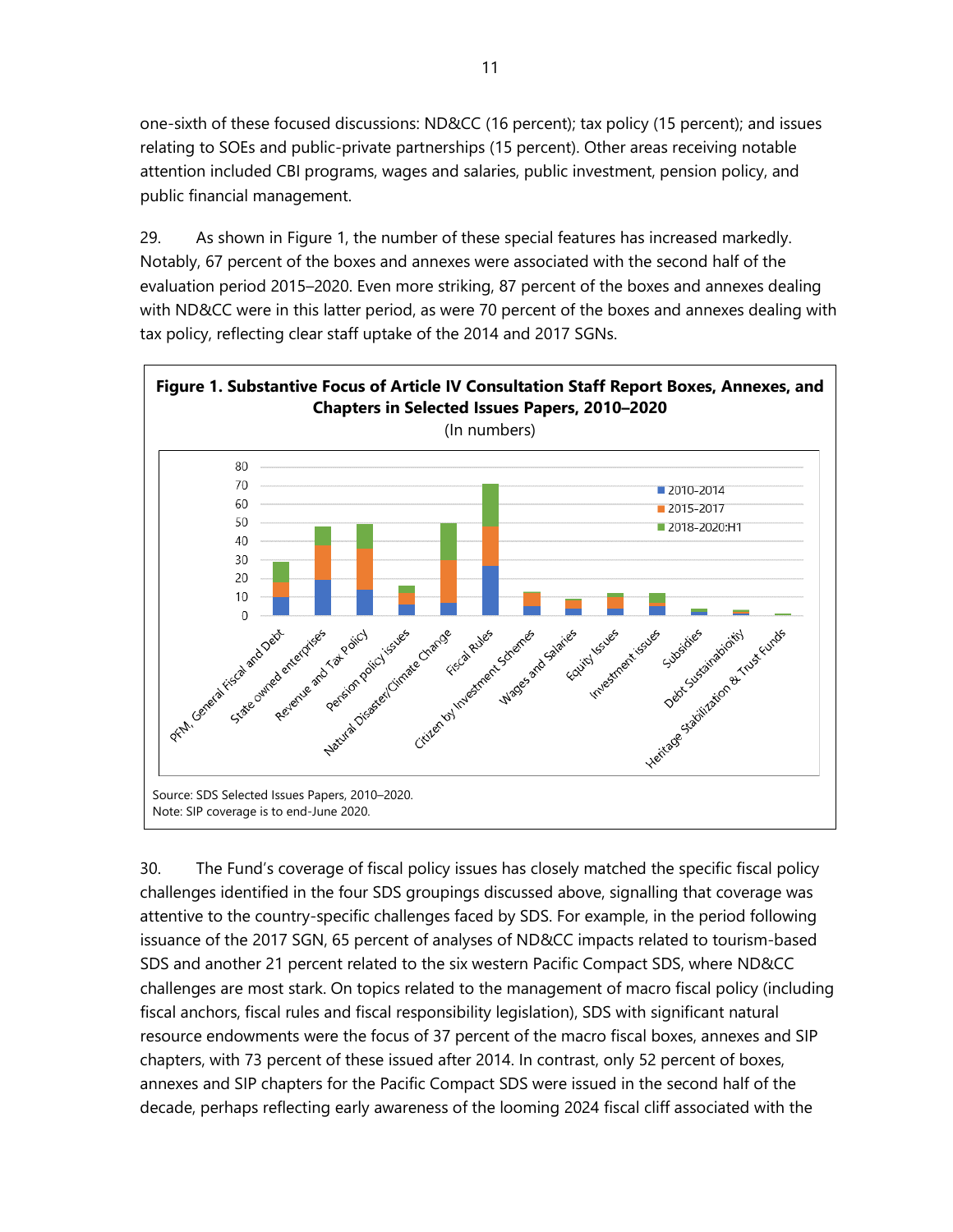cessation of grants from their principal donor patron countries. Also, the half-decade period after the 2014 SGN saw 61 percent of Article IV consultation staff report boxes and annexes relating to other fiscal issues encountered by the Compact SDS (tax policy and revenue administration, public financial management, current expenditure and investment policy, and SOE issues).

## **B. Tax Policy and Revenue**

31. A review of Article IV consultation staff reports of all 34 SDS over 2010–2020 illustrates considerable attention to the revenue policy challenges facing SDS, but overall, progress in achieving tax reform was mixed. There were a few notable examples of significant progress in advancing tax reform broadly in line with IMF policy advice in staff reports. A value added tax (VAT) was introduced in a number of countries during the period (e.g., in St. Lucia, 2012; Eswatini, 2012; Fiji, 2010; Grenada, 2010; Kiribati, 2014; and Seychelles, 2013), or streamlined in Cabo Verde (2014) and Guyana (2017). Fiji, Maldives and Samoa in particular realized significant strengthening of their revenue performance and instituted reform initiatives. Mauritius pursued innovative tax reforms, including introduction of a Green tax in 2008 and a broadening of its VAT base. It also addressed more complex tax policy issues associated with its efforts to become a regional financial centre. In regard to revenue administration, Article IV consultation staff reports for 23 of 34 SDS pointed to persistent and serious ongoing challenges. For six SDS, however, staff reports underscored that significant progress had been made in enhancing revenue administration over the decade.<sup>[9](#page-19-0)</sup>

32. On specific tax policy issues, including advice on reducing or eliminating exemptions or questionable tax incentives, staff advice was often reiterated in surveillance throughout the decade, but with only minor progress achieved in actual policy changes. Article IV consultation staff reports emphasized these issues at the beginning of the decade in more than two-thirds of SDS, while a review of staff reports at the end of the decade showed that at least some progress has occurred in six countries (Belize, Fiji, Guyana, Maldives, Samoa, and Seychelles).

33. Experience over the evaluation period shows a number of challenges to achieving traction in Fund policy advice on tax reform. It is relatively straightforward to provide advice highlighting the amount of taxes forgone by particular tax provisions, often equivalent to several percent of GDP in additional revenue. Several Article IV consultation staff reports provided quantitative estimates of revenues foregone, as a share of GDP, from tax incentives or exemptions.<sup>[10](#page-19-1)</sup> However gaining the political support to enact legislation can be very difficult, particularly given the political and economic power of those whose incomes or consumption are most at risk. In some cases, lack of political will, weak internal coordination between Ministries of

<span id="page-19-0"></span><sup>&</sup>lt;sup>9</sup> SDS identified as having made the most significant progress in revenue administration include Maldives, Samoa, Fiji, St. Lucia, Micronesia, and Guyana.

<span id="page-19-1"></span><sup>&</sup>lt;sup>10</sup> These are noted for Antigua and Barbuda (AIV 2017) (4 percent), Bhutan (SIP 2014) (3 percent), Djibouti (AIV (2016) (7 percent), St. Kitts and Nevis (AIV 2017) (6 percent), and St. Vincent and the Grenadines (AIV 2016) (4.8 percent).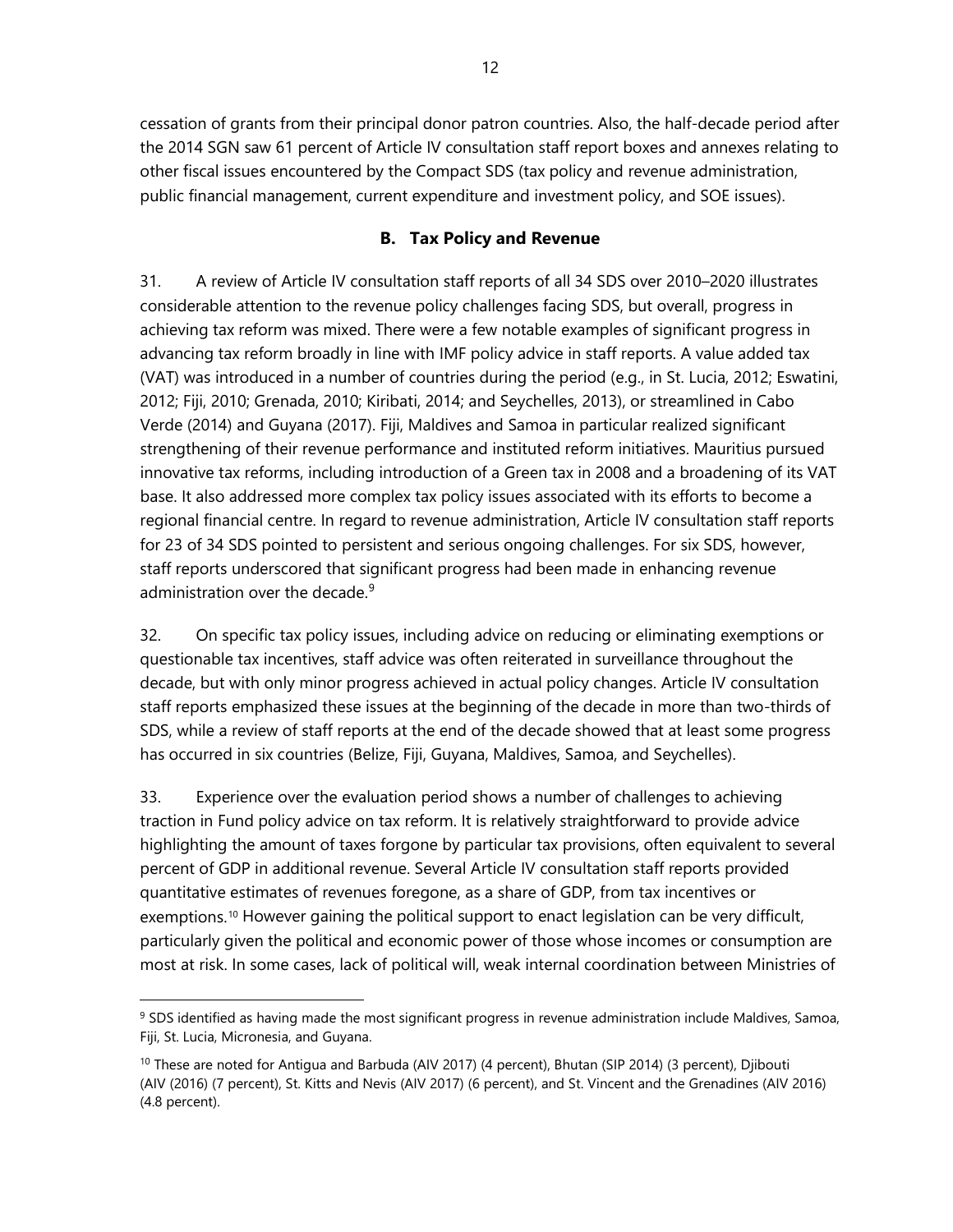Finance and Line Ministries, as well as administrative capacity constraints impeded progress. Moreover, even with a political mandate, tax reform takes time—often as much as a decade including to enact legislation, put in place the administrative machinery for collection of revenues or to foster compliance by taxpayers.<sup>[11](#page-20-0)</sup> Often, significant tax reforms occurred over several years. Article IV consultation staff reports over the decade illustrate that a number of SDS that implemented a VAT either before or soon after 2010, pursued a significant subsequent reform agenda over several years.

34. While direct evidence of traction in policy advice and revenue administration strengthening is mixed, trends in tax revenue shares in GDP over the entire decade suggest that the majority of SDS did make progress towards stronger revenue mobilization.<sup>[12](#page-20-1)</sup> As noted earlier, some 22 members—almost two-thirds of SDS—achieved an improvement in their tax-to-GDP ratios over the decade, often by a significant magnitude, e.g., Barbados (2.8 percent of GDP), Belize (5.5), Grenada (3.2), Fiji (2.4), Maldives (3.0), Tonga (3.2), Cabo Verde (2.8), Seychelles (2.1), Micronesia (5), Nauru (13), Guyana (2.6), Montenegro (2.0) and Timor-Leste (for the latter, the non-oil tax share in non-oil GDP increased from 1.2 percent to 4.8 percent of GDP). For countries seeking to find fiscal space, such changes are not trivial, especially for countries whose revenue shares were relatively low at the beginning of the decade (such as Grenada, Maldives, Tonga, Cabo Verde, Marshall Islands, Micronesia, and Nauru (e.g., under 20 percent of GDP).

## **C. Expenditure Policy and Public Financial Management**

35. Two issues dominated Fund fiscal engagement with SDS on expenditure policy in both surveillance and program support: containing and reducing the share of the budget on wages and salaries and addressing the need for productive, well-maintained capital expenditure. While the issue was most intense in the context of Fund-supported programs (particularly for Grenada and St. Kitts and Nevis in the Caribbean and the Union of the Comoros and Eswatini in Africa), this was only narrowly more than for SDS engaged only in surveillance discussions (Figure 2). The importance of the issue is not surprising, given that wages and salaries often absorb nearly half of total government spending, with further costs implied in later years in pension outlays. Only for non-program surveillance discussions in natural resource-based SDS does the issue receive somewhat less attention (but still occurring in three-quarters of these SDS). Typically, the staff worked with the authorities to implement various approaches common to all countries (not only in SDS), e.g., a wage freeze over several years, reliance on attrition in filling posts, cutbacks in filling vacancies, and occasionally salary cutbacks. However, such measures tend not work well without a comprehensive public sector strategy on the wage bill.

<span id="page-20-0"></span><sup>&</sup>lt;sup>11</sup> For example, the timetable of Suriname to introduce a VAT was delayed from end-2013 to 2022 (most recently).

<span id="page-20-1"></span> $12$  The Fund's contribution reflects the synergistic effects of surveillance-induced advice on tax policy reform, reinforced by the role of CD in pursuing the associated required administration changes needed to implement such reforms and the institutional strengthening required for ongoing revenue and tax institutions.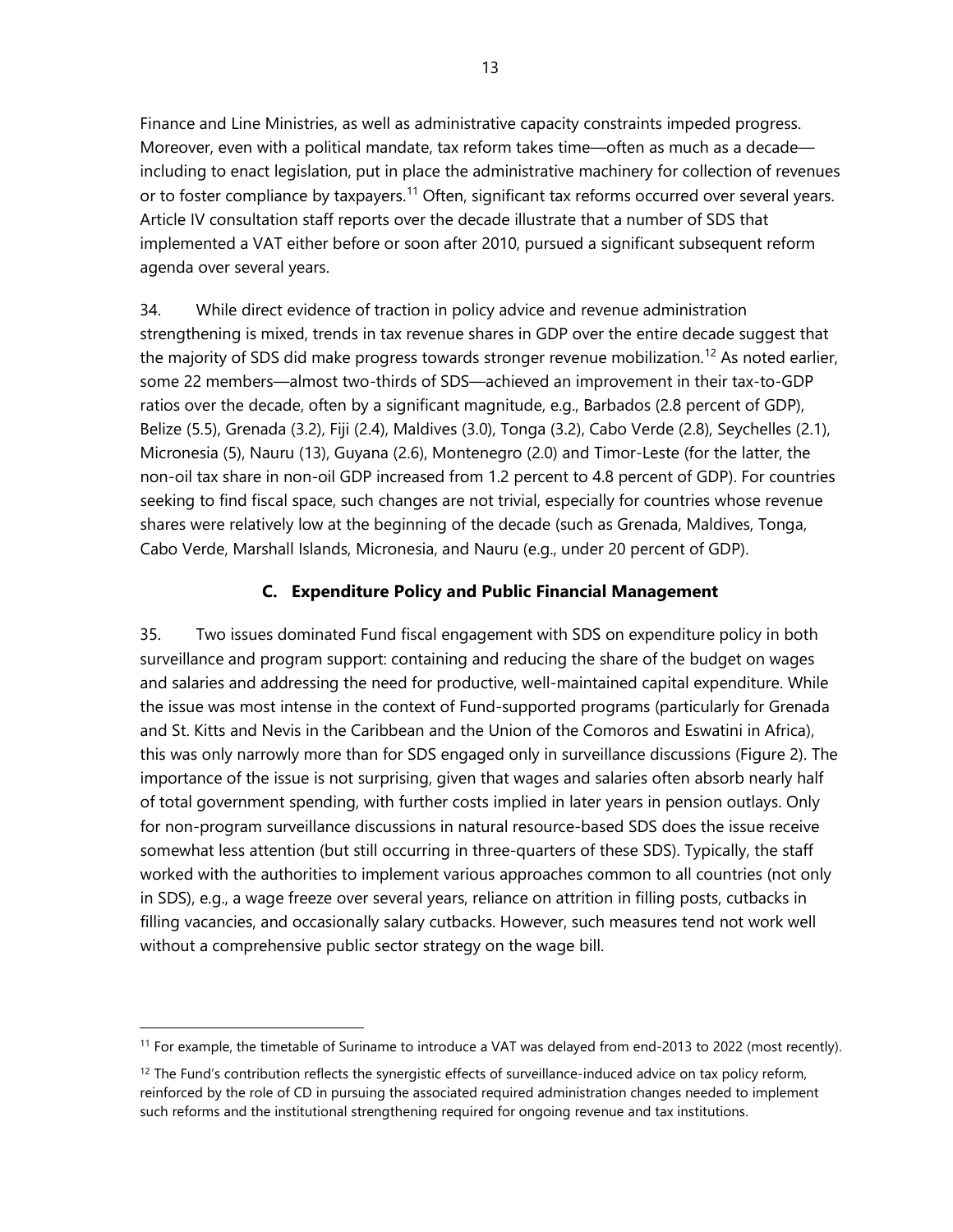

36. Progress in containing public wage shares was uneven. The government wage share in GDP was significantly reduced, with notable successes in The Bahamas, Grenada, St. Lucia, Maldives, Cabo Verde, the Comoros, Eswatini, and Kiribati. Conversely, however, the wage share in GDP rose in several SDS during the decade, including in St. Vincent and the Grenadines, Seychelles, Mauritius, São Tomé and Principe, Guyana, Trinidad and Tobago, Palau, Suriname, and Micronesia.

37. The focus on capital expenditure proved more complex. With the exception of the adjustment-challenged SDS, Fund staff supported an *increase* in the share of the budget allocated to *productive* capital expenditures in roughly two-thirds of the SDS, particularly among the small island states of the Pacific and the Caribbean, many in the context of Fund-supported programs. The growth objective was clearly a priority in this context. Particularly later in the decade, Fund staff supported spending on climate-resilient infrastructural investment and a focus on upgrading reconstruction expenditure on resilience (in the wake of NDs). This bias was accompanied both by an emphasis on containing or reducing the share of the budget on nonessential current expenditures (i.e., not health and education spending) as well as on non-priority capital expenditures. In a few cases, Fund staff argued for adjusting the composition of the capital expenditure budget. In small island economies, excepting those in the Pacific compact states, the Fund staff advocated cuts in non-priority capital and current expenditure in half of the countries while also supporting an increase in other forms of capital expenditure in the budget, particularly climate resilient infrastructure. In recent consultations particularly, Fund staff have emphasized budgeting for operations and maintenance of infrastructure, particularly that related to climate resilience.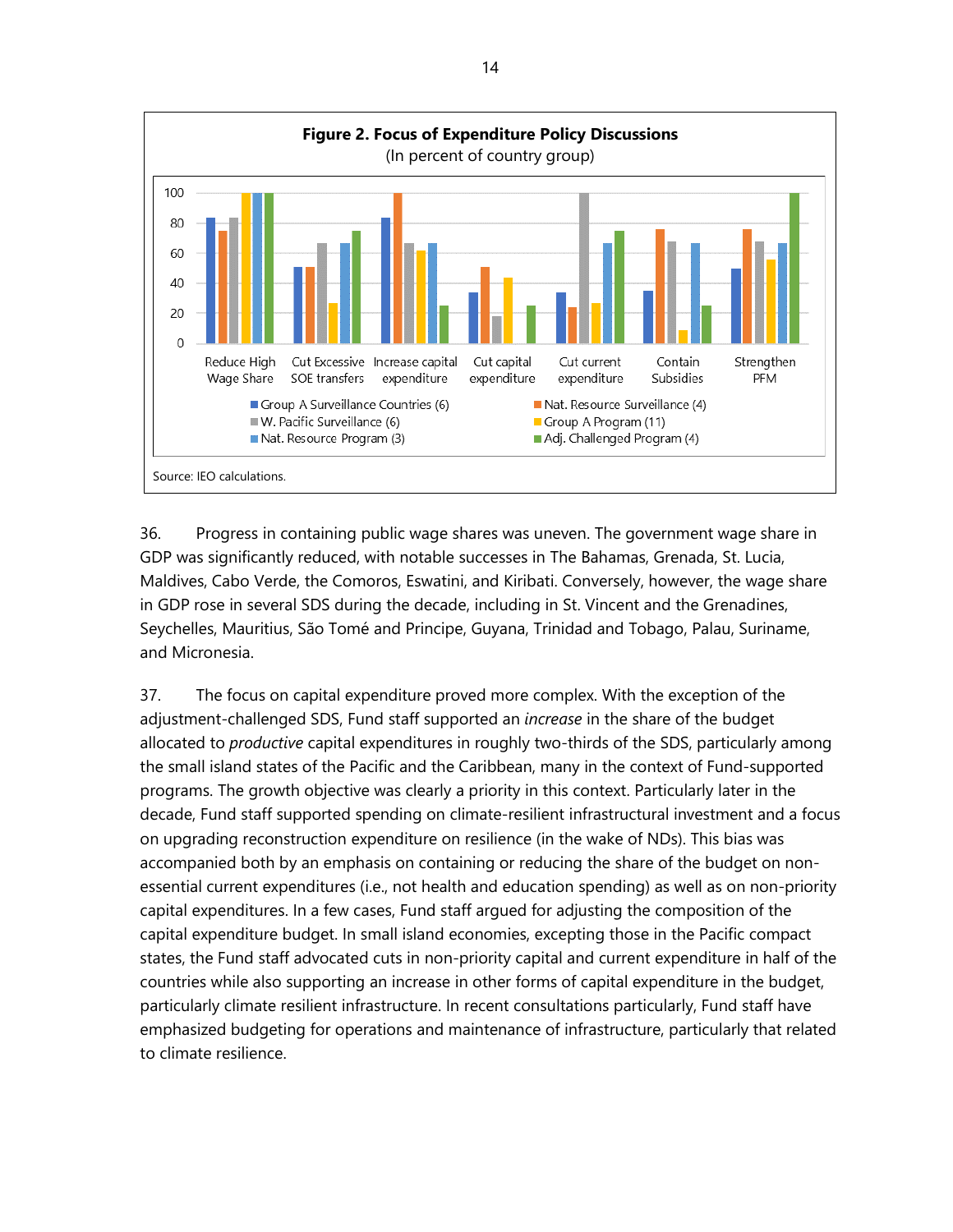38. The emphasis on containing current expenditure not only related to containing outlays on wages and salaries, but also centred on two other sources of expenditure "leakage," viz., commodity subsidies and persistent transfers to public entities (largely non-financial SOEs) providing public services or operating with significant losses (such as in the case of state-owned airlines). Arguments for cuts in transfers to SOEs appeared frequently—in more than 50 percent of surveillance discussions in the tourism-based SDS, though less in Fund-supported programs with this group. The frequency is even higher for natural resource-based SDS and compact states. Frequent emphasis on "targeting" appeared in Fund staff advice, recognizing that while the purpose of subsidized commodities or public utility provision has a well-intentioned distributional objective, the amount of leakage to non-poor and non-vulnerable groups is substantial, raising questions as to the value of the spending relative to other policy priorities. Fund and World Bank staff have well-developed approaches as to how targeting can be strengthened, but the Fund staff tended to rely on partner institutions to assist in the reforms of such programs. Containing consumer subsidies by targeting was supported in roughly half of the tourism-based SDS and in most of the natural resource-based SDS.

39. Finally, the Fund paid attention to a common longer-term challenge confronting SDS, viz., the financial weakness of the pension schemes for government employees. The issue was particularly prevalent among the tourism-based Caribbean SDS, with detailed boxes or annexes analyzing the issue and providing concrete policy recommendations in half of these SDS, with the issue particularly emphasized during 2010–2017, often repeatedly.<sup>[13](#page-22-0)</sup> Actuarial assessments carried out in due diligence reports by government auditors often revealed schemes being seriously underfunded, with the present value of unfunded liabilities reaching over 10 percent of GDP (e.g., in Grenada and Palau). In some case, pension reserves were already exhausted (e.g., in Antigua and Barbuda) or will be not too far in the future (e.g., in the Marshall Islands). In budgetfinanced systems, expenditures on pensions and retirement benefits absorbed 3 percent of GDP in St. Vincent and the Grenadines during 2014–2017. In general, staff characterized the pension schemes as needing significant parametric reforms to restore financial sustainability (requiring upward adjustment in the retirement age, reduction in the maximum pension, and increased contribution rates). Within the DSA framework, staff also emphasized the need for these weaknesses to be highlighted in both Risk Assessment Matrices (RAMs) and reflected as contingent liabilities. The reports suggest that authorities were responsive to staff recommendations, though the reforms were usually seen as requiring further initiatives (e.g., in Mauritius, Palau, Marshall Islands, St. Lucia, and Suriname).

<span id="page-22-0"></span> $13$  Within this group, the issue was of particular concern in the Caribbean (specifically in The Bahamas, Barbados, Belize, Dominica, Grenada, St. Kitts and Nevis, St. Lucia, and St. Vincent and the Grenadines); it also emerged in Mauritius, the Seychelles and Cabo Verde. In other SDS groups, it also arose in Antigua and Barbuda, Suriname, Trinidad, Marshall Islands, and Palau.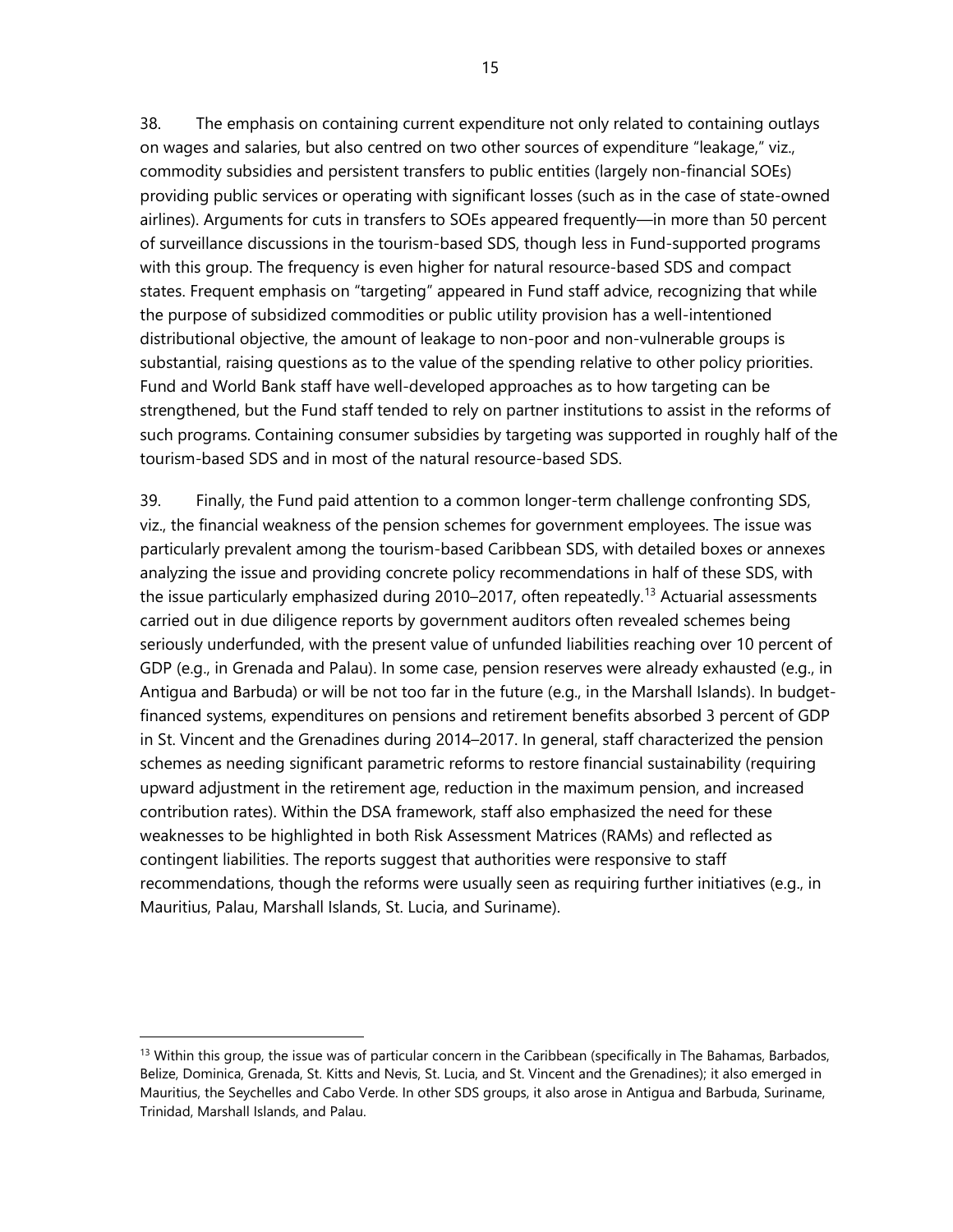# **D. Fiscal Policy Frameworks**

40. Over the course of the evaluation period, staff sought to anchor efforts at fiscal consolidation in SDS—typically to encourage a downward trajectory over time in the public sector's debt-to-GDP ratio—by identifying key aggregate targets for fiscal policy sustainability. Traction in policy advice proved slow in the early period of the evaluation. The 2014 SGN, however, sought to instil new momentum. The SGN pointed to empirical evidence suggesting that fiscal consolidation in SDS had been more successful when fiscal rules were present. But it recognized that the challenges for the design and operation of fiscal rules were particularly acute for small states and that few had adopted such rules to date. It provided guidance on approaches that could be tailored to SDS needs (Appendix Box 1, 2014 SGN).

41. The 2014 SGN clearly had a galvanizing impact, triggering both an intensification of staff policy advice and significant progress in achieving traction with SDS authorities. First, in twothirds of SDS in post-2014 Article IV consultation staff reports, the Fund urged countries to tether their fiscal policy frameworks to a policy anchor—typically, a public debt-to-GDP ratio—within an MTFF (Table 2).

42. While no more than 10 percent of countries adopted such a framework before 2014, about a third did so in the following five years, with half adopting an anchor (relative to a third prior to 2014). Second, Fund staff significantly increased its advocacy for the adoption of fiscal rules within a fiscal responsibility framework—the share of SDS receiving this advice rose from about 40 percent of countries pre-2014 to about 70 percent thereafter. The number of countries implementing such a rules-based framework doubled from only three to seven, showing slow but significant progress from this increased attention.

43. Notwithstanding this progress, country interviews, particularly for Pacific SDS, suggest that stronger staff follow-up could have fostered more consistent advances. First, advice could have offered greater specificity of comprehensive fiscal rules that can address potential slippages taking account of country circumstances. Second, staff could have devoted more attention to working with countries to facilitate their implementation, including with CD.

# **E. Fiscal Policy, Natural Disasters, and Climate Change**

44. The 2014 SGN underscored the challenges to achieving economic resilience in the face of ND&CC risks and marked a clear turning point in the intensity of Fund surveillance on these issues. It recognized that macroeconomic resilience would typically require adequate fiscal and external buffers to weather shocks. Fiscal instruments were recognized as key elements in any response. With most SDS already at risk of debt unsustainability in the aftermath of the global financial crisis, a fiscal role in seeking resilience to NDs necessarily had to be shoehorned into the fiscal consolidation strategy of many SDS. Before 2015, the issue of NDs had appeared in only seven boxes or annexes in SDS Article IV consultation staff reports. By mid-2020, there were 45 such pointed discussions on the issues associated with a fiscal response to NDs for the 25 SDS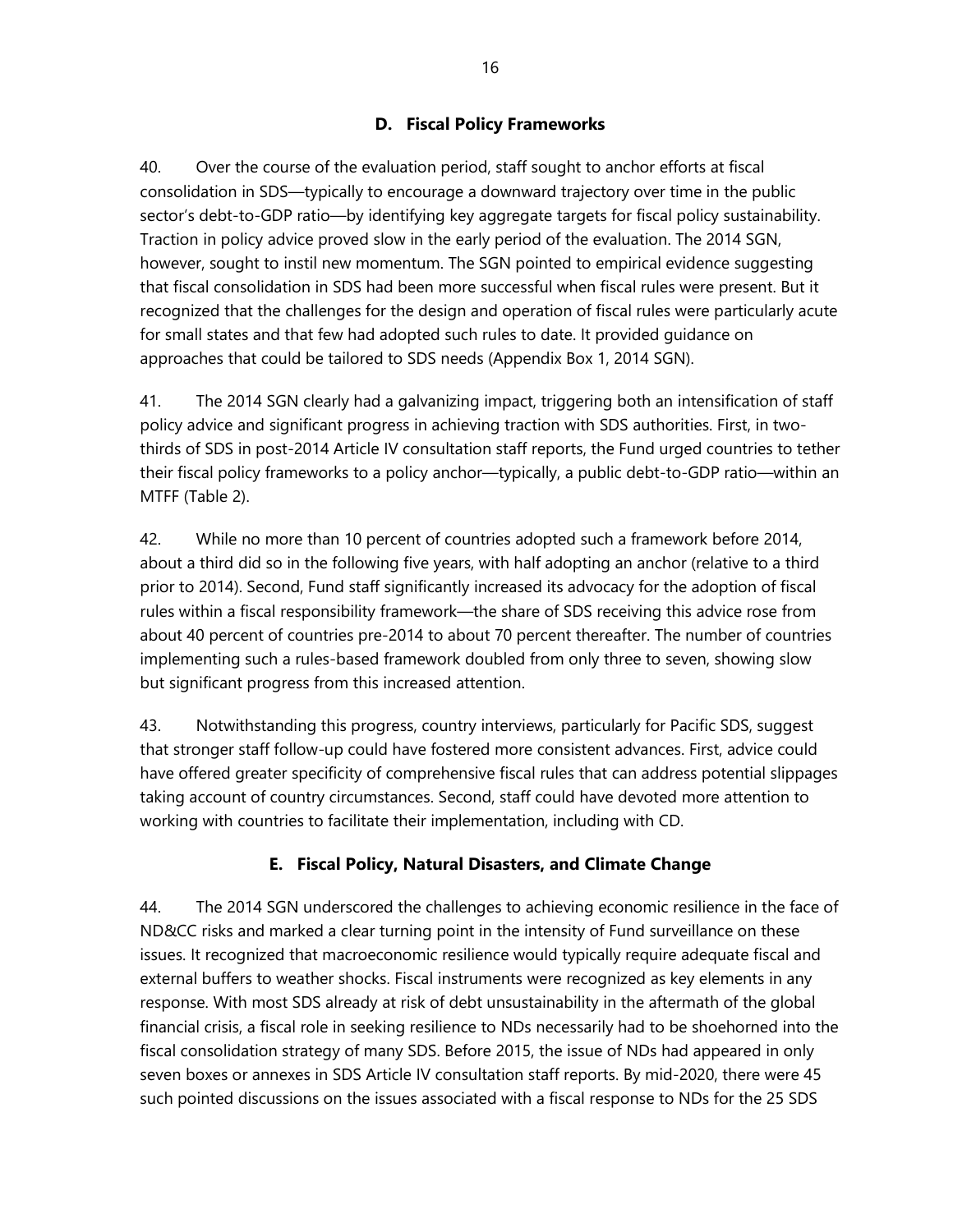where such disasters were deemed likely (also see staff research including Lee and others, 2018; Nishizawa and others, 2019; Cantelmo, 2019; and Cevik and Nanda, 2020). [14](#page-24-0) Outside of the formal consultation process, the Fund also conducted a Climate Change Policy Assessment (CCPA) addressing both adaptation and mitigation issues in Belize (2018), St. Lucia (2018), Grenada (2019), Seychelles (2017), Micronesia (2019), and Tonga (2020).

|                                                                                                                                                              | 2010-2014                                                                                                                                                                                                                                                                                                                    | 2015-2019                                                                                                                                                                                                                                                                                                                                |
|--------------------------------------------------------------------------------------------------------------------------------------------------------------|------------------------------------------------------------------------------------------------------------------------------------------------------------------------------------------------------------------------------------------------------------------------------------------------------------------------------|------------------------------------------------------------------------------------------------------------------------------------------------------------------------------------------------------------------------------------------------------------------------------------------------------------------------------------------|
| <b>Medium-term fiscal framework</b>                                                                                                                          | The Bahamas, Barbados, Belize, Dominica,<br>St. Kitts and Nevis, St. Lucia, St. Vincent and<br>the Grenadines, Fiji, Maldives, Tonga, Cabo<br>Verde, Mauritius, Seychelles, Antigua and<br>Barbuda, Comoros, Eswatini, São Tomé and<br>Principe, Suriname, Trinidad and Tobago,<br>Timor-Leste, Kiribati, Micronesia, Tuvalu | The Bahamas, Barbados, Belize, Dominica,<br>Grenada, St. Kitts and Nevis, St. Lucia,<br>St. Vincent and the Grenadines, Fiji, Samoa,<br>Tonga, Vanuatu, Cabo Verde, Mauritius,<br>Seychelles, São Tomé and Principe,<br>Suriname, Guyana, Trinidad and Tobago,<br>Timor-Leste, Djibouti, Kiribati, Palau                                 |
| Adoption of an anchor (in most<br>cases a debt target); except in<br>Tonga (targeting the operating<br>cash balance) and Cabo Verde<br>(the primary balance) | The Bahamas, Barbados, Belize, Dominica,<br>St. Kitts and Nevis, St. Lucia, St. Vincent<br>and the Grenadines, Fiji, Maldives, Samoa,<br>Tonga, Mauritius, Seychelles, Antigua and<br>Barbuda, Eswatini, São Tomé and Principe,<br>Timor-Leste, Suriname, Guyana, Bhutan,<br>Solomon Islands, Tuvalu                         | The Bahamas, Barbados (9), Belize (9),<br>Dominica, Grenada, St. Kitts and Nevis,<br>St. Vincent and the Grenadines, Fiji,<br>Maldives, Samoa, Tonga, Vanuatu, Cabo<br>Verde, Mauritius, Seychelles, Antigua and<br>Barbuda, Timor-Leste, Guyana, Solomon<br>Islands, Djibouti, Kiribati, Palau                                          |
| <b>Fiscal rules and fiscal</b><br>responsibility framework                                                                                                   | The Bahamas, Barbados, Belize, St. Lucia,<br>Maldives,* Mauritius, Antigua and Barbuda,<br>Eswatini, Bhutan, Solomon Islands, Timor-<br>Leste, Micronesia, Tuvalu                                                                                                                                                            | The Bahamas (6, 7, 8), Barbados (10), Belize,<br>Dominica, Grenada,* St. Kitts and Nevis,<br>St. Lucia, Maldives,* Samoa, Tonga, Vanuatu,<br>Mauritius, Eswatini, Suriname, Guyana,<br>Trinidad and Tobago, Bhutan, Solomon<br>Islands, Timor-Leste, Djibouti, Kiribati (1),<br>Marshall Islands, Nauru (2), Palau (3, 4),<br>Tuvalu (5) |
| <b>Codes for other observed</b><br>operational targets                                                                                                       |                                                                                                                                                                                                                                                                                                                              |                                                                                                                                                                                                                                                                                                                                          |
| Domestic recurrent balance (1)                                                                                                                               |                                                                                                                                                                                                                                                                                                                              |                                                                                                                                                                                                                                                                                                                                          |
|                                                                                                                                                              | Current fiscal balance (3)                                                                                                                                                                                                                                                                                                   | Permanent ceiling on the deficit (6)                                                                                                                                                                                                                                                                                                     |
| Non-Refugee Processing Center<br>current balance (Nauru) (2)                                                                                                 | Balanced or surplus cash flow (4)                                                                                                                                                                                                                                                                                            | Cap on current expenditure growth (7)                                                                                                                                                                                                                                                                                                    |
| Use of fiscal rules (9)                                                                                                                                      | Structural balance Target (5)                                                                                                                                                                                                                                                                                                | Exceptional circumstances (8)                                                                                                                                                                                                                                                                                                            |

Notes: Nonbold: countries where IMF staff proposed a strengthening in the macro-fiscal policy framework. Bold: countries that

have actually introduced a strengthening of the macro-fiscal policy framework. Asterisk: countries where a fiscal responsibility framework has been put in place.

<span id="page-24-0"></span><sup>14</sup> Attention to ND&CC risks featured prominently, for example, in AIVs for Antigua and Barbuda (2017), Barbados (2019), Fiji (2018 and 2019), Maldives (2016), St. Lucia (2018), St. Vincent and the Grenadines (2014 and 2018), Samoa (2015), Seychelles (2017 and 2019), Tonga (2016 and 2017), and Vanuatu (2015, 2016, 2018, and 2019).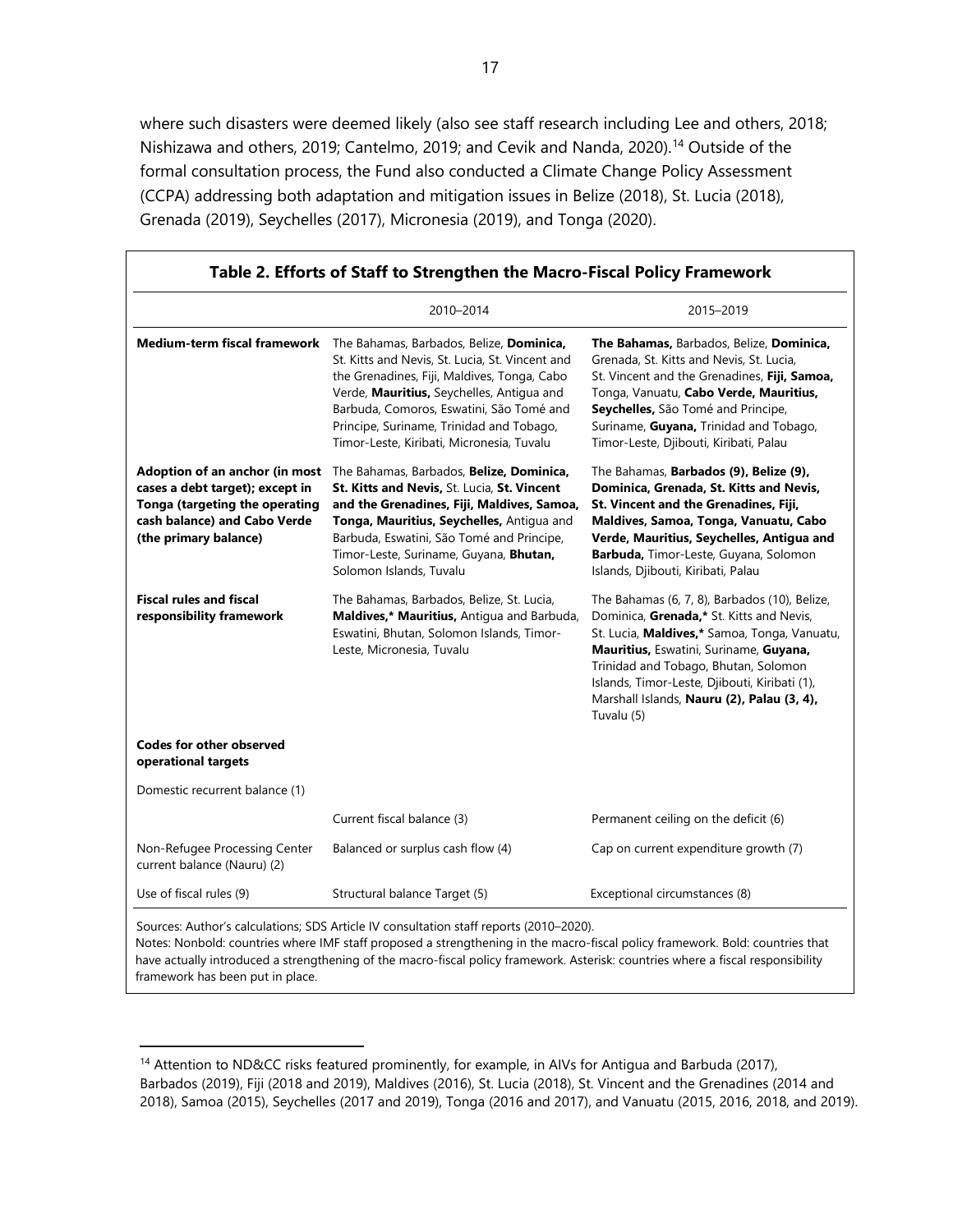45. Similarly, attention to the risks and consequences of NDs, signalled in the RAM in a number of IMF surveillance reports (see Figure 3), escalated over the decade. Prior to the 2014 SGN, these risks were identified in a few Caribbean and Pacific SDS, notably Dominica, Antigua and Barbuda, Fiji, and Vanuatu, all in 2013. By 2014, such risks were highlighted in the RAM of Grenada, St. Vincent and the Grenadines, the Union of the Comoros, Marshall Islands, Palau, and Tuvalu. By 2016, nine more RAMs of SDS flagged the concern, and others soon followed. By 2020, the RAMs for only seven SDS did not flag this as a relevant risk for macroeconomic policy concern.[15](#page-25-0)



46. Both the content and complexity of Fund surveillance and policy advice on ND&CC issues broadened over the evaluation period. Initially, staff offered two forms of advice: to build financial buffers by aiming a country's fiscal policy targets (viz., its primary budget surplus) to bring the debt-to-GDP ratio below the country's previous target level, thereby providing additional capacity to use debt to finance relief and reconstruction costs; and to increase the resilience of infrastructure to NDs, by upgrading existing infrastructure to be able to withstand the effects of a storm of "normal" intensity, based on the historical frequency of most storms though not the most catastrophic—experienced by the country in the past.

47. Over time, surveillance discussions increasingly emphasized the risks posed by the occurrence of NDs and likely costs. These included ex ante initiatives to strengthen the resilience of exposed infrastructure and proactive disaster management strategizing; a strengthening of

<span id="page-25-0"></span><sup>&</sup>lt;sup>15</sup> The economic challenges posed by climate change for these remaining SDS were likely of a kind less dramatic than a hurricane. For example, a landlocked country, such as Eswatini, has faced the challenge of severe drought during the period (as has Djibouti).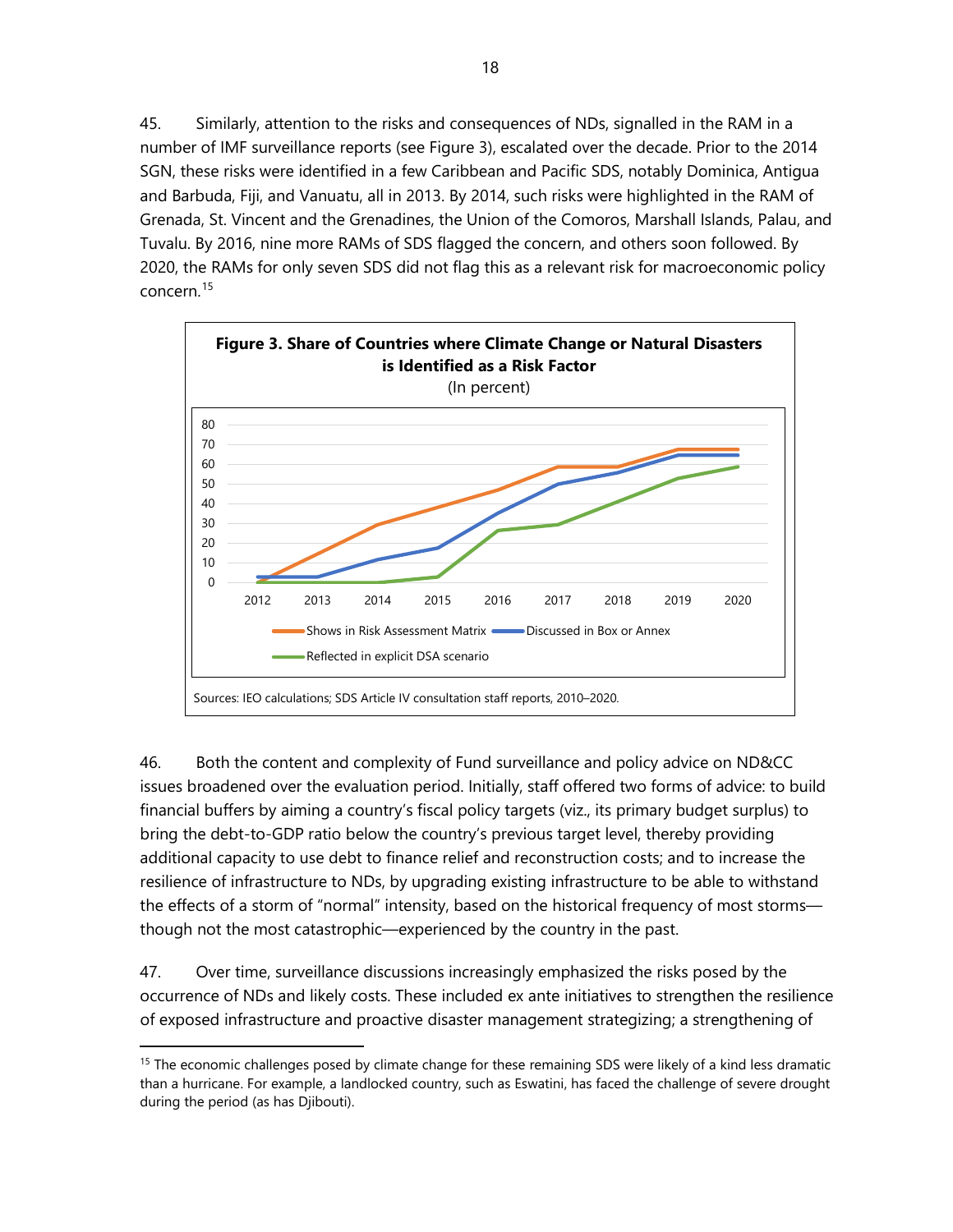building codes and regulatory provisions; and preparing for the financing of both the ex post costs of relief and support to affected population groups in the event of a disaster and of the potential costs of reconstruction to damaged public infrastructure and buildings (and possibly in support of private assets).<sup>[16](#page-26-0)</sup> To quantify the need for fiscal space, it thus became important to understand how frequently a country would likely be exposed in the future to such events, and their likely scale of damage.<sup>[17](#page-26-1)</sup> Both staff and countries recognized that fiscal space could and should be created to finance the costs of frequent but low-damage events; and that for events with low frequency but high or catastrophic damage, international financial support would most likely be needed (IMF, 2017a).

48. As the decade evolved, staff discussions in many SDS, particularly in the Pacific Island states, broadened further to recognize that these NDs had to be seen as a reflection of the increasing intensification of CC forces. In addition to the costs associated with preparing and dealing with sudden ND shocks (often termed as "cyclical" events), one had to also create fiscal space to finance adapting to the "structural" effects of CC on the economy, the environment (particularly coastal zones) and population settlements.<sup>[18](#page-26-2)</sup> This meant more proactive assessment of CC effects arising from changes in temperature or precipitation patterns, sea level rise, ocean quality (with effects on coral bleaching or the state of the marine fisheries), and the potential for fires.<sup>[19](#page-26-3)</sup> This also involved clarifying the extent to which adaptation efforts would require public rather than private sector involvement. Having recognized the need for additional fiscal space, policy challenges were focused on two issues: how to create additional fiscal space, given ongoing challenges to fiscal consolidation; and how to ensure its institutional sufficiency and availability (IMF, 2018d). This meant an intensified focus on enhancing the primary budget balance, necessitating, inter alia, expenditure rationalization, revenue mobilization and better control of SOEs (see Section IV below). This approach was adopted, for example, for the Seychelles, which benefitted from being the first Fund member to carry out a joint IMF-World

<span id="page-26-0"></span><sup>&</sup>lt;sup>16</sup> In some cases, staff also underscored the costs of maintenance of the strengthened infrastructure.

<span id="page-26-1"></span><sup>&</sup>lt;sup>17</sup> Staff reports suggest a reliance on various academic or UN sources for estimates of the likely frequency of ND events, including the al disasters database, the Global Climate Risk Index from German Watch and the United Nations University—Institute for Environment and Human Security. More recently, the ESRI.com global model from the Mora Lab could be used to enable projections of the various impacts of climate change at a country level, looking forward through the century under alternative scenarios for global mitigation efforts.

<span id="page-26-2"></span><sup>&</sup>lt;sup>18</sup> In the Marshall Islands (AIV 2016), the ADB estimated the "structural" component at 2.5 percent per year, related to the cost of preparing for climate change; the "cyclical component"—10 percent of GDP over 20 years relates to the disaster-related losses and damages that could occur once every 20 years in the Marshall Islands.

<span id="page-26-3"></span> $19$  As an illustration, for Antigua and Barbuda in the AIV 2017, the staff stressed the need for an adaptation strategy to articulate priority investments to strengthen resilience for critical infrastructure, water supply, and land use (including coasts) and food security. Similarly, in Djibouti—not an island state—the staff emphasized the annual fiscal space needed to "address climate-related macroeconomic vulnerabilities and promote disaster resilient infrastructure, transport and energy generation, public health capacity, risk-informed spatial planning, building standards and payment systems" (Kireyev, 2018). In countries such as Tuvalu or Kiribati, changes in weather patterns affecting the frequency of La Niña and El Niño, are expected to contribute to significant variability in fishing license fees reflecting the movement of the tuna stock.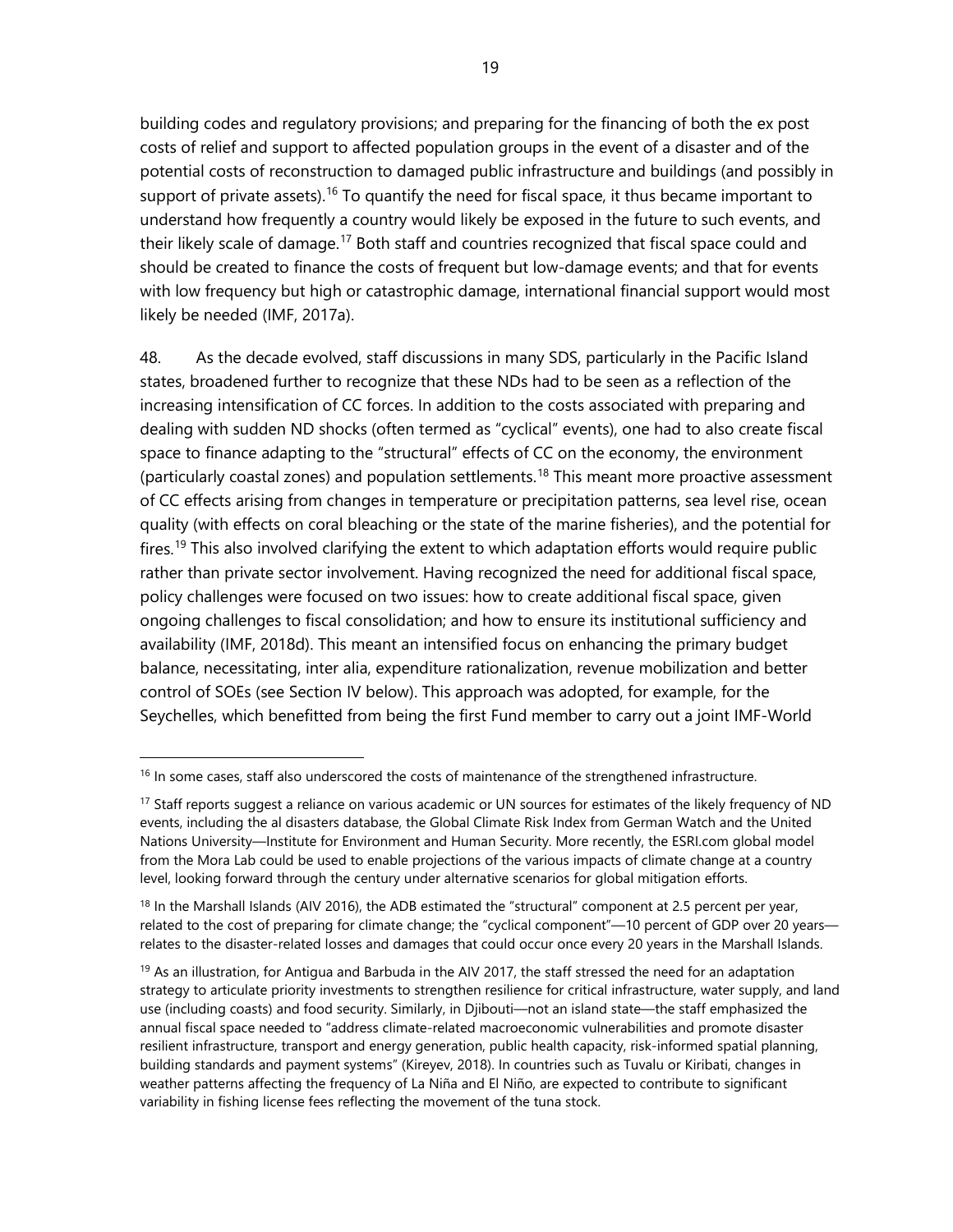Bank CCPA in 2017. Seychelles then adopted a two-part strategy seeking both to realize a primary surplus through expenditure rationalization and tax policy, while also finding room to move forward with a major infrastructural program to enhance resilience.

49. The quality of Fund surveillance in assessing the impact of NDs in SDS deepened further in 2016, with the staff paper on Small States' Resilience to Natural Disasters and Climate Change (IMF, 2016). This paper specifically required that for SDS prone to NDs, ND&CC shocks should be embodied in the DSA exercise. This could take the form of assuming a reduced longer-term real growth rate, a debt-creating flow of a specified percentage of GDP per year to account for reconstruction following NDs and/or a higher allowable external debt ratio. For many SDS, one could also include additional downside-specific stress tests for NDs, sometimes joined with the effect of contingent liability shocks (e.g., related to losses or debts of SOEs).<sup>[20](#page-27-0)</sup> Such assessments would highlight how much debt ratios could be thrown off track as a consequence of NDs, leading to a higher likelihood of a debt distress rating. The DSA in such cases typically highlighted the scale of the financial buffer that would be needed to cope with unexpected events and thus the scale of the additional fiscal consolidation required for debt sustainability.

50. In the second half of the evaluation period, motivated by the 2014 SGN and the 2016 staff paper, the Fund deepened and tailored its policy advice to SDS. Surveillance reports from 2015 began to detail extensive staff efforts to identify and propose the most appropriate approach to achieve the additional fiscal space necessary to address ND&CC risks. Advice varied widely, as staff sought to tailor advice to specific country challenges. In some SDS, staff advocated a higher share of the budget to be designated for contingencies, enabling ready cash to be available in the event of an ND. In the Solomon Islands<sup>[21](#page-27-1)</sup> and some of the Western Pacific small compact states with more limited options for accessing capital markets, staff recommended that cash balances be targeted as a designated share of government current expenditure. In Marshall Islands and Tuvalu, staff proposed incorporating structural adaptation spending directly in budget allocations to specific ministries; and some staff argued that the investment budget should be reallocated to include additional spending on the construction or maintenance of climate-resilient infrastructural investment. Grenada and Barbados sought to realize reduced debt service in the event of a ND by introducing hurricane clauses that provided for such an adjustment in a contingency clause in their recent debt restructuring. In a number of other SDS, including Belize, Dominica, St. Lucia,

<span id="page-27-0"></span><sup>&</sup>lt;sup>20</sup> In Dominica, in 2016, in the context of its Fund-supported RCF program, the staff effectively treated the future costs of disaster-related public spending as a public contingent liability that should be integrated in the budgetary framework. Staff noted that if the fiscal consolidation plan were fully implemented, the debt outlook would improve significantly. This consolidation includes a provision of 1.5 percent of GDP per year to lower debt and to build buffers to address future NDs, providing a degree of resilience to the fiscal consolidation strategy. However, if the authorities did not undertake any additional fiscal consolidation measures, public debt would be on an upward trajectory and become unsustainable—reaching 130 percent of GDP by 2030. In the Solomon Islands in 2016, a similar type of DSA, the staff emphasized that a serious disaster would lead to initial serious losses in GDP, reduced subsequent real growth, and an increase in external public debt.

<span id="page-27-1"></span> $21$  In the 2018 AIV, given the frequent incidence of NDs, the staff urged the Solomon Islands to consider a contingency of 3 percent of total spending.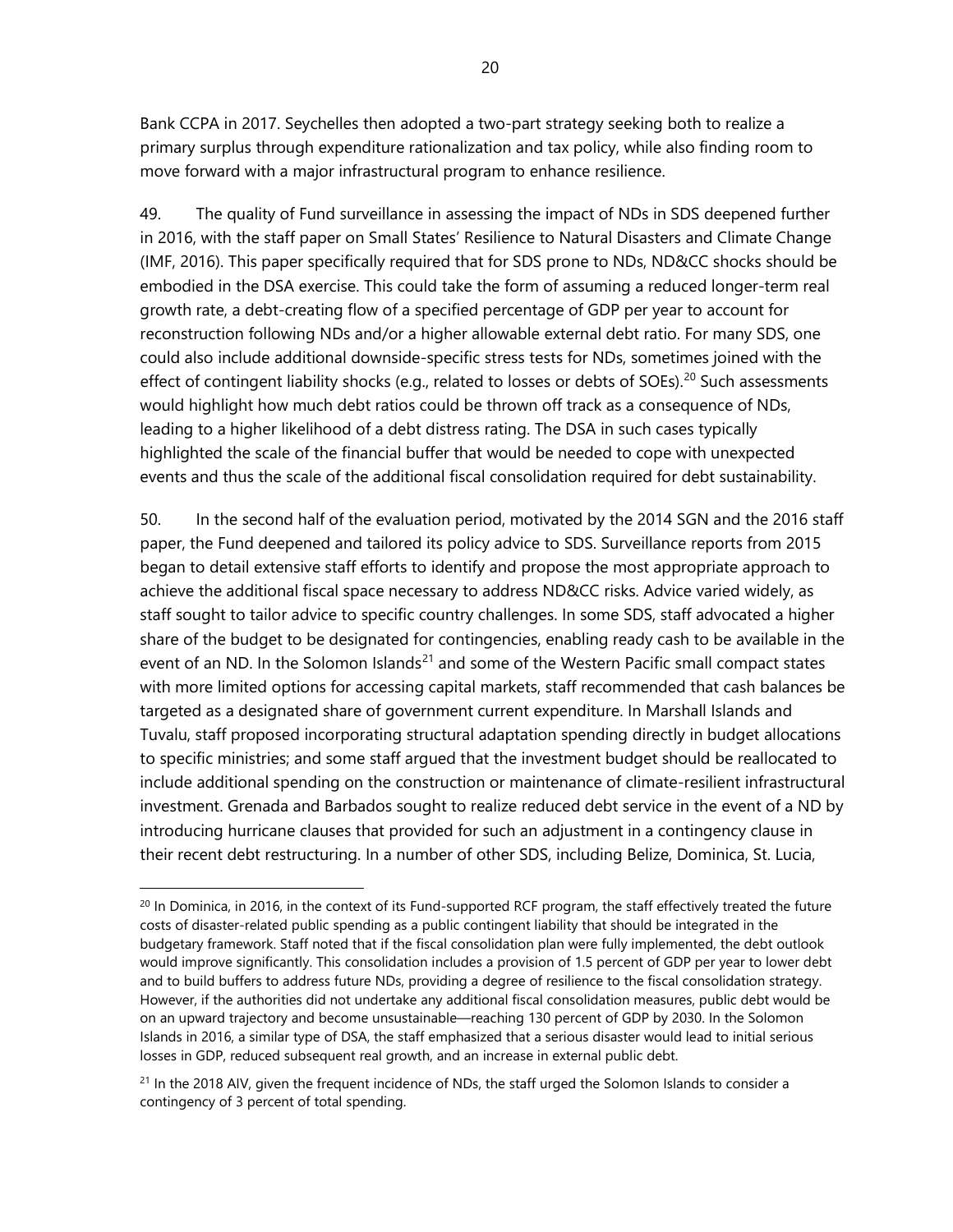Kiribati, and Solomon Islands, staff argued that a designated share of the budget should be allocated explicitly to a ND savings or reserve fund, with the annual share (often as a percent of GDP) calibrated to equal the average annual cost of a ND as experienced by the country (for relief and reconstruction).<sup>[22](#page-28-0)</sup>

51. Toward the end of the evaluation period, the Fund developed a more fine-tuned conceptual approach to building resilience in developing countries vulnerable to large national disasters (IMF, 2019). This approach proposed a new three-pillar strategy to address disaster risk management, including building structural resilience (through infrastructure, financial resilience through fiscal buffers and pre-arranged financial instruments to protect fiscal sustainability and manage recovery costs); and post-disaster resilience, including contingency planning and related investments to ensure post-disaster recovery (Cebotari and Youssef, 2020). Such an approach would have important implications for the content of surveillance and pro-growth policy advice in SDS fiscal and budgetary policy.

52. In interviews, senior staff noted that CCPAs have enabled the Fund to provide a more, forward-looking approach to thinking about economic policy, given the normally shorter-term perspective of Fund staff work. One emphasized that CCPAs can facilitate surveillance, laying the groundwork in SDS for more extensive discussions within government for thinking about how to achieve greater resilience to ND&CC risks. RCDC staff noted that in the Pacific, RCDC credibility in the PFM and budget area enhanced the Fund's input on budgeting on CC issues. But other staff questioned whether CCPAs will be effective in changing the behaviour or incentives of finance ministers. One senior staff member emphasized the weak incentives for financially strapped SDS to adopt ex ante budgetary investments in resilience to ND&CC, given that development partners are likely to provide financial support in the aftermath of a crisis.

53. Traction in Fund policy advice has been mixed. Evidence from Article IV consultation staff reports show that only limited progress occurred in concretizing the linkage between funds accrued as designated shares of the budget (some of which are sovereign wealth funds), and the specific conditions under which such funds could be allocated in relation to the occurrence of a NDs.<sup>[23](#page-28-1)</sup> Indeed, in Kiribati, staff emphasized that its Revenue Equalization Reserve Fund should only be a last resource revenue measure in the event of an ND and financing should principally come from annual budgetary contributions.

<span id="page-28-0"></span> $^{22}$  For example, in Dominica, staff recommended annual contributions of 1½ percent of GDP to a disaster resilience fund, building up to a savings fund of 12 percent of GDP. In Kiribati (2017), staff called for an "explicit provision of up to 3 percent of GDP annually to cover the recurrent cost of coastal protection, soil desalinization, and infrastructure investment," with this amount creating a cash reserve buffer as a contingency plan to enhance ex-ante readiness to respond to NDs. In St. Lucia (2017), staff estimated the annual cost to the government at 0.8 percent of GDP but as high as 1.4 percent, both amounts exceeding current contributions of 0.5 percent of revenues.

<span id="page-28-1"></span> $23$  Grenada's Hurricane Contingency Fund and six funds in the Pacific are exceptions in this regard (Nishizawa, 2019).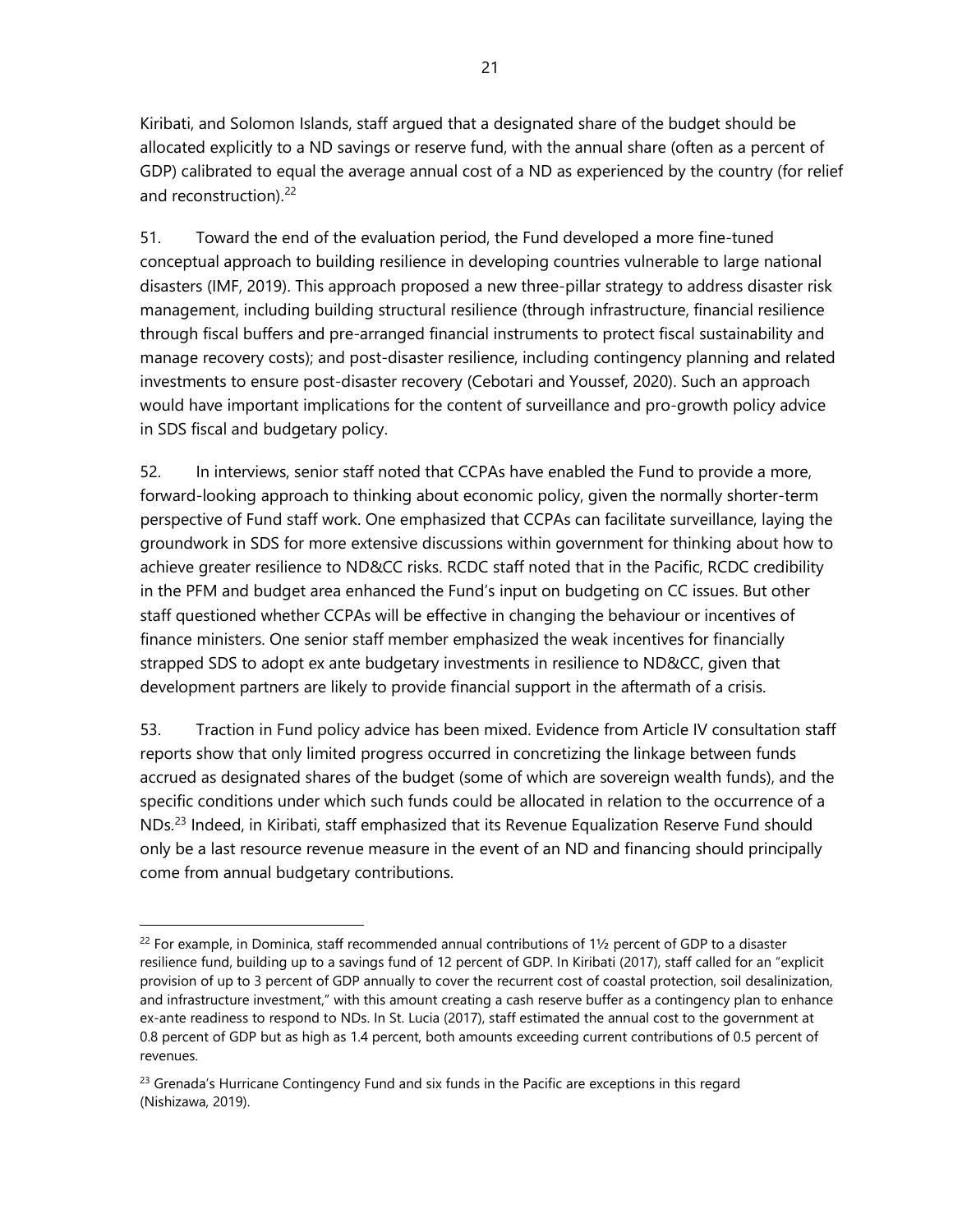54. Documenting the Fund's work on these issues, exposes one point of concern: over the decade. There were seven SDS—Bhutan, Djibouti, Guyana, Mauritius, Suriname, Timor-Leste, and Trinidad and Tobago—where CC issues were not substantively raised in Fund surveillance. In particular, in Trinidad and Tobago, there was almost no coverage of these issues in surveillance, notwithstanding many publicly known challenges, including a rise in sea levels, increased flooding, unpredictability of weather conditions, hillside erosion and the loss of coastal habitats. In Djibouti, the issue was raised in an IMF staff Working Paper (Kireyev, 2018) but not in the Article IV consultation staff report; and in the case of Mauritius, both the World Bank and the World Risk Reports have ranked the country among the top 20 countries with the highest disaster risk for several years.

55. Overall, Fund staff, supported by a steady flow of policy guidance, staff papers and additional surveillance tools, notably enhancements to the DSA framework, were able to build up a substantive contribution to surveillance and policy advice on managing the fiscal policy challenges brought about by ND&CC. Advice was tailored and progressively deepened in its sophistication over the decade. But there is still much to be done in persuading SDS to implement the fiscal and budgetary policy reforms that ongoing ND&CC developments will necessitate. Moreover, some gaps in coverage still persist for some countries where ND&CC risks seem germane. Finally, one senior staff member highlighted in an interview that World Bank participation in CCPAs was vital, given its strong technical expertise on ND&CC issues and its significant role in their preparation, but also noted the apparent limited incentive of the Bank to participate in CCPA missions. Since that conversation, the Bank decided to not participate in CCPA in the future, but to focus on its own new instrument, the Country Climate and Development Report.

# **F. SDS-Initiated Innovations to Build Fiscal Resiliency**

56. SDS have innovated in their search for fiscal resiliency, notably through the development of CBI programs. In the final decades of the last century, Dominica and St. Kitts and Nevis introduced legislation that would provide citizenship for non-residents in exchange for investments in their economies (principally in the form of real estate). During 2010–2014, several other Caribbean economies—notably Antigua and Barbuda, Grenada and St. Lucia pursued similar initiatives and some other SDS subsequently followed, including the Union of the Comoros, Samoa, Vanuatu, and Montenegro (the latter most recently in 2019). <sup>[24](#page-29-0)</sup> By the middle of the decade, Caribbean economies saw an upsurge in the uptake for these programs, which began to be elaborated in terms of the amounts of contributions required and the purposes funded by these contributions. The programs yielded substantial budget revenues, in a few cases exceeding 20 percent of GDP in a given year (for example, in Dominica in 2015/2016).

<span id="page-29-0"></span><sup>&</sup>lt;sup>24</sup> Gold and Myrvoda (2017) reviewed experience with economic citizenship programs in the Caribbean along with their macroeconomic implications and a prudent management framework.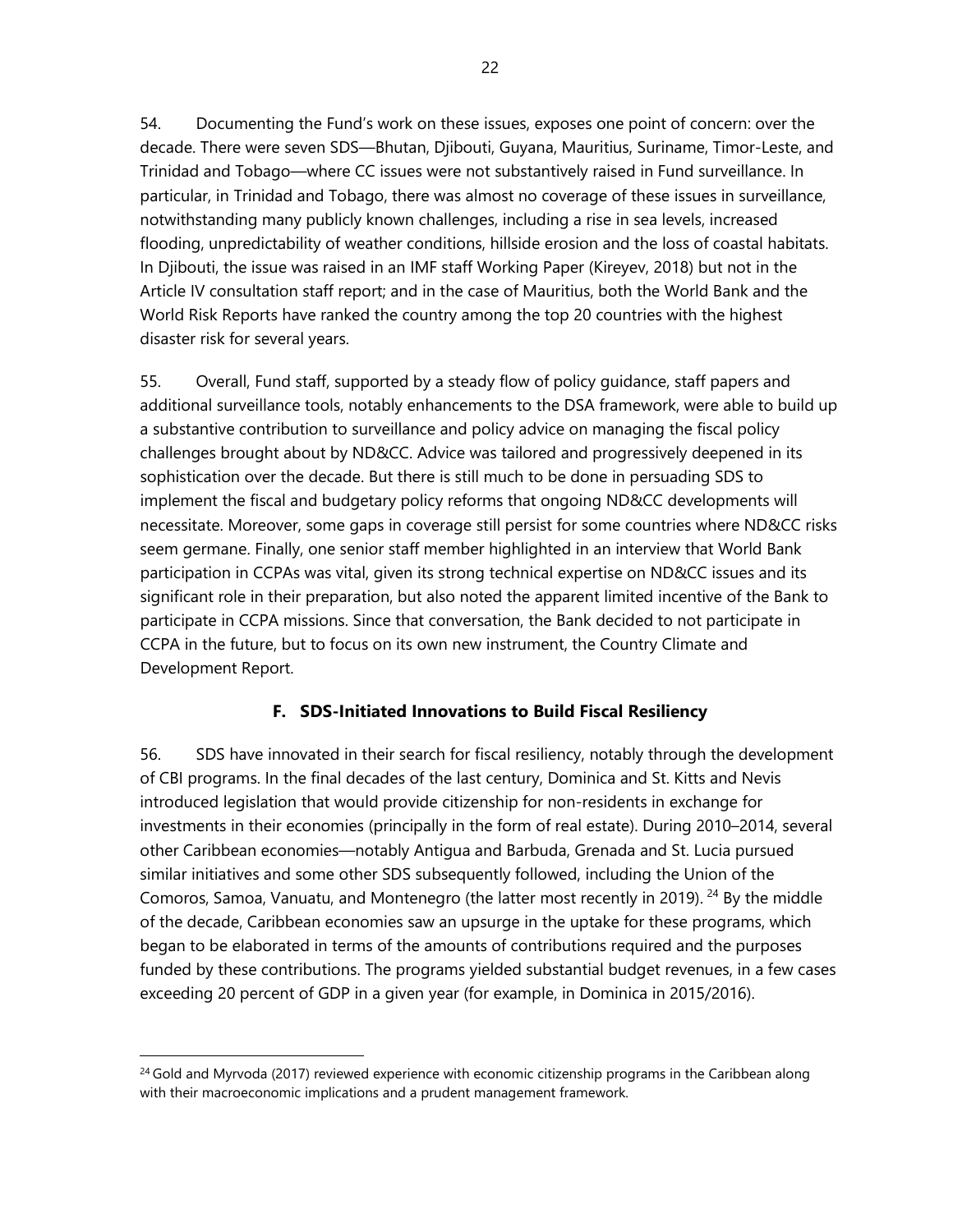57. Fund surveillance covered the macroeconomic, fiscal and political economy issues raised by these programs in detail. Coverage was reflected in text boxes, annexes and SIP chapters in surveillance and Fund-supported program reports in Grenada (2014, 2015), St. Kitts and Nevis (2014, 2017), and Dominica (2017).<sup>[25](#page-30-0)</sup> In their work, Fund staff, supported by Fund research (Srinivasan and others, 2017), identified several characteristics of the programs that raised challenges for the effective conduct of fiscal policy. Specifically, these included their unpredictable windfall nature,<sup>[26](#page-30-1)</sup> their volatility over time, and the competition by countries for these income flows, thereby affecting their size, timing and ultimate reliability as revenue sources.

58. Staff have advised country authorities to address the risks associated with such programs at an early stage in their conceptualization and development. The risks identified included their potential for creating Dutch Disease problems, potential bubble effects on the real estate market with effects on the financial sector, and the difficulties posed for budgetary planning, given the uncertainty and magnitude of the funds involved. Staff also cautioned that the programs could divert administrative efforts away from grant-application efforts, dilute tax mobilization efforts, and bias the structure of government budgets if receipts were allocated to recurrent expenditure programs, off-budget institutions<sup>[27](#page-30-2)</sup> or government employment that, once established, would be difficult to terminate. The latter, risks particularly prevalent in SDS with Fund-supported programs, was of particular concern, distorting benefits away from necessary public investment programs and conflicting with fiscal consolidation efforts to bring down excessive debt ratios. Staff also pointed to potential reputational risks in offering citizenship rights, including potential for gray listing and consequent problems in terms of a country's access to global financial systems and correspondent banking relationships.<sup>[28](#page-30-3)</sup> Staff expressed concerns about the financial and legal risks entailed for these countries if not managed and vetted correctly. Later in the evaluation period, the staff advised that the accumulated savings from contributions should be allocated to ND funds that could be used for climate-resilient infrastructure or relief and reconstruction efforts.

<span id="page-30-0"></span><sup>&</sup>lt;sup>25</sup> SIP Chapter on Optimal Management of CBI Program Revenues in Dominica (2017), Annexes on Strengthening the Transparency and Governance of Grenada's CBI Program (2014, 2015); Box on Macroeconomic Linkages of the CBI Program in St. Kitts and Nevis (2014), Annex on the Optimal Management of CBI Inflows (St. Kitts and Nevis, 2014) and CBI Inflows and Financial Stability in St. Kitts and Nevis (2017); Annex on Economic Citizenship Programs in Vanuatu and around the World (2015); and Box on CBI Program in St. Lucia (2015).

<span id="page-30-1"></span><sup>&</sup>lt;sup>26</sup> Were advanced countries to decide not to accept these passports in granting visas, the value of the CBI programs could swiftly diminish, with equally sharp effects on the windfall incomes from these programs. Also, given the competitive nature of these programs across the Caribbean, a race-to-the-bottom in terms of their quality could also diminish their perceived value as credible passports.

<span id="page-30-2"></span><sup>&</sup>lt;sup>27</sup> For example, in Dominica, contributions to the off-budget Sugar Industry Diversification Foundation led to concerns on duplication with other government programs.

<span id="page-30-3"></span> $^{28}$  On these issues, the countries appear to have moved swiftly, in concert with the IMF and the World Bank, to address these non-compliance concerns.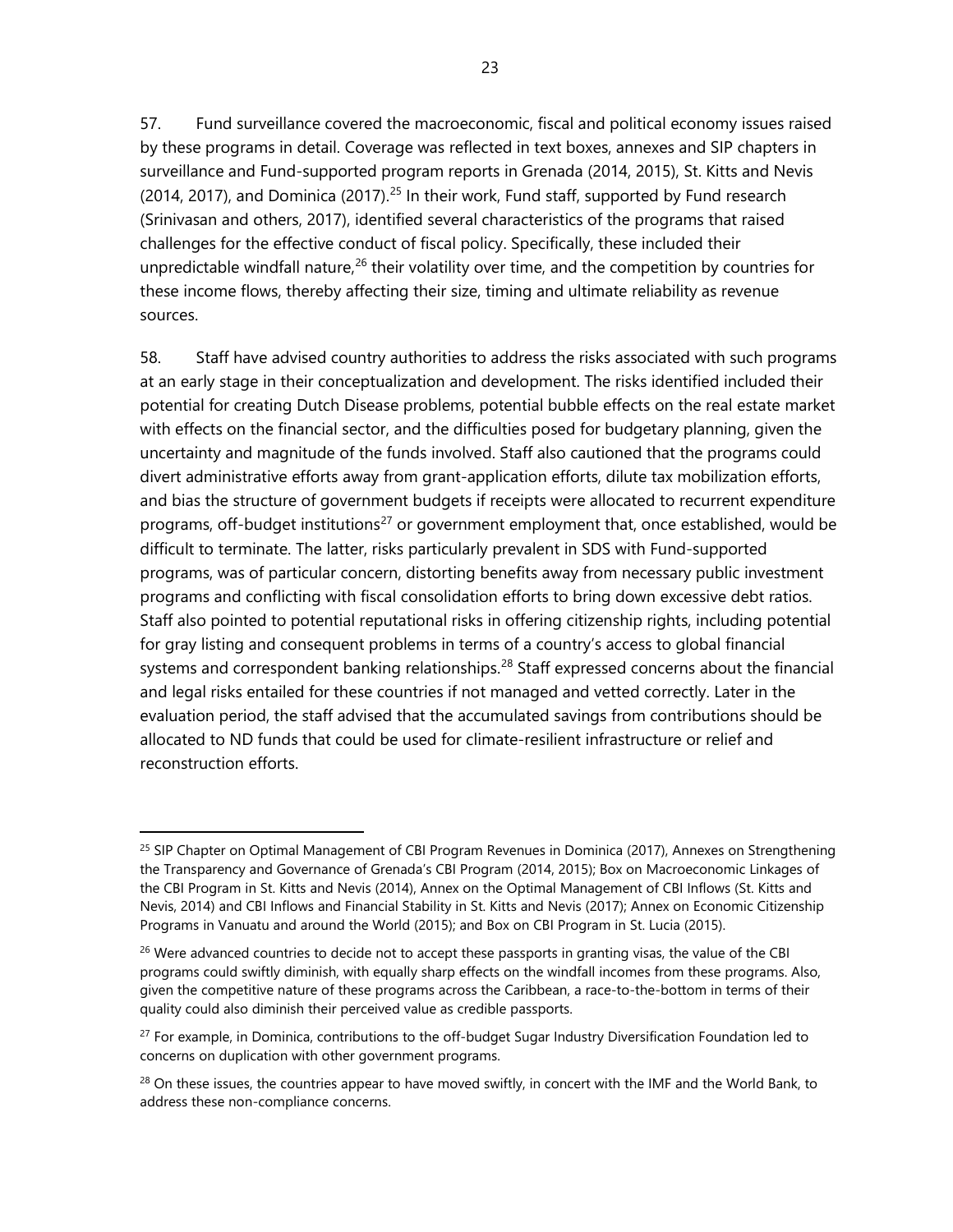## **G. State-Owned Enterprises**

59. Surveillance and program documents throughout the evaluation period drew attention to the challenges created by SOEs in achieving fiscal sustainability. Staff took extensive steps to clarify and highlight these challenges. During 2010–2014, 18 boxes or annexes in Article IV consultation staff reports focused on SOE issues (and one SIP chapter for Mauritius addressed the issue). In the second half of the decade, attention increased significantly, with 29 boxes and annexes featuring in staff reports. A review of these documents highlights 10 recurring themes in Fund policy advice (Table 3). Altogether, these issues are relevant in almost three-quarters (24) of SDS members.

| Requiring budget transfers                                                  | Antiqua and Barbuda, Barbados, Cabo Verde, Union of the Comoros, Eswatini, Fiji,<br>Grenada, Maldives, Marshall Islands, Mauritius, Palau, Samoa, Democratic Republic of<br>São Tomé and Principe, St. Vincent and the Grenadines, Seychelles, Trinidad and<br>Tobago, Tuvalu, Vanuatu |
|-----------------------------------------------------------------------------|----------------------------------------------------------------------------------------------------------------------------------------------------------------------------------------------------------------------------------------------------------------------------------------|
| Involves cross-arrears                                                      | Antigua and Barbuda, Union of the Comoros, Grenada, Palau, Kiribati                                                                                                                                                                                                                    |
| Source of inefficiency in economy;<br>impedes private sector<br>involvement | Marshall Islands, Samoa, Democratic Republic of São Tomé and Principe                                                                                                                                                                                                                  |
| Source of contingent liabilities                                            | Antigua and Barbuda, Cabo Verde, Eswatini, Grenada, Micronesia, Seychelles, St. Kitts<br>and Nevis                                                                                                                                                                                     |
| Lack of financial control by the<br>central government                      | The Bahamas, Barbados, Cabo Verde, Djibouti, Eswatini, Marshall Islands, St. Kitts and<br>Nevis, Trinidad and Tobago, Tuvalu, Vanuatu                                                                                                                                                  |
| Significant share in GDP                                                    | Cabo Verde, Maldives, Mauritius, Micronesia, Nauru, Seychelles                                                                                                                                                                                                                         |
| Significant external debt                                                   | Cabo Verde, Djibouti, Eswatini, Maldives, Mauritius, Samoa, Seychelles, Vanuatu                                                                                                                                                                                                        |
| Failure to comply with financial<br>reporting requirements to<br>government | Antigua and Barbuda, Barbados, Cabo Verde, Dominica, Grenada, Kiribati, Maldives,<br>Trinidad and Tobago, Vanuatu                                                                                                                                                                      |
| Not charging full cost recovery<br>prices                                   | The Bahamas, Barbados, Fiji, Grenada, Kiribati, Marshall Islands, Mauritius, Democratic<br>Republic of São Tomé and Principe, Seychelles, Trinidad and Tobago,                                                                                                                         |
| Involved in the delivery of<br>essential services                           | Antiqua & Barbuda, Djibouti, Eswatini, Marshall Islands                                                                                                                                                                                                                                |

60. Fund surveillance paid attention to SOE concerns in both program and non-program contexts. Among six SDS with Fund-supported programs, three surveillance discussions focusing on SOE challenges took place during the period of their arrangements, with staff reports evidencing considerable strategic and financial support provided by Caribbean Technical Assistance Center (CARTAC) and the World Bank. There was also considerable focus in surveillance in four non-program members in the Pacific Islands (the Marshall Islands, Samoa,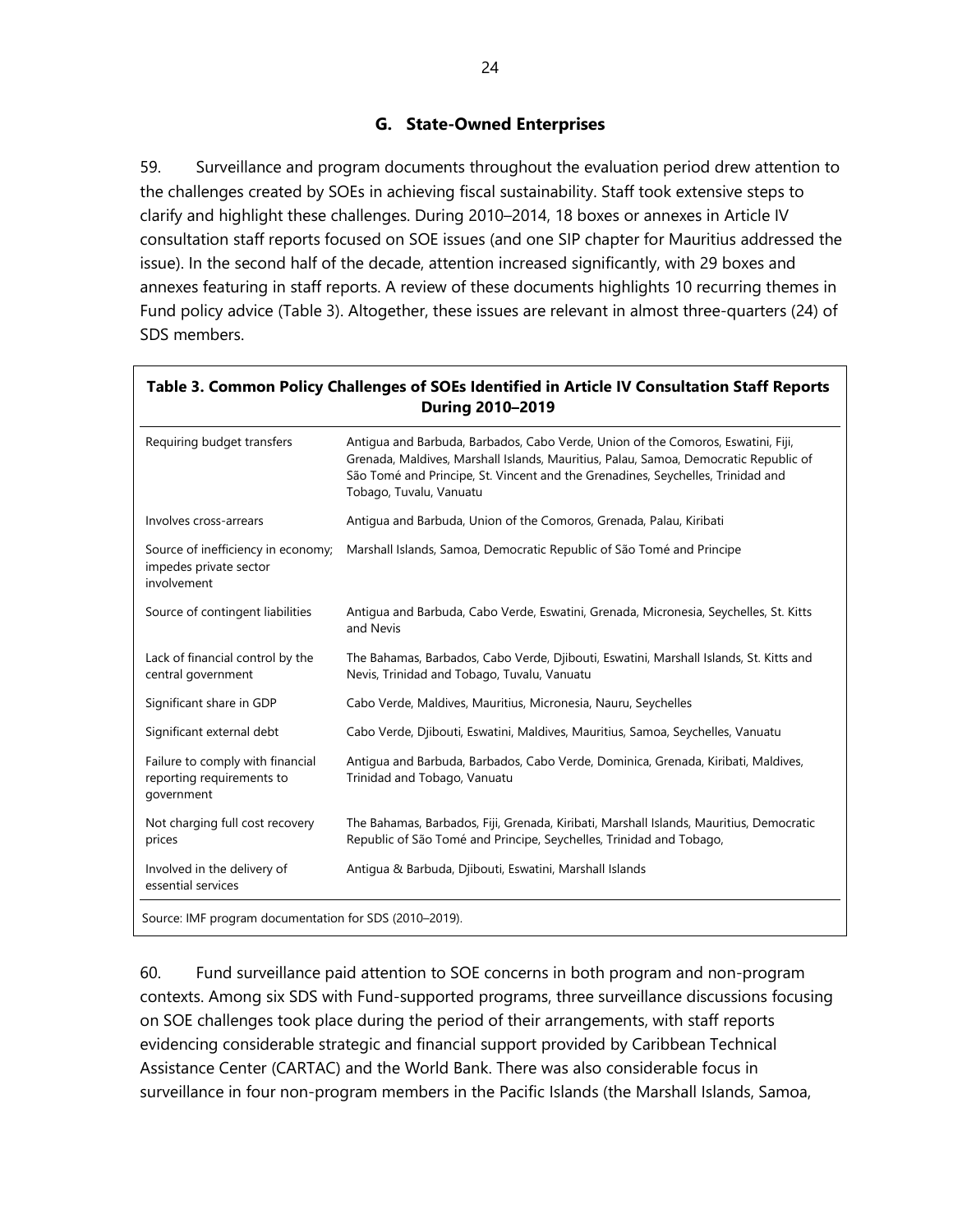Tuvalu, and Vanuatu) in addition to work in Eswatini. Fund engagement in the Pacific was strongly supported by the IMF Pacific Financial Technical Assistance Center (PFTAC) and the Asian Development Bank (ADB), with staff reports providing a substantial discussion of the policy requirements for addressing sectoral challenges. Staff's policy focus responded to problems highlighted in Article IV consultation staff reports, with specific approaches suggested for improving governance of the SOE sector, tariff reforms, the need to rationalize the sector through privatization or restructuring, cutbacks in government financial support for SOEs, and strengthening the competitive framework with the private sector.

61. There is considerable evidence of traction in Fund engagement on SOE issues. Progress, albeit slow, occurred in several areas. Much of the progress involved the establishment of a SOE policy and regulatory framework, for example in Grenada and St. Kitts and Nevis) and a financial reporting process. Some arrears reduction occurred (in Grenada) but far less in the case of the Union of the Comoros during 2010–2013. Some reduction in budgetary transfers has been achieved, albeit fitfully, for example in Barbados; and tariff adjustments have occurred for several SOEs, albeit slowly, including in the Seychelles. Some privatizations have also been accomplished (Cabo Verde), while restructuring or privatization of others has proven difficult, due to the complexity of the operational issues involved (São Tomé and Principe, Grenada, St. Kitts and Nevis and Seychelles)<sup>[29](#page-32-0)</sup> and the challenges faced in SDS in securing private involvement in areas dominated by public enterprises.

#### **H. Assessment**

62. Surveillance on fiscal issues for SDS underwent a sea change during the decade. In part, the legacy of the global financial crisis on debt levels forced a discussion of what policy measures and approaches to fiscal policy management would be needed to restore fiscal and debt sustainability, with this work reinforced by new IMF research findings distinguishing the very particular challenges faced by the economies of SDS. Adding growing evidence on CC and, in particular, its implication for the frequency and severity of NDs, the 2014 SGN pushed Fund to begin to deepen the focus of Article IV consultation discussions with SDS officials on the key policy issues and reforms necessary to achieve greater fiscal resiliency. The 2014 and 2017 SGNs led to an intensified focus on rethinking how to mobilize additional fiscal revenue; how to staunch fiscal bleeding from wasteful SOEs, untargeted subsidies, and excessive civil service wage outlays; how to create a more disciplined framework for fiscal and budgetary policy management; and finally, how to grapple with the fiscal shocks and setbacks caused by a changing weather environment (though not with any expectation of a further shock from a global pandemic). Article IV consultation staff reports also differentiated the particular (and often difficult) challenges faced by SDS blessed with the reality of the potential of significant natural resources or financial legacies. Finally, the CCPAs conducted for a number of SDS provided more

<span id="page-32-0"></span> $^{29}$  To illustrate the difficulties, in São Tomé and Principe, the total gross value of domestic arrears of SOEs reached 60 percent of GDP in 2017 (in unconsolidated terms) of which 14 percent of GDP was owed by the government and 3 percent of GDP owed to the government.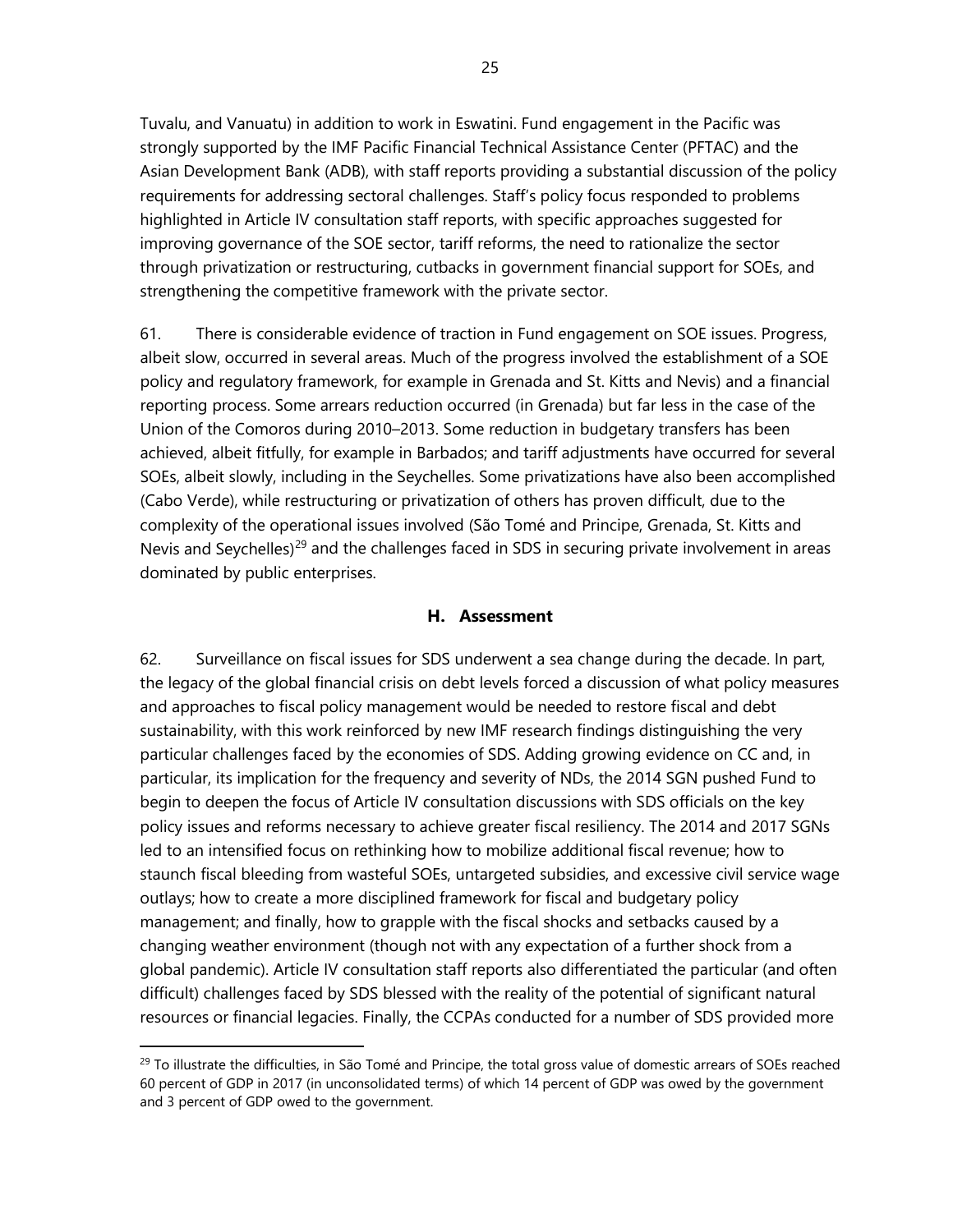in-depth analysis of the fiscal consequences and hiring needs of adapting to CC. The challenge that global CC mitigation might create "stranded assets" from these resources was not yet on the Fund's policy radar during the evaluation period.

63. Notwithstanding this considerable attention and the use of more sophisticated analytical tools, the traction of Fund advice has been uneven. There were certainly some important successes, reflecting the combined involvement of the Fund's surveillance and CD work (and in some cases other bilateral and multilateral actions). Most of these successes related to specific policy efforts. As noted earlier, in the tax policy sphere, the introduction of a VAT or reforms to an existing VAT occurred in eight SDS; overall revenue performance improved for two-thirds of SDS. Efforts to reduce wasteful and unproductive expenditure proved more difficult, though reductions in the public sector's wage share in GDP occurred in eight SDS. The dialogue on the macro fiscal framework in SDS was undoubtedly enhanced by surveillance, though the immediate fruits of this effort remained fairly limited (as indicated in Table 2). Progress was also achieved in rationalizing the state enterprise sector. Particularly important, both the increasingly evident threat from nature and the efforts of the IMF have catalyzed a much greater focus on the fiscal challenges posed by ND&CC risks.

64. Nevertheless, this mixed experience underlines the political economy challenges involved in achieving both a rethinking of policy by SDS policymakers and implementing specific policy reforms. Whether in the revenue, expenditure, SOE or fiscal management spheres, achieving real institutional change proved difficult, particularly with the limitations posed by an SDS environment. The possibility of achieving quick policy wins, e.g., from CBI initiatives, often confronted both unanticipated obstacles and intensified competition from other SDS.

65. Progress in achieving policy traction was often set back by the impact of NDs, not to mention the ups and downs of political change or the legacy of the economic and institutional environment in specific SDS. Given the limits on the Fund's surveillance resources, the staff's follow-through with the SGN's impetus was itself uneven. Experience suggests the need for greater attention to providing more concrete, specific advice and to more sustained follow-up with authorities. Moreover, the identification of ND&CC as a key fiscal issue was only the beginning in terms of the conceptual efforts required to grapple with the range of fiscal policy changes that SDS would need to confront as our understanding of the changing global climate environment matures.

# **V. PROGRAMS AND EMERGENCY LENDING**

66. SDS made recourse to Fund-supported programs on a number of occasions during the evaluation period, in most cases to support efforts to address unsustainable debt burdens. They also used emergency financing to help cope with the heavy economic costs from physical NDs and most recently the COVID-19 pandemic. A number of tourism-based SDS emerged with high levels of public debt from the global financial crisis (Yartey, 2012; and IMF, 2013c), and some ultimately sought IMF-supported programs to frame their efforts in negotiating debt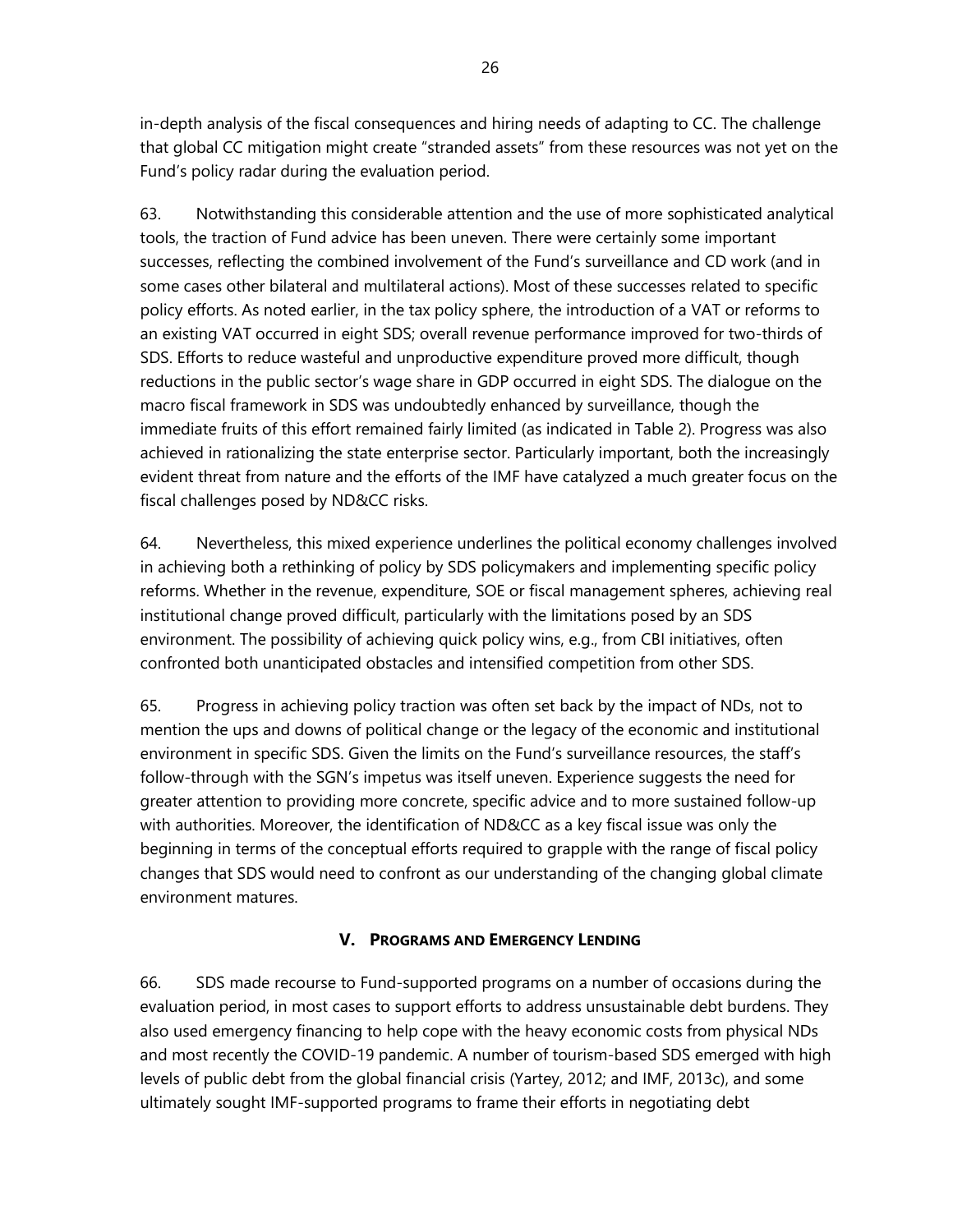restructuring operations to restore sustainable fiscal and debt positions, including Antigua and Barbuda's debt restructuring in the context of its 2010–2013 SBA; Grenada's 2013–2015 debt restructuring effort in the context of its 2014–2017 Extended Credit Facility program; St. Kitts and Nevis' 2012 restructuring during its 2011–2014 Stand-By Arrangement (SBA) and Post-Program Monitoring in 2015; Barbados' major 2018 debt restructuring, which occurred after years of fiscal instability and in the context of home-grown policy reforms (supported by an Extended Fund Facility (EFF) arrangement in 2018–2020); and Seychelles' debt restructuring in the context of successive EFF arrangements during 2010–2017.<sup>[30,](#page-34-0) [31](#page-34-1)</sup> Only Cabo Verde's access to a Policy Support Instrument in 2010–2011 was unrelated to debt restructuring.

67. Most of these programs ultimately saw debt ratios significantly reduced to levels closer to their original debt targets, partly through fiscal consolidation, and through debt restructuring under the auspices of the Paris Club or through direct negotiation with private creditors.<sup>[32](#page-34-2)</sup> In all cases, it was recognized that reaching debt targets would require that "fiscal policy discipline holds" after the completion of the program.<sup>[33](#page-34-3)</sup> With IMF technical support, Grenada and Barbados sought to reduce exposure to ND risks through inclusion of contingency clauses providing additional debt relief in the event of an ND in their debt restructuring agreements. However, debt operations still left some countries with a high level of public gross financing requirements, particularly where much of the debt was domestic debt held by local investors and financial intermediaries, which limited the scope for deep restructuring. For Seychelles, the IMF's Executive Board emphasized that despite the debt restructuring, Seychelles still had not achieved its medium-term debt target (of 50 percent) and that additional fiscal space would be needed over the medium term to finance climate-resilient investments and to deal with its vulnerability to both external shocks and, over the longer term, to CC.

68. Beyond debt restructuring, Fund-supported programs also emphasized the role of debt anchors in support of fiscal consolidation (in the cases of Grenada, St. Kitts and Nevis and Barbados) and the role that could be played by enhanced fiscal responsibility legislation. Grenada and Barbados ultimately sought the creation of fiscal space through ND-related debt reduction clauses in the context of their debt restructuring. The Fund-supported programs also promoted efforts to foster fiscal resiliency, particularly in the context of their exposure to NDs (initiatives which were encouraged in the 2017 SGN). The three-year SBA for Grenada approved in 2014 recognized NDs as a main risk to the macroeconomic outlook; with IMF CD support, it contributed to the 2015 passage of fiscal responsibility legislation that was intended to lead to a transition to a rule-based fiscal framework. It was the first of the Eastern Caribbean Currency

<span id="page-34-0"></span><sup>30</sup> Some of the program involvement preceded the evaluation period, notably Grenada (PRGF during 2008–2010) and Seychelles (SBA 2009–2010).

<span id="page-34-1"></span><sup>&</sup>lt;sup>31</sup> Some of this experience is discussed in Okwuokei and van Selm (2017), and Anthony and others (2020).

<span id="page-34-2"></span> $32$  Grenada's overall debt-to-GDP ratio fell from 108 percent in 2013 to 83 percent in 2016. Following support by external creditors and a Paris Club debt restructuring, Seychelles' debt-to-GDP ratio fell by two-thirds by 2015.

<span id="page-34-3"></span><sup>33</sup> IMF (2015b).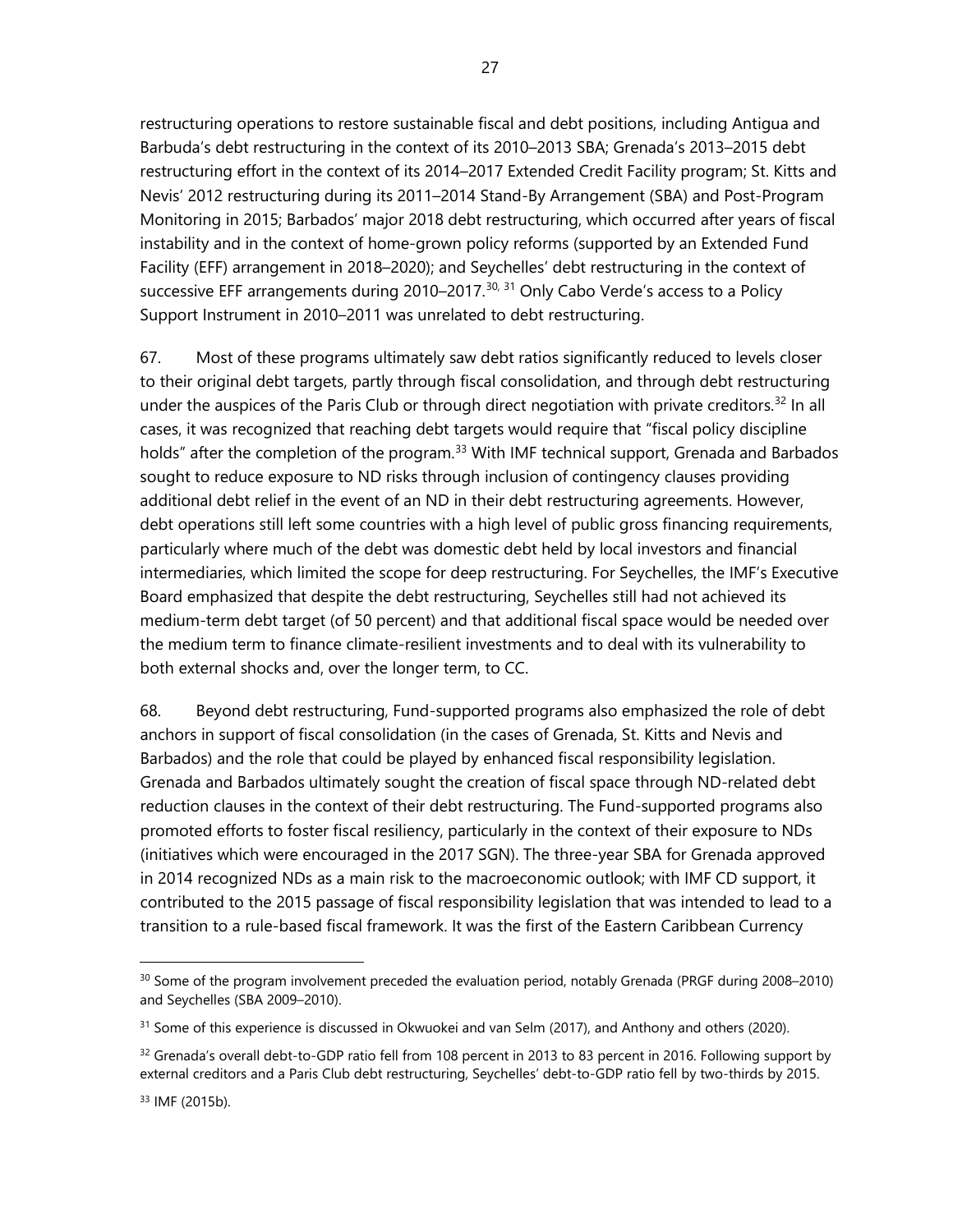Union countries to put in place such legislation. While the legislation focused on the promotion of debt sustainability, an escape clause gave the government the flexibility to address NDs or public health emergencies.

69. However, despite the attention in the Fund-supported program context, progress in the creation of ND resiliency funds or fiscal buffers, took place slowly. While authorities were often supportive of the Fund's policy ideas, actual implementation was slow to materialize. There are a few cases of emergency funds having been announced. In 2015, Grenada established a CBI-financed National Transformation Fund (NTF) which potentially could be used to finance post-disaster reconstruction relief. It supplemented the very limited contingency funds mandated through budget contributions (though the NTF could be used for other purposes). If adequately funded in coming years, this will offer greater financial resilience in the face of its vulnerability to NDs. Dominica in 2016 (in connection with an IMF-supported program and TA) passed legislation to create a Vulnerability Risk and Resilience Fund to be financed in part by CBI program resources and managed by the Eastern Caribbean Central Bank. Similarly, in the context of its Fund-supported program, St. Kitts and Nevis indicated in 2017 that it was creating a Growth and Resilience Fund. However, there is little evidence that the funds in Dominica and St. Kitts and Nevis were actually established or functioning or linked to fiscal responsibility legislation (as in the case of Grenada).

70. In varying degrees, Fund-supported programs saw the introduction of other critical fiscal reforms, including in tax policy supported by Fund CD (some relating to a VAT, others in reducing questionable tax incentives), tax and customs administration, public financial management and improved oversight and reduced transfers to SOEs. Grenada introduced reforms in public debt management and PFM.

71. During the period, several Fund-supported programs focused significant efforts on reform of the SOE sector. These included Grenada during 2014–2017, Seychelles (2010–2019), Cabo Verde (2019), St. Kitts and Nevis (2011–2015), Union of the Comoros (2010–2013), and the Democratic Republic of São Tomé and Principe (2010–2018). The staff's approach, usually with World Bank or RCDC support, involved several key dimensions: (i) strengthening the regulatory environment, typically by the Finance Ministry, leading to enhanced financial reporting, development of a performance monitoring framework, limits on short-term debt financing to prevent contingent liabilities, review of pricing policies, restrictions on non-personnel expenditures, resolution of arrears, efforts to harmonize employment policies; and addressing weaknesses in pension plans; (ii) formulation of an overall strategy to address the difficulties and financial position of the different SOE's principal challenges; and (iii) institution-specific privatization or restructuring efforts, particularly for the key loss-making enterprises.

72. Experience with programs during the evaluation period offered useful practical lessons on the kind of challenges that could arise in designing a Fund program in support of enhanced fiscal resiliency to NDs. As an example, the Fund-supported program for St. Kitts and Nevis focused on building up a savings fund through the resources derived from their CBI initiative.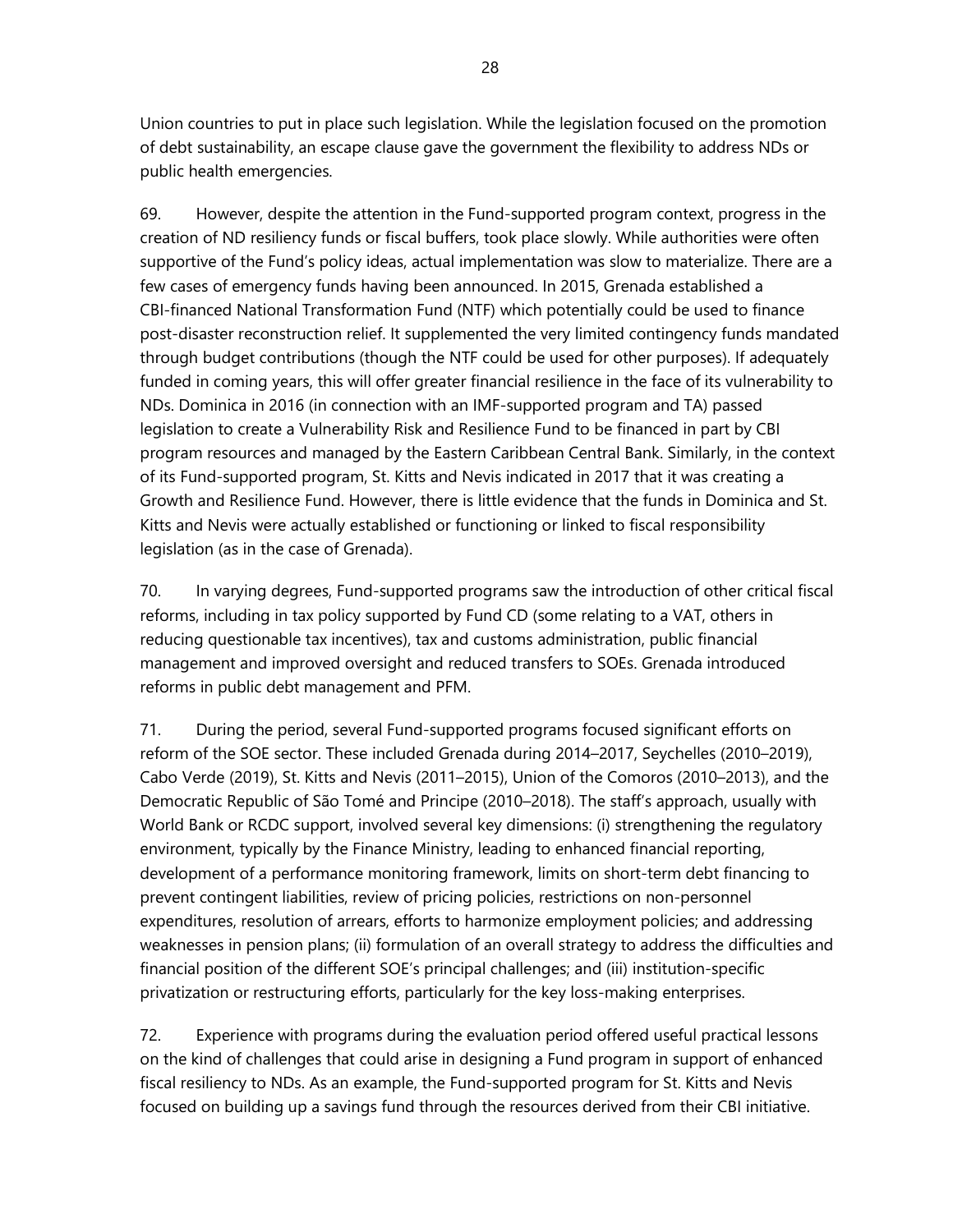The potential for such a savings fund proved greater than expected, with a substantial inflow of CBI revenues. But because such resources emerged only late in the program period, the fiscal balance "adjustors" specified in the Fund-supported program did not end up capturing most of these resources in the savings fund. Most of the resources ended up financing higher-thananticipated current expenditure rather than leading to higher savings, a repayment of debt, or the completion of important infrastructural investments. As a result, the post-program DSA suggested that St. Kitts and Nevis was still in a highly vulnerable debt position, with a high level of public gross financing requirements. Indeed, one of the lessons drawn in the ex post review of its program was that "pursuing a sovereign wealth fund linked to a fiscal rule based on a non-CBI primary balance<sup>[34](#page-36-0)</sup> as well as the unification of fiscal activity...would be important" in "building greater resilience."

73. Similarly, experience during the evaluation period underlines that political will was ultimately a critical factor in determining whether a Fund-supported adjustment program was effective. For example, Grenada's initial Poverty Reduction and Growth Facility (PRGF) program in 2008–2010 and even its later 2014 Extended Credit Facility arrangement had only limited effectiveness, with much greater progress only realized in 2015–2016. It took political change to open the window for Barbados to seek Fund support for its major restructuring of its heavy debt load in 2018. Being of only 15 months duration and subject to severe external pressures, Cabo Verde's policy coordination instrument-supported program was only modestly successful in its structural reforms.[35](#page-36-1)

74. A fortiori, for the four SDS that have been categorized as "adjustment challenged" (Antigua and Barbuda, the Union of the Comoros, Eswatini, and the Democratic Republic of São Tomé and Principe), political economy issues—notably instability in political leadership, corruption, weak fiscal institutions, and inefficient but dominant SOEs—appear to explain the "teflon" quality in their lack of traction in policy reform efforts to achieve fiscal resiliency. The fragility of the political economy environment was combined with their exposure to a highly volatile revenue environment and ND shocks. It was not for an absence of Fund-supported programs. Excepting Eswatini (which peripatetically engaged in Staff Monitored Programs), São Tomé and Principe engaged with Fund-program support for much of the decade (through 2017), and the other two engaged in Fund-supported programs in the first few years after 2010. But these countries also benefited from opportunistic sources of funding that did not entail conditionality for their support. Fund staff consistently advocated approaches to deal with the sources of economic volatility, not only in program support but in surveillance and with capacity building and TA support. But ultimately, as suggested in an ex-post peer review assessment in 2019 of the experience with the Democratic Republic of São Tomé and Principe, the

<span id="page-36-0"></span><sup>&</sup>lt;sup>34</sup> Or, more broadly, non-renewable resource revenues.

<span id="page-36-1"></span><sup>&</sup>lt;sup>35</sup> Cabo Verde subsequently sought Fund guidance (as opposed to financial support) in the context of a Policy Coordination Instrument during 2019.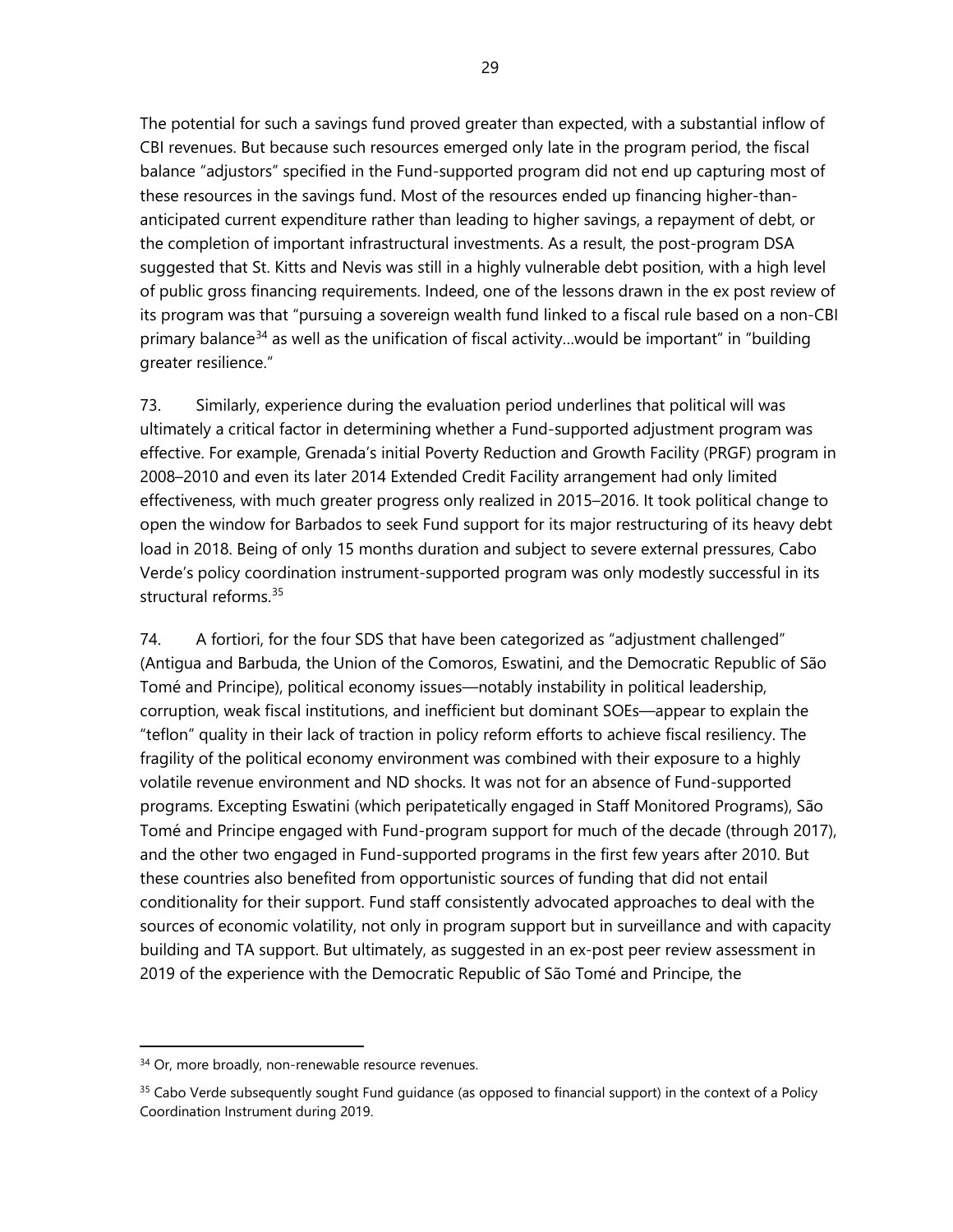preconditions for success may have required a very different kind of policy engagement than was possible from the IMF.

75. The Fund's facilities to provide emergency support in response to ND and health-related shocks—the Rapid Credit Facility (RCF) and the Rapid Financing Instrument (RFI)—provided quick financial support to SDS without ex post conditionality. Seven SDS availed themselves of these facilities during 2010–2019 mainly in response to severe tropical storms or hurricanes. It should be recognized that use of emergency financing is by its nature a rapid response without ex post conditionality, although to qualify for such financing a country needs to show the general policies it plans to pursue to address its balance of payment (BOP) difficulties and be judged as having sustainable debt. Twelve SDS used these facilities during the COVID-19 pandemic in 2020. One factor constraining interest in use of IMF emergency financing has been low access related to the scale of the problem. Recognition of this concern has led to increases in access to such facilities, first in 2019 and then in 2020 (on a temporary basis to handle the pandemic).

## **Assessment**

76. Fund-supported programs with conditionality played an important supporting role in restoring fiscal resiliency to a number of SDS, particularly for those SDS that entered the decade with unsustainable debt ratios. This was particularly the case for tourism-based economies, both in the Caribbean and among some of the island SDS of Africa. In most cases, this occurred through their pairing with debt restructuring operations with other lenders. In some countries, the programs ultimately catalysed important policy reforms—in tax policy measures, in the adoption of formal fiscal policy frameworks and fiscal rules, and in the formation of savings or resiliency funds. The emergency lending facilities of the Fund also served as an important source of quick funding for SDS grappling with the impact of unanticipated NDs and with the pandemic, although such financing does not involve ex post conditionality.

77. But the limitations of Fund-supported programs were also illustrated. Even among the more successful recipients of Fund financial support, progress proved uneven, with the time required to implement reforms much longer than originally envisaged. The sustainability and management of these reforms will also prove a continuing issue for Fund surveillance looking forward. Political will ultimately proved to be the decisive factor in explaining the success (e.g., in Grenada and Barbados) or failure of Fund-supported programs (in four other SDS). In the latter SDS, Fund-supported programs failed to achieve significant traction in policy reforms or in terms of restored fiscal resiliency. Yet it is difficult to find fault with the efforts of Fund staff in seeking to work with these countries to achieve policy reform, despite the unsupportive and challenging policy environment.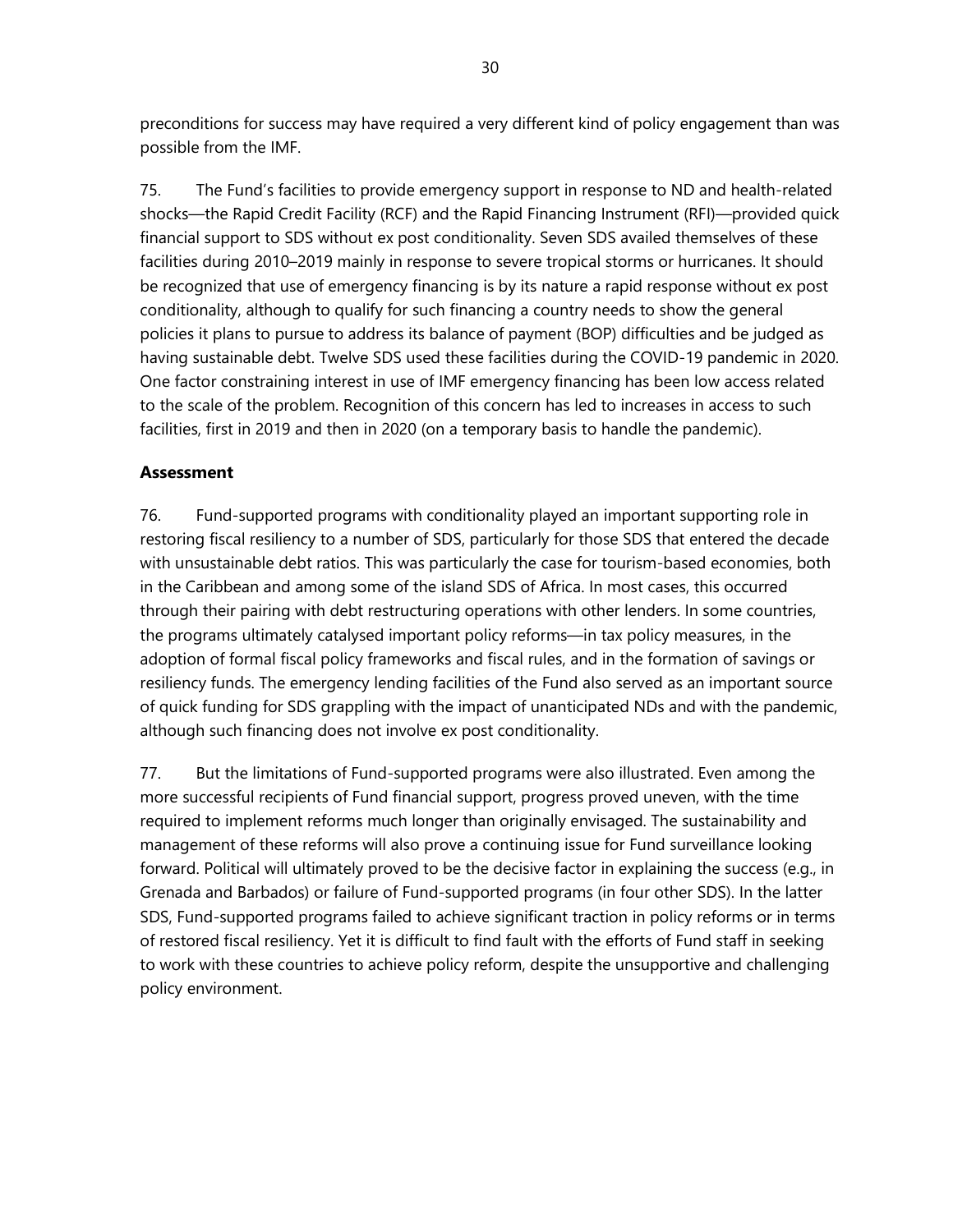## **VI. CAPACITY DEVELOPMENT**

78. IMF CD played an important and often integral role in supporting surveillance and program work on fiscal policy issues in SDS. $36$  Over the evaluation period, four Departments (Fiscal Affairs Department (FAD), Statistics Department (STA), Monetary and Capital Markets Department (MCM) and Legal Department (LEG)) provided the vast majority of CD to SDS (Figure 4). In each year during the evaluation period, the largest share of Fund CD to SDS was provided by FAD; the department provided an average of 17 full-time equivalent (FTE) years of staff resources to SDS (185 FTEs over the entire evaluation period).



79. Consistent with policy guidance in both SGNs, FAD's CD support to SDS focused on revenue mobilization, budget preparation and public expenditure management (Figure 5). Statistics, derived from aggregate data on CD staff deployment, are in line with the reports provided in the standard Article IV consultation staff report Information Annex which in some

<span id="page-38-0"></span><sup>&</sup>lt;sup>36</sup> As noted earlier, IMF provision of CD to SDS is covered extensively in de Las Casas and Balasubramanian (2022). Also see IMF (2019b). The current paper briefly highlights specific aspects of Fund CD related to fiscal policy.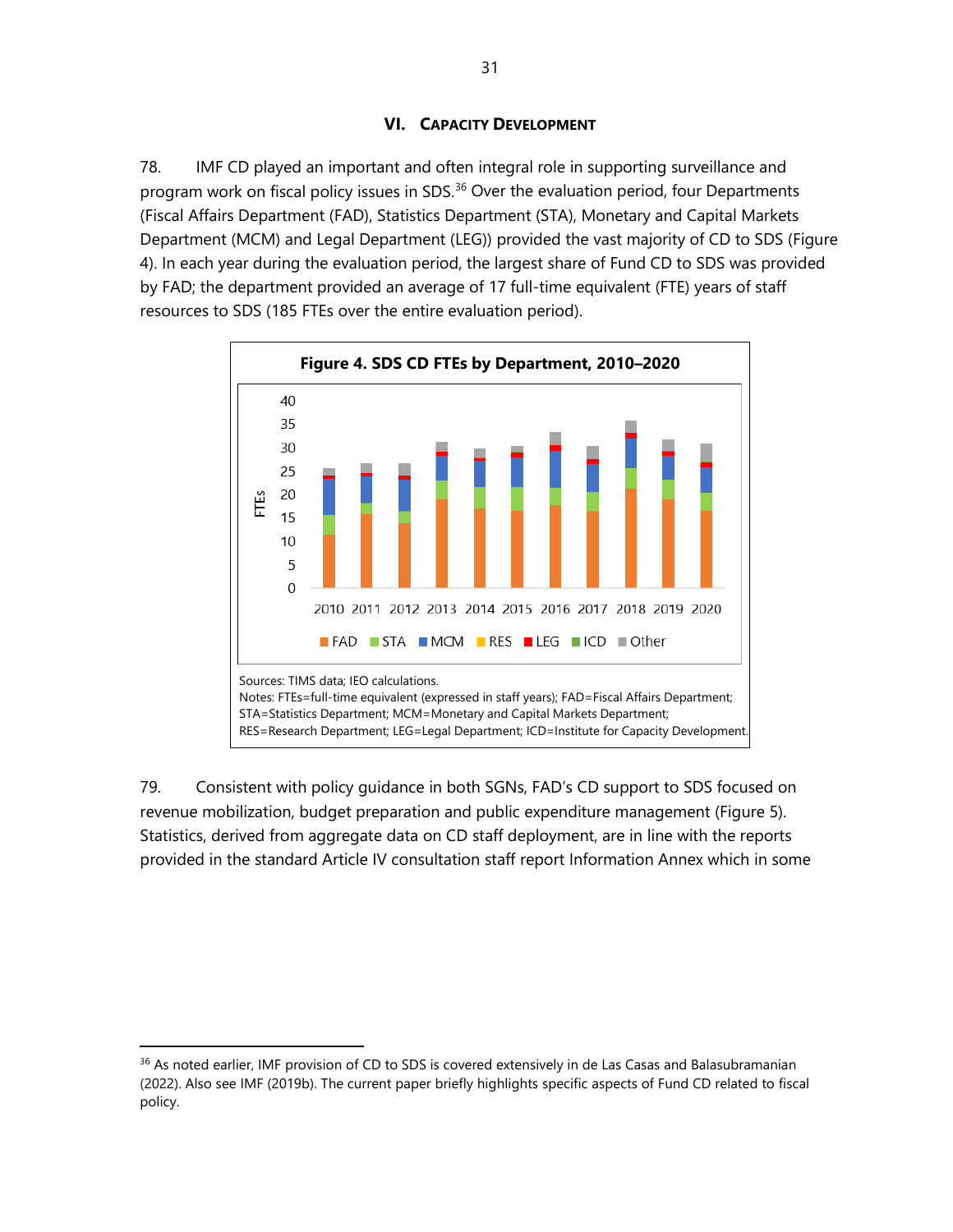cases includes details on the focus of mission and deployment of short or long-term experts to a country by CD departments.<sup>[37](#page-39-0)</sup>

80. CD on public financial management focused specifically on issues related to the budget process, treasury systems, and more recently on the management and evaluation of public investments (see IMF, 2018c; and Mitchell and others, 2020). In at least 15 of the SDS, public expenditure and financial accountability assessments were carried out on a self-assessment basis with Fund support, leading then to the formulation of a road map for action to strengthen PFM processes. Since 2016, five Public Investment Management Assessments have been carried out in SDS, reflecting staff's awareness of the distinct and difficult challenges posed in the management of the capital expenditure sphere of the budget.



81. In the revenue area, there has been frequent and steady provision of TA for the purposes of revenue and customs administration reform as well tax policy guidance for SDS (outside of the surveillance channel for policy guidance). Introduction of more computerized systems of modern revenue collection and public financial management were recognized as essential in enabling SDS to implement effective policies in response to the human resource challenges faced by SDS.

<span id="page-39-0"></span><sup>&</sup>lt;sup>37</sup> Usually, an AIV staff report's Information Annex provides a listing of the specific CD mission assistance provided by Fund departments during some period preceding the AIV. There is not a standard format for how this data is provided. The Information Annex may also provide limited information on relations with the RCDC relevant to a country. For the most part, more detail on the CD provided by an RCDC can only be obtained from the reports of the RCDC.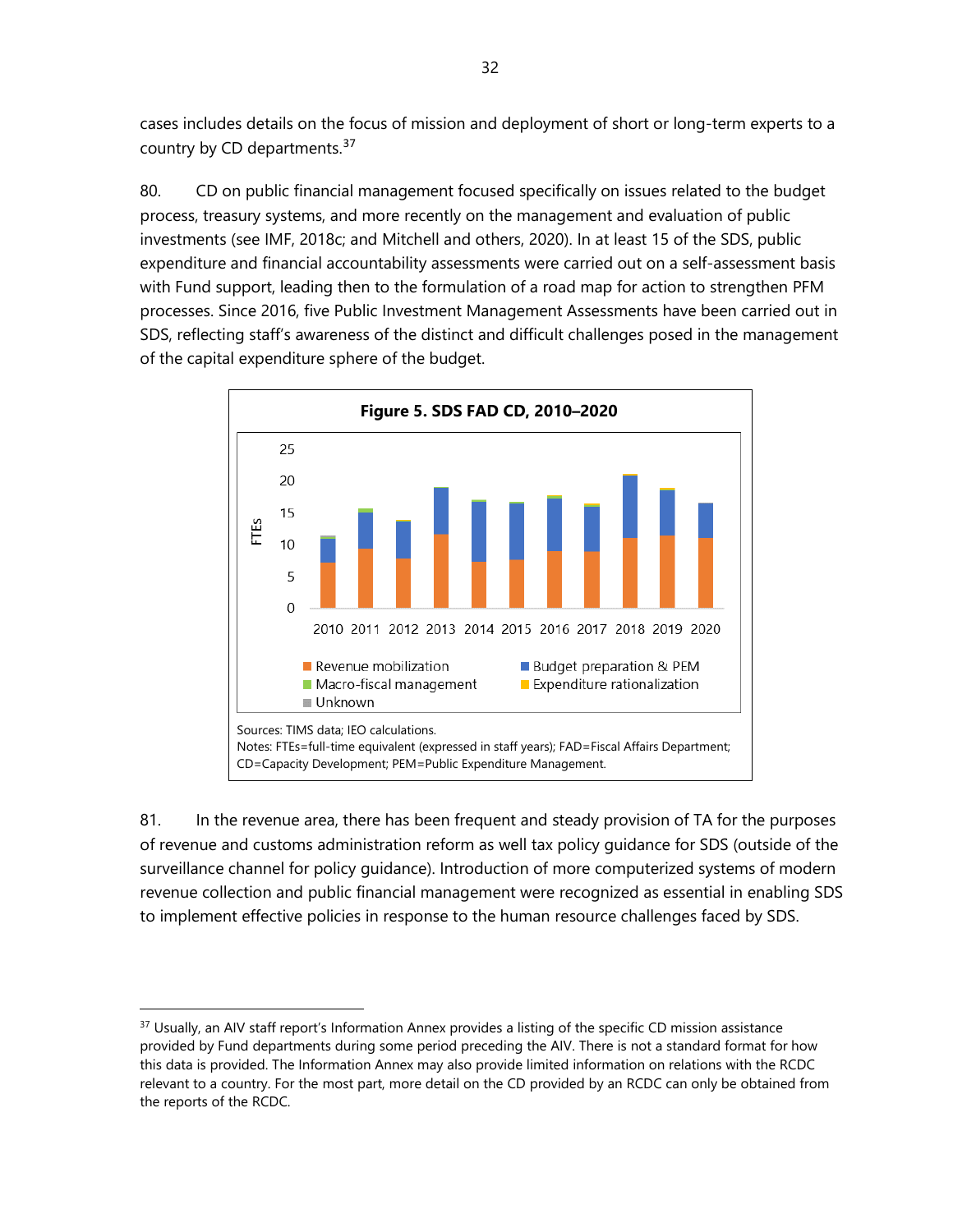82. Figure 6 below shows that the distribution of CD provided by FAD across the four SDS groups evolved over the evaluation period. The tourism dependent economies received about half of CD in SDS. Staff also devoted a substantial share of FAD CD resources to the four most structurally challenged SDS, signalling focused attention to the fiscal policy problems facing these countries. From 2017, attention to fiscal policy constraints of natural resource-based countries increased significantly, more than trebling since the beginning of the evaluation period.<sup>[38](#page-40-0)</sup>



83. Evidence over the evaluation period shows policy advice in the program context was the focus of significant and frequent CD to facilitate policy implementation. This was the case regarding tax policy reform (viz., in St. Vincent and the Grenadines and St. Lucia), limiting tax exemptions and incentives (Cabo Verde, Dominica, and Grenada), and revenue and customs administration reform (e.g., in Cabo Verde, Djibouti, Dominica, Eswatini, Grenada, Democratic Republic of São Tomé and Principe, Solomon Islands, and St. Lucia). The connection is also visible on issues of fiscal resilience and on the roles of an MTFF, fiscal responsibility legislation, and fiscal rules in support of achieving fiscal consolidation. Thus, Fund TA was provided to Dominica to explore the creation of a National Reserve Fund using Economic Citizenship Program contributions, Grenada in relation to the formation of its NTF, and St. Vincent and the Grenadines in the preparation of an MTFF.

<span id="page-40-0"></span><sup>&</sup>lt;sup>38</sup> These results need to be qualified by recognition that SDS benefited from their close interaction with the respective RCDC as well as the involvement of other regional CD providers (Asian Development Bank, Inter-American Development Bank, African Development Bank).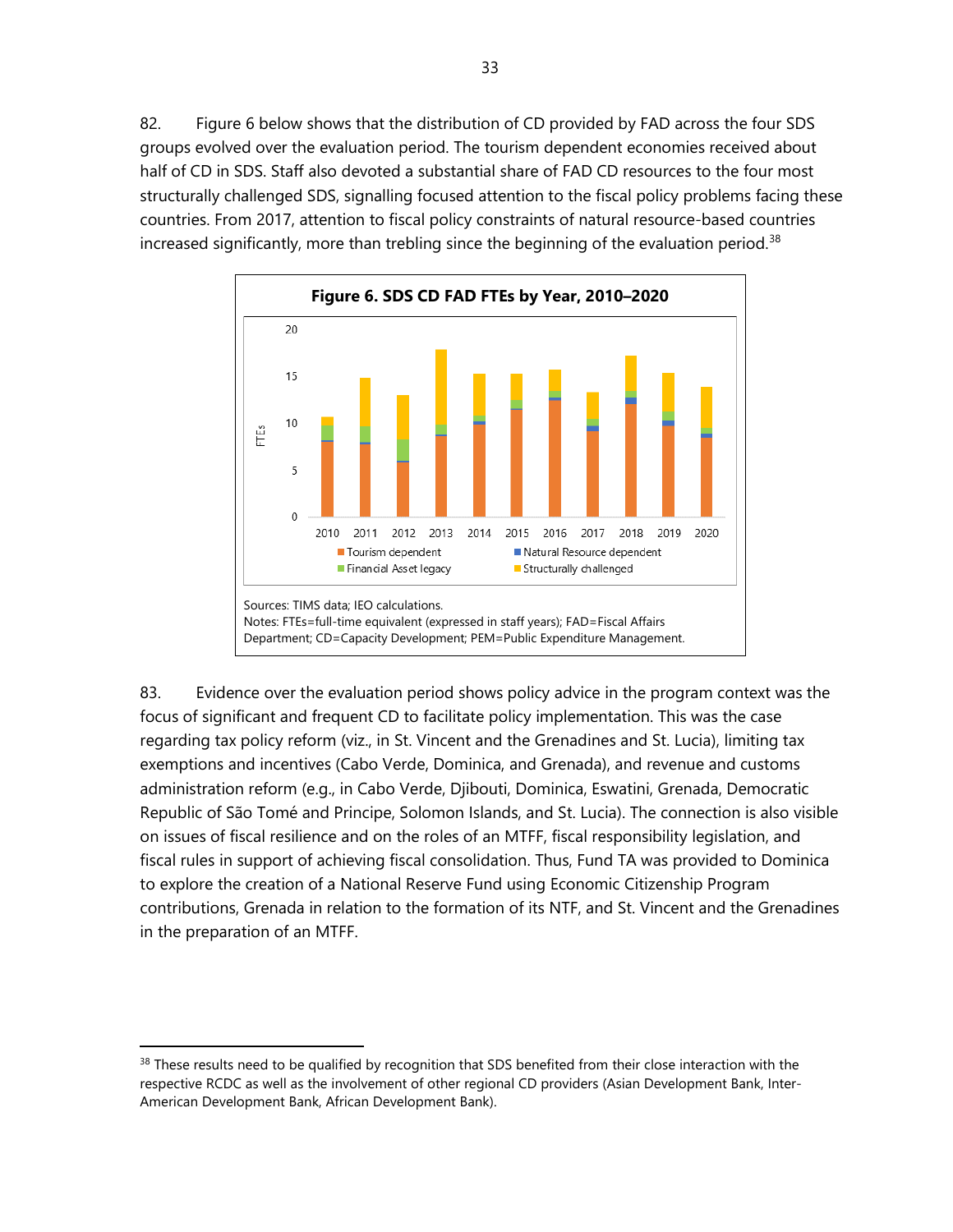84. How effective has fiscal CD to SDS been? The assessments evaluating the effectiveness of capacity building efforts are provided most thoroughly in dedicated studies by CD-providing departments and by external evaluations of RCDCs. Two studies focusing on PFM CD provided by CARTAC (Watson and others, 2015) and PFTAC (Allen and others, 2020), respectively, highlighted the challenges in providing CD in countries with small populations. While both studies were complimentary about the value of the CD efforts, Watson and others (2015) noted the "inability to develop self-sustaining capacity and in-depth specializations within an agency" that must be recognized in any reform effort and highlights the fragmentation of donor support which is "particularly acute in PFM." Allen and others (2020) noted the variable performance outcomes, noting that PFM reforms suffered from the small size and low capacity of many Pacific Island countries, "poorly designed PFM roadmaps, variable political support and vulnerability to natural disasters" and the need for perseverance by countries in implementing reforms and leadership by finance ministries [as] critical."

85. Staff interviews support these assessments. One RCDC staff member underscored the impact of the limited number of fiscal officials in SDS. For example, RCDC CD engagement was hobbled by the disruption from the absences due to workshops held by development partners in the region. RCDCs also provide CD to non-Fund members who contribute to RCDC financing, further limiting CD resources available to SDS. RCDC officials also noted that their CD work, both in the Pacific and Caribbean, was enhanced by their interaction with other regional CD providers. RCDCs have a beneficial impact on surveillance and program efforts, reflecting that their good relationships with authorities and civil society sometimes played a critical role in ensuring continuity in knowledge, given the frequent change in Article IV consultation mission leadership to SDS. They also fostered continuity in policy advice in between two-year Article IV consultation mission visits and during the recent COVID pandemic. Their role was said to be particularly valuable in the Pacific region, where officials have had a more limited past exposure to macro policy issues (compared to Caribbean SDS). RCDC staff also noted that in the Caribbean and Pacific, the Fund's macro surveillance benefited from the work of a macro programming adviser, backstopped by the relevant area department.

## **Assessment**

86. In sum, the importance of the Fund's CD effort on fiscal issues reflects the burden faced by SDS fiscal administrations from their small size and their lack of a substantial body of skilled manpower, as well as the high turnover due to frequent departures of officials to other jobs. Overall, CD-supported fiscal priorities were well identified in surveillance and program work, although progress on traction was mixed, in part to institutional obstacles inherent in the SDS context. The use of RCDCs as CD providers was particularly important as it facilitated more frequent hands-on provision of CD and a sharing of regional good practices than could have been readily provided from Fund headquarters, while allowing the Fund to coordinate this CD with the detailed policy priorities emerging in the context of surveillance and Fund-supported programs. Such CD should be seen as part and parcel of the larger knowledge transmission from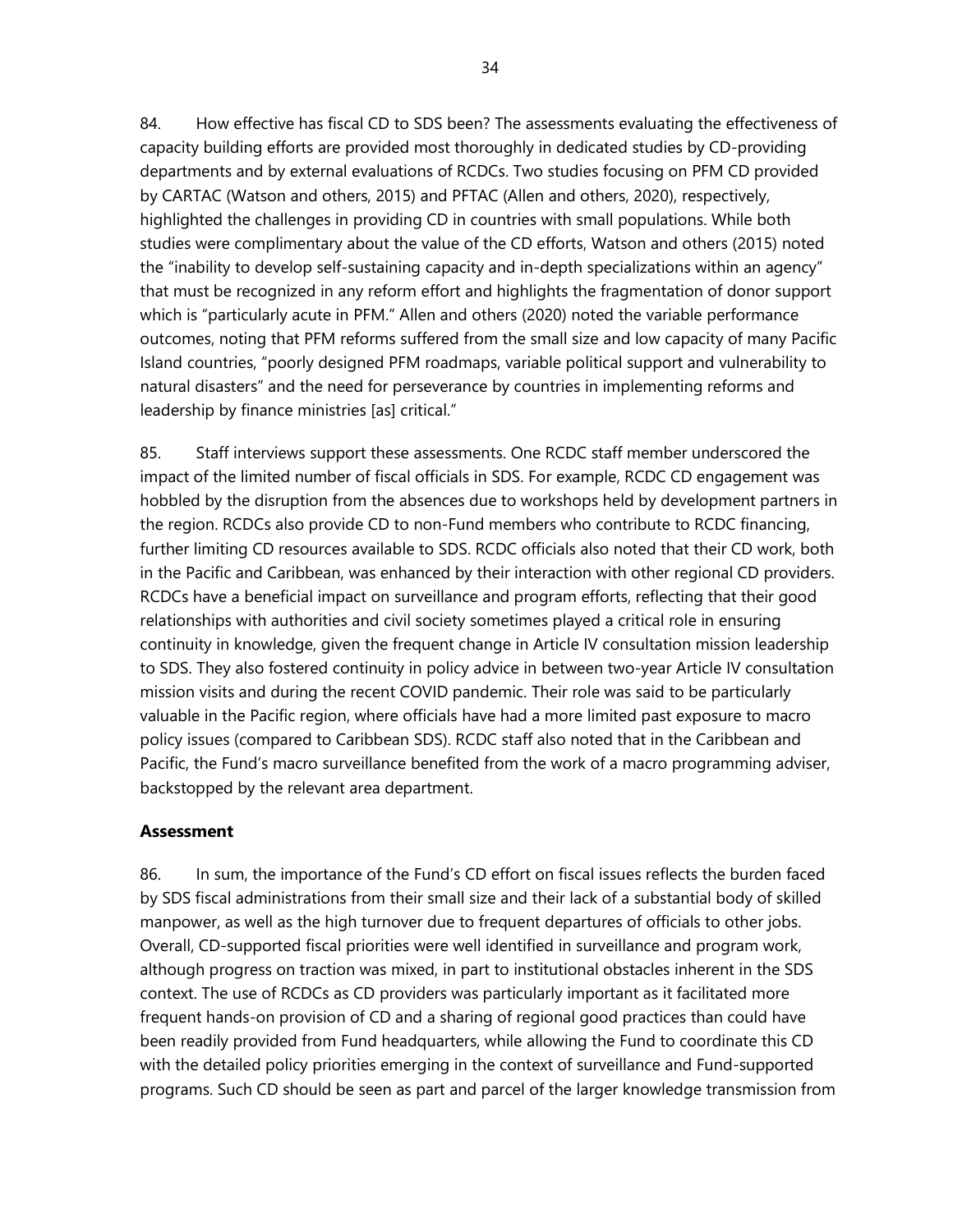the IMF reflected in the substantive policy advice provided in Article IV consultation staff report annexes, boxes and SIP chapters discussed earlier. The recent 2020 decision to augment RCDC manpower in the sphere of debt management in the Caribbean and Pacific regions to help address concerns on debt vulnerability, highlights that RCDCs may need to play a broadened role beyond traditional fiscal operational TA support. More in-depth assessments of fiscal risk exposure on ND&CC may be needed for the most exposed SDS.

# **VII. DEBT SUSTAINABILITY AND FISCAL POLICY**

# **A. Evolution of Debt Sustainability Assessments**

87. As noted earlier, DSAs have been an integral part of the IMF's toolkit for almost all surveillance and program-related discussions of fiscal resilience in SDS. Because they are PRGT-eligible, two-thirds of SDS are subject to the LIC DSA framework carried out jointly by the IMF and the World Bank, while the remainder are subject to the DSA for market access countries (MAC DSA).<sup>[39](#page-42-0)</sup> Two-thirds of the latter group receive the more detailed analysis for high-scrutiny market-access countries.<sup>[40](#page-42-1)</sup> Both these frameworks at the Fund have evolved considerably over the evaluation period based on in-depth reviews of the experience with the methodologies. This section reviews how the DSA framework's evolution during the evaluation period impacted the quality of the Fund's assessment of SDS fiscal and debt sustainability risks.

88. Given the substantial evolution in the Fund's DSA toolkit, the following brief assessment focuses on the most recent SDS DSAs prepared during the period January 2019–end-June 2020. It considers how effectively the implications of DSA results were embedded in the Fund's fiscal policy advice.

89. Most Caribbean and African SDS began the decade with weak debt-carrying capacity. In many Caribbean SDS, debt ratios increased further during the decade, in part because of NDs. A few, including Barbados, Belize, Grenada and St. Kitts and Nevis, engaged in debt restructuring operations during the decade. Some low-income Pacific SDS also had weak debt carrying capacity during the period, despite having a significant endowment of financial assets in a number of cases. Other SDS began the decade with significant natural resource endowments, which for some, provided a significant asset offset to their debts.

90. For most of the evaluation period, for emerging market SDS with high debt ratios and access to capital markets (Table 4), intensified risk-focused DSAs for MACs were based on the review of the framework for fiscal policy and DSA (IMF, 2011) and 2013 Staff Guidance Note

<span id="page-42-0"></span><sup>&</sup>lt;sup>39</sup> DSAs using the LIC-DSF template are required for all PRGT-eligible countries that also have access to IDA resources and all countries that are eligible for IDA grants.

<span id="page-42-1"></span><sup>&</sup>lt;sup>40</sup> High-scrutiny MACs are countries with debt-to-GDP ratios exceeding 50 percent or debt financing exceeding 10 percent of GDP. Among IMF SDS members, these include Antigua and Barbuda, Barbados, Belize, St. Lucia, Mauritius, Seychelles, Montenegro, Suriname, Nauru, and, in the latter part of the evaluation period, Eswatini.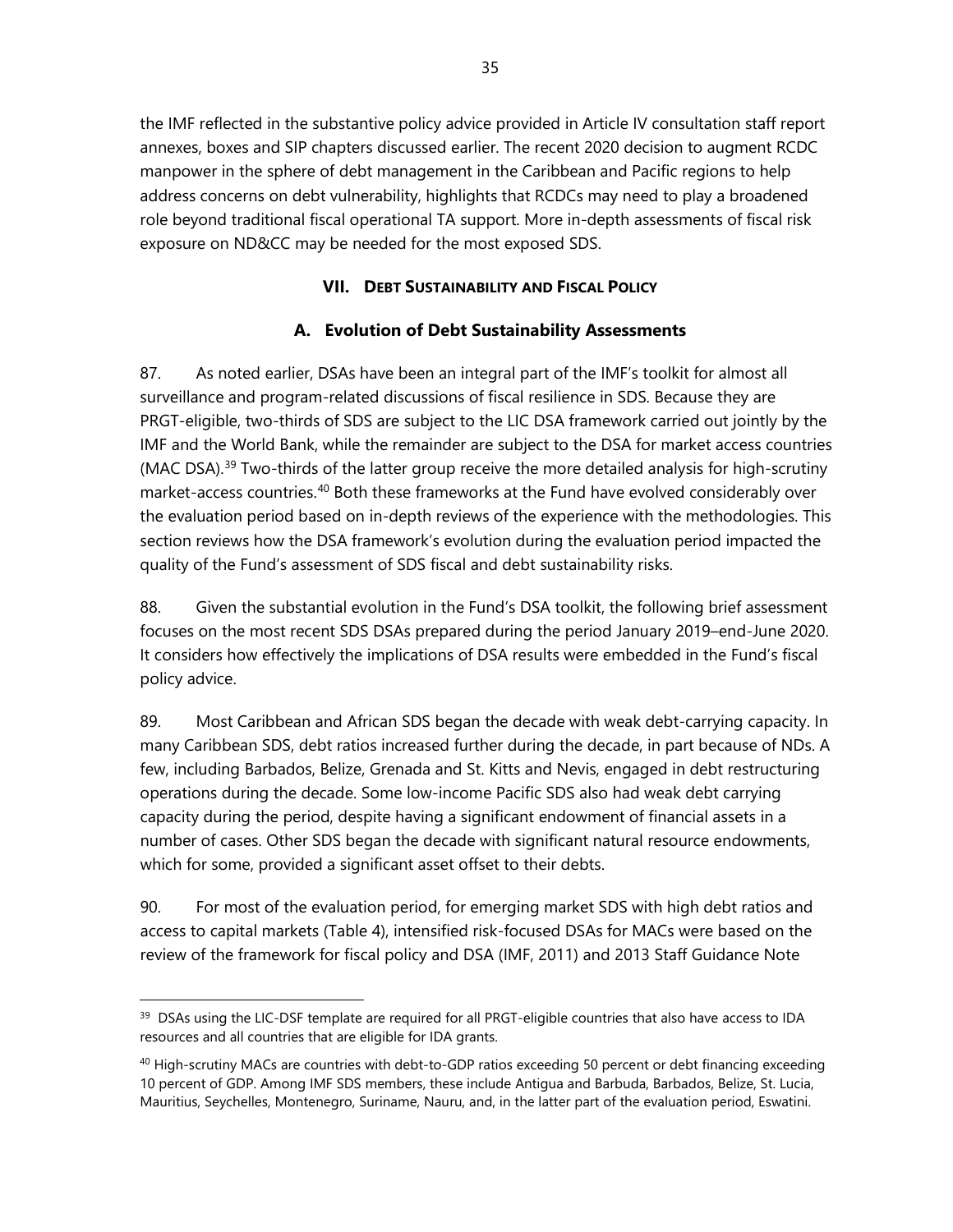(IMF, 2013d).<sup>[41](#page-43-0)</sup> Further reforms in the DSA methodology were approved in 2021 based on a recent staff paper (IMF, 2021). The MAC DSF will be renamed as the "Sovereign Risk and Debt Sustainability Framework," with its output referred to as a "Sovereign Risk and Debt Sustainability Analysis" (IMF, 2021). These changes specifically addressed some fiscal risks pertinent for SDS (including NDs and long-run impacts related to CC, SOE risks, commodity price shocks, contingent liabilities, and quasi-fiscal activities related to public banks).

| <b>Table 4. SDS Debt Sustainability Assessment</b>                          |                                                                                                                                                                                                                                                                                     |                                                                                       |                                                                                                                                                                   |               |                                                |
|-----------------------------------------------------------------------------|-------------------------------------------------------------------------------------------------------------------------------------------------------------------------------------------------------------------------------------------------------------------------------------|---------------------------------------------------------------------------------------|-------------------------------------------------------------------------------------------------------------------------------------------------------------------|---------------|------------------------------------------------|
| Sustainable                                                                 | Low Risk                                                                                                                                                                                                                                                                            | Moderate Risk                                                                         | High Risk                                                                                                                                                         | Unsustainable | In Debt Distress                               |
| Mauritius,*<br>Montenegro,*<br>Nauru,* Palau,*<br>Barbados.*<br>Seychelles* | <b>DR Timor-Leste</b> The Bahamas,*                                                                                                                                                                                                                                                 | Bhutan, Comoros, Cabo Verde,<br>Fiji,* <b>Guyana</b> ,<br>Solomon Islands,<br>Vanuatu | <b>Djibouti, Dominica, Antigua and</b><br>Kiribati, Maldives,<br><b>Marshall Islands.</b><br>Micronesia.<br>St Vincent and<br>Grenadines, Samoa,<br>Tonga, Tuvalu | Barbuda*      | Grenada, DR São<br>Tomé and<br><b>Principe</b> |
|                                                                             | Belize*: vulnerable subject to risks.<br>St. Kitts*: Vulnerable to a range of risks.<br>St. Lucia*: Debt vulnerabilities are elevated<br>Trinidad and Tobago*: Vulnerable to risks.<br>Suriname*: Vulnerable to risks and various shocks<br>Eswatini*: Vulnerable to various risks. |                                                                                       |                                                                                                                                                                   |               |                                                |
| and otherwise: non-concessional.<br>Asterisk: MAC DSA.                      | Source: SDS DSAs completed in 2017-2020.                                                                                                                                                                                                                                            |                                                                                       | Notes: In bold: PRGT-eligible (i.e., concessional resources); in italics: Blend (PRGT and non-concessional resources);                                            |               |                                                |

91. For SDS members subject to the LIC-DSA, several important modifications enhanced the complexity, significance and relevance of the DSA analytical framework. In part, these changes built on a staff paper on small state resilience to ND&CC (IMF, 2016) which underscored the frequency and impact of ND shocks and their impact on the fiscal policy framework. In late 2017, the Board approved important reforms to the LIC-DSA framework (IMF, 2017c) which were subsequently reflected in a 2018 Guidance Note (IMF, 2018a). The most important modification was to better capture the risks and likely effects that could arise were a substantial ND to occur in the five years following an assessment and potentially within the following two decades. These changes were elaborated in a June 2019 staff paper (IMF, 2019a).

92. The 2018 revisions aimed at a more effective exploration of the quantitative ramifications of the different risks to which they could be exposed, including risks originating in central, state and local governments, public off-budget entities and SOEs. The revisions enabled staff to

<span id="page-43-0"></span> $41$  This called for intensified risk analysis assessing the realism of the baseline scenario, vulnerability of the debt profile, sensitivity to macro-fiscal risks and contingent liabilities, with risk reporting using heat maps.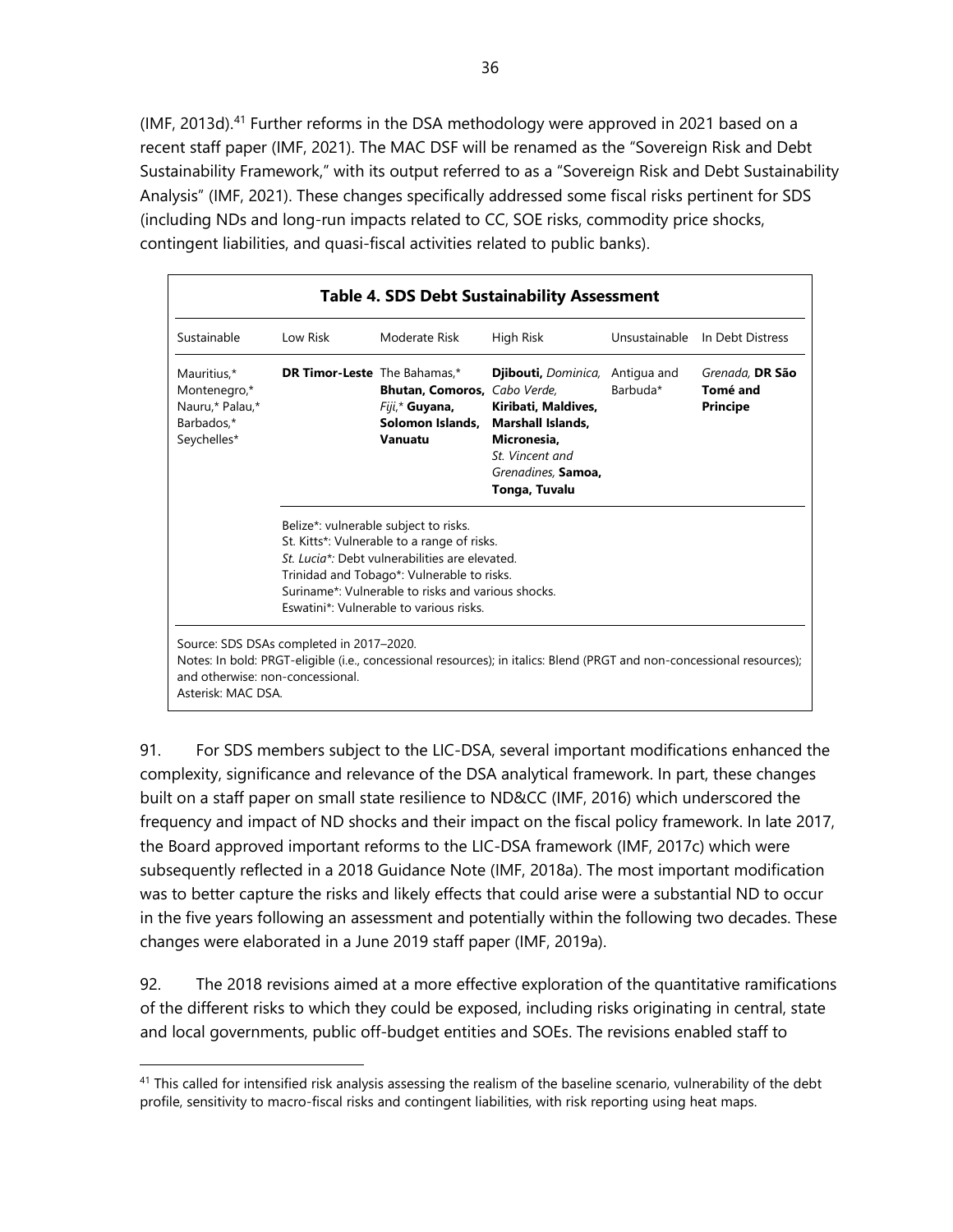consider the possibility of a government having to "bail out" such potential obligations as an arbitrary "contingent liability that could occur during the projection period." "Tailored shocks" could thus highlight the potential importance of such risks and how they could affect the debt ratio looking forward. These revisions thus mirrored DSA tools already in place for under the MAC DSA. Such approaches to address SOE-related risks have been applied in DSAs for Fiji, the Union of the Comoros, Mauritius, Micronesia, Palau, Solomon Islands, and Trinidad and Tobago.

93. The 2018 revisions also enabled incorporation into the standard framework of a ND shock that mirrored past historical experience. This included the effect of such shocks on the fiscal position in the years following the event, as well as on GDP and exports (specifically, assumed to occur in the second-year post DSA in the forecast). The new methodology allowed this type of shock to be further tailored, if necessary, to reflect the specific exposure of a particular country, given data on the past occurrence of such events. These changes have been applied for many Caribbean and Pacific Island SDS which are subject to the LIC-DSA, including Comoros, Grenada, Kiribati, Maldives, Marshall Islands, Samoa, São Tomé and Principe, Solomon Islands, St. Vincent and the Grenadines, Tonga, Tuvalu, and Vanuatu.<sup>[42](#page-44-0)</sup>

94. The new LIC- and MAC DSA approaches also provided the opportunity to carefully tailor staff analysis to the specific country context and challenges faced by each SDS. In some cases, staff accepted the "proffered assumptions" on what would be the impact of a shock,<sup>[43](#page-44-1)</sup> whereas in other cases, staff assumed a larger shock or a more frequent one in situations where this was a significant probability. In the case of Solomon Islands, staff assumed the standard shock plus a tailored shock, on the basis of external sources of information on such shocks (e.g., EM-DAT). In Palau (MAC DSA), the ND shock is merged with a shock to tourism through a growth shock. In a few other cases, staff not only incorporated a standard shock or a tailored shock (e.g., Kiribati), but also incorporated into their baseline fiscal policy scenario an assumed annual budgetary allocation that would reflect what additional financing would be required to build up a contingency fund to cover reconstruction and relief expenses in the event of a ND. In effect, for these cases (notably, Grenada, Dominica, St. Vincent and the Grenadines, Kiribati,<sup>[44](#page-44-2)</sup> Maldives, Marshall Islands, Samoa, Solomon Islands), the DSA would be budgeting a part of the fiscal burden of their exposure to CC. One senior staff member emphasized that DSAs that embodied

<span id="page-44-0"></span> $42$  Perhaps the most dramatic example is for Tuvalu, where the DSA assumed a catastrophic cyclone (like Cyclone Pam) in 2028, with damage of up to 30 percent of GDP, and with a widened fiscal deficit of 10 percent of GDP initially, compared to 6 percent in the baseline, with higher deficits in the two succeeding years, partly financed by a drawdown from the Tuvalu Trust Fund (see AIV Tuvalu 2018).

<span id="page-44-1"></span><sup>43</sup> As proposed in the 2018 Guidance Note.

<span id="page-44-2"></span><sup>44 &</sup>quot;Climate-change-related maintenance and contingency expenditures are assumed to be less than 1 percent of GDP in 2019 and gradually reach 6 percent of GDP in 2028 and remain at that level thereafter." "The World Bank estimates that the additional cost of coastal protection and infrastructure adaptation due to rainfall and temperature increases for Kiribati could amount to 12 percent of GDP annually by 2040. The DSA assumes that half of the costs will be borne by the budget while the rest is financed by development partners" (in AIV Kiribati, 2018).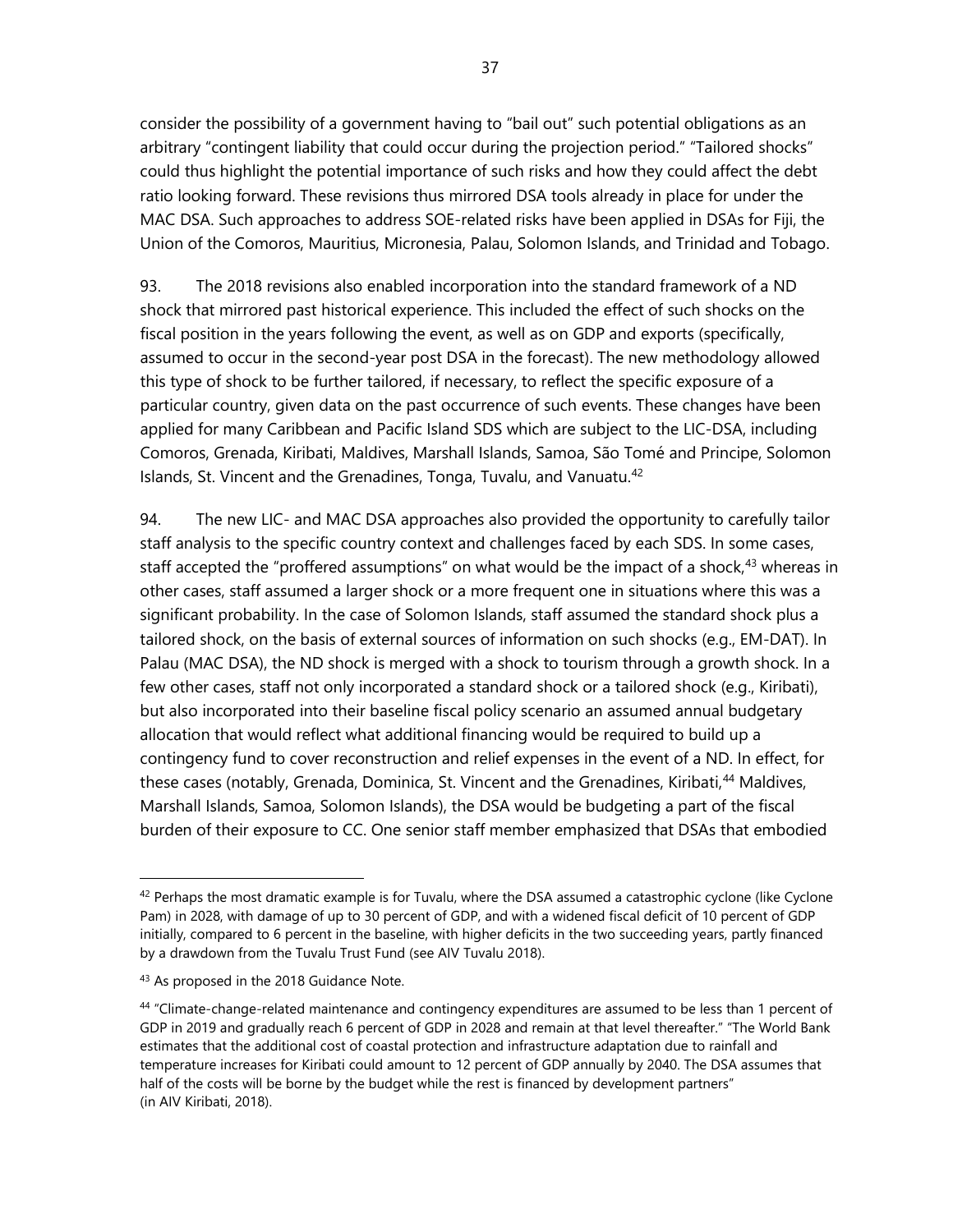CC and ND scenarios illustrate their impact on debt and fiscal dynamics and the role that resource mobilization could play.

95. The 2016 staff paper on ND&CC (IMF, 2016), observed that there were several countries where NDs had not occurred with sufficient frequency to prescribe the automatic use of the "standard" ND shock assumption. Consequently, staff applied widely differing, country-specific approaches to assessing debt sustainability in SDS. For example, in The Bahamas, in 2019, the staff constructed their own alternative scenario reflecting the country's experience with recent hurricanes); and in 2020, staff incorporated the real time impact of the COVID-19 pandemic and the effects of the recent hurricane Dorian. In Barbados, staff chose not to include a ND scenario in the DSA based on the historical low frequency of NDs for Barbados. In contrast, for Belize, St. Kitts and Nevis, and St. Lucia, staff chose to incorporate the standard ND shock into their most recent DSA.

# **B. Assessment and Key Findings on the Fund's DSA Analyses**

96. A review of SDS DSAs over the period 2010–mid-2020 illustrates that these were generally competently and carefully carried out for the surveillance and program discussions that took place during the decade, highlighting whether a country's debt sustainability was in question. In recent DSAs, coverage of debt vulnerabilities and their impacts on fiscal policy has been extensive. Most DSAs since 2018, including those prepared prior to the COVID-19 pandemic, highlighted how many SDS have been subject to significant vulnerabilities in their debt position (Table 4).

97. Based on the DSAs through 2020, SDS assessed to be at high risk, having unsustainable debt levels, or in debt distress included virtually all of the Caribbean SDS and several African and Pacific SDS. Most DSAs emphasized the need for significant fiscal adjustment to restore debt sustainability, with specific detail on how fiscal consolidation should take place reflected in a country-specific analysis of the fiscal sector (in Fund surveillance and where applicable, in program documents). Typical components of Fund advice, inter alia included reframing the primary expenditure rule to create space for resilient investment, prioritizing efficient spending, maximizing the revenue potential of planned reforms, and developing new revenue sources. An emphasis on the role of fiscal responsibility legislation and fiscal rules in solidifying adherence to a fiscal path and advice on building up buffers was included in most DSAs, including for example those for Grenada and St. Lucia. In a few cases, DSAs underscored that fiscal adjustment alone would not be sufficient to bring the debt ratio to a sustainable level, and that some form of debt restructuring, or relief would be required as an additional initiative. These assessments reflected the more country-specific detailed analysis of the fiscal sector.

98. Reforms to the DSA methodology over the evaluation period helped improve the quality of assessments of risks to fiscal policy brought about by debt accumulation. Progressive improvements in the DSA methodology introduced more sophisticated ways to gauge the realism of debt projections for policies and the economic environment. Staff has compared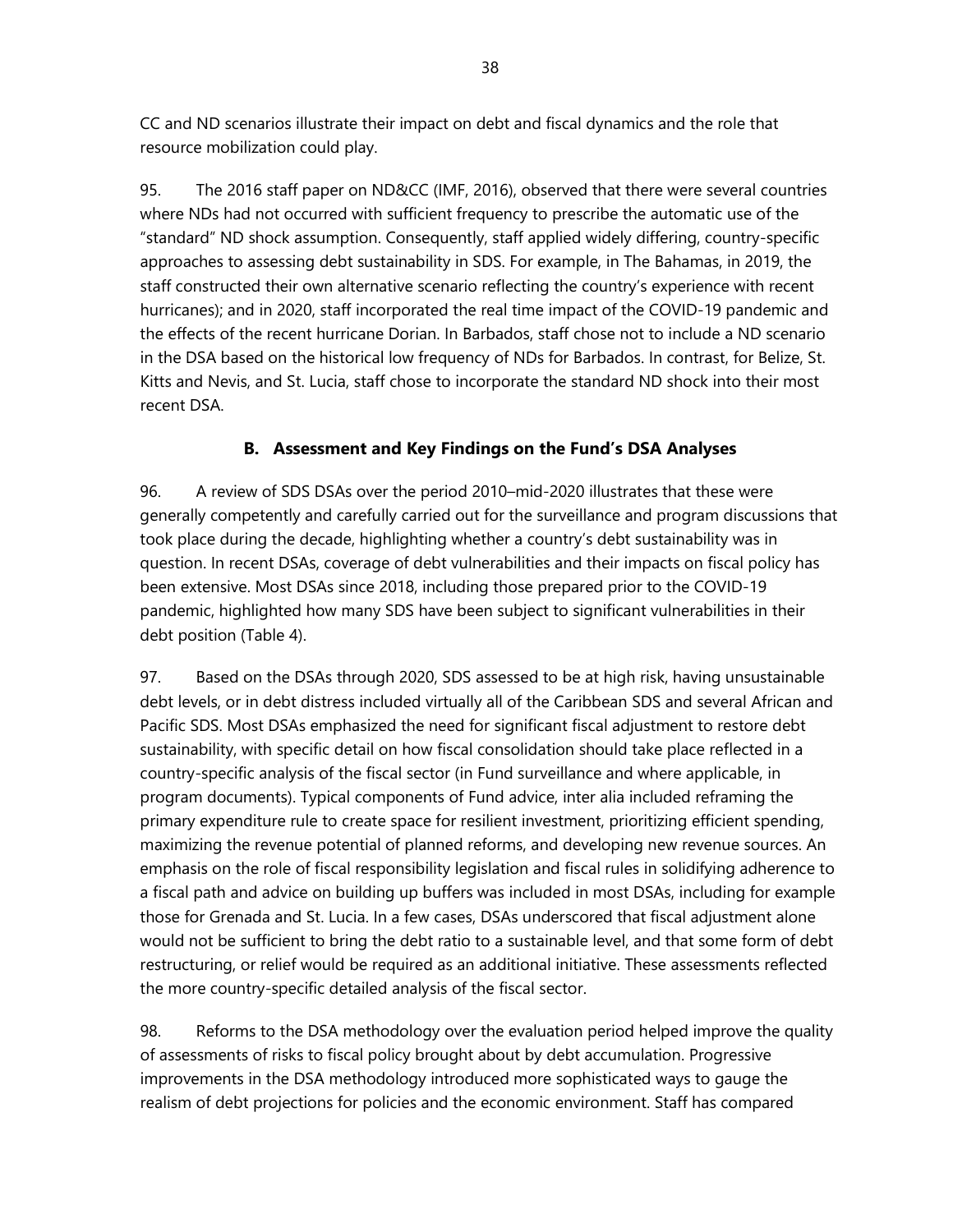authorities' baseline scenarios, with both countries' past records and with alternative policy scenarios proposed by staff. Changes to the methodology also enabled projections to be stresstested for the impact of potential unexpected shocks relevant to SDS, including NDs, SOE defaults and the unexpected emergence of contingent liabilities. It has also enabled a gauging of how much such shocks would throw baseline scenarios off-track. The further changes recently agreed for MACs further expand on these approaches. They include assessment of long-term risks (at least 10 years); allow for triggered stress-tests to model SDS-relevant risks such as NDs and commodity price shocks; and further strengthen coverage for contingent liabilities arising outside general government. [45](#page-46-0)

99. The ability to apply tailored shocks as a supplement to standard shocks has broadened and enriched analysis of the potential impacts of shocks in SDS**.** With increasing frequency, staff has drawn on various authoritative external databases on ND impacts. The use of tailored shocks now also provides an opportunity to broaden coverage of the risks to debt sustainability by incorporating the impacts of CC into DSAs, with staff now able to incorporate some form of tailored shock to reflect the adverse impact on real growth from the impacts of CC (e.g., drought, changed precipitation patterns) that occur more broadly over the medium term. Increasingly, regional climate models are affording a clearer picture of both the range of potential effects and their timing, thereby improving the prospect that the accuracy of these assessments may strengthen over time. In addition, through this process, both the consequences as well as policy options for fiscal policy management have become clearer, including the merits in building up contingency funds to manage disaster expenses.

100. Notwithstanding these gains, assessment of recent SDS DSAs also suggests some gaps in the current DSA architecture and opportunities to further improve the utility of the DSA toolkit for SDS. For example, at present, the baseline scenario in most fiscal projections for SDS does not include the outlays for infrastructure maintenance or climate resilient investments warranted in the context of exposure to ND shocks or CC. This is an important omission, as the absence of such necessary spending effectively aggravates the country's potential risk exposure to damage in the event of a ND shock. Adjusting the DSA framework to provide for these outlays in the baseline scenario would be appropriate, would strengthen the framework itself, and could be facilitated by wider application of CCPA.

101. There is also further scope to amplify assessment of the implications for debt sustainability and in turn fiscal policy, in the event that more than one severe shock, as well as different types of shock (for example ND and shocks related to CC or pandemics) affects a country over the medium term. The recent COVID-19 pandemic has shown that the risk of multiple shocks cannot be excluded and that unanticipated or relatively infrequent sources of risk cannot be ignored. Current RAMs recognize the potential anticipated sources of risk (e.g., frequent but low

<span id="page-46-0"></span><sup>&</sup>lt;sup>45</sup> It also provides optional tools for risks from population aging, natural resource discovery/depletion and CCall of which are relevant for SDS countries.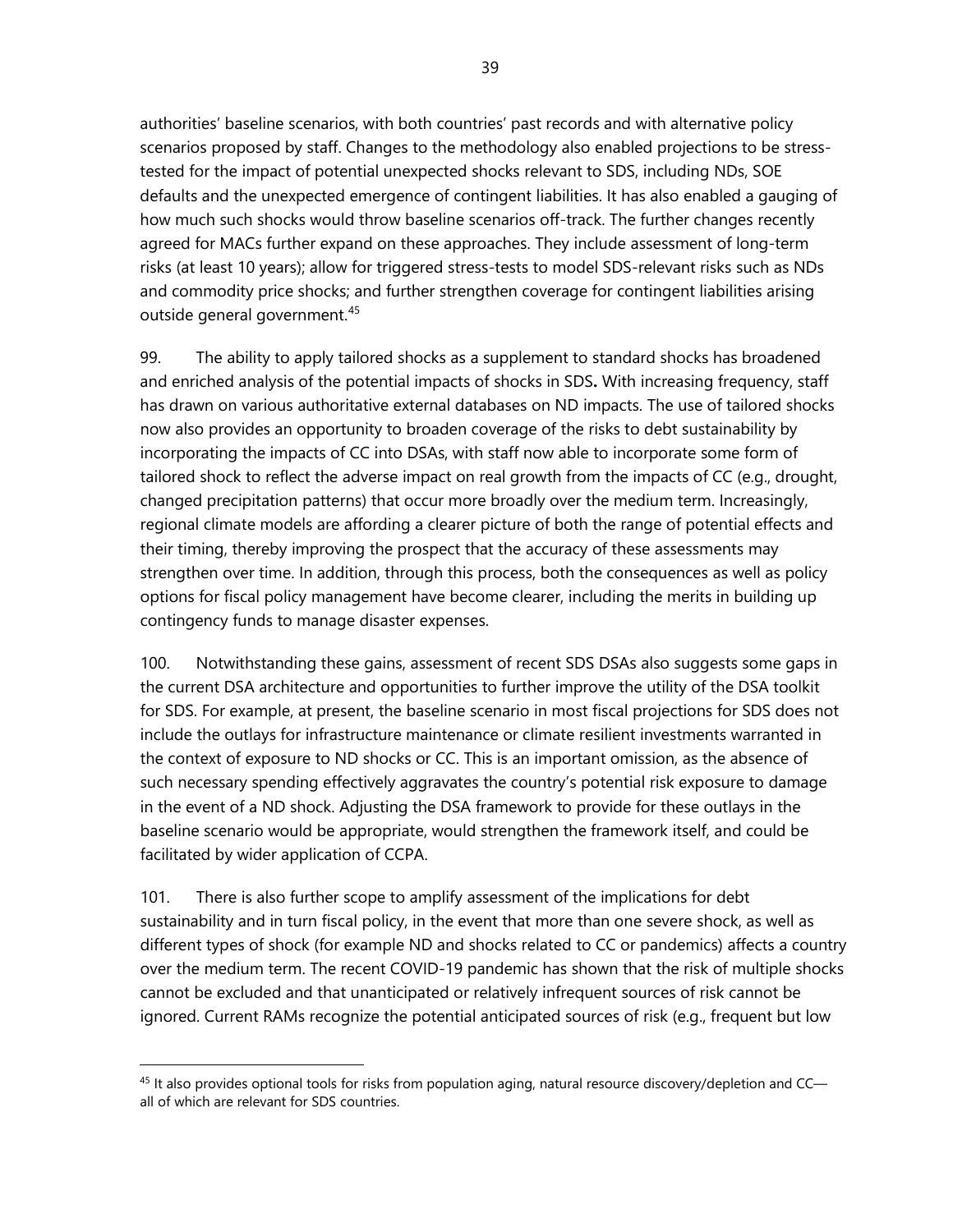damage NDs, a recession in a key partner country, a slump in export prices or a rise in key import commodities). Some tail risk events, such as a catastrophic storm, are now regularly taken into account. Others, however, such as a pandemic or a global financial crisis, are rarely treated as risks of concern. CC risks are treated more on an historic basis and only with recent CCPAs has there been inclusion of more forward-looking assumptions that reflect CC risks intensifying in their magnitude and frequency. As noted above, some DSA analyses seek to appraise the consequence of combined shocks or of tail risks with suitably significant effects. The latter in particular has begun to motivate policy with respect to buffer funds or risk transfer mechanisms. With the benefit of hindsight, it is clear that in DSA's completed over the past decade the probability of most such combined risks was not seen as significant enough to motivate a sufficiently high policy priority on the build-up of a financially resilient fiscal position, whether in terms of the accumulation of financial assets or achieving much lower level of public debt.

102. For many SDS, the COVID-19 pandemic vividly illustrates this possibility. While the current DSA methodology allows for the possibility of combined shocks, it is increasingly important to introduce this approach more systematically in SDS DSAs, particularly in assessing risks in the context of multiple shocks and in the treatment of climate-related shocks. There are precedents. The MAC DSA framework usefully includes a "heat map" that characterizes (in different colours) the degree of debt vulnerability that would be associated with different risks. This approach could be adapted for SDS, for example by including a standardized text box in DSAs on the fiscal consequences, were several severe risks to materialize simultaneously.

103. A second concern is that while the LIC-DSF allows for accounting for sufficiently liquid government assets to inform staff judgment in the final assessment, DSAs reviewed for this evaluation did not, in practice, take adequate account of SDS' readily available financial or natural resource assets. In line with the guidelines, DSAs focus on gross debt exposure, providing an important but not comprehensive perspective on SDS' fiscal position, particularly in several Caribbean SDS where various ND or heritage funds provide an important cushioning effect on their debt vulnerability. This is similarly the case in several Pacific SDS, whose sovereign wealth funds substantially exceed their outstanding debt (but where there are legislative constraints on the purposes for which such funds can be used). The review of Sovereign Risk and Debt Sustainability Framework for Market Access Countries (IMF, 2021) listed integrating liquid assets in a more standardized way as a possible improvement and noted some customizations in tools, such as the GFN module and the near-term risks module while still relying on staff judgment in final assessment due to data limitations.

104. There is scope to include in the DSA framework treatment of risks from significant underfunding of social insurance systems in SDS. Several SDS face this challenge, including Suriname, Dominica, Grenada, Mauritius, Marshall Islands and Micronesia. Though typically raised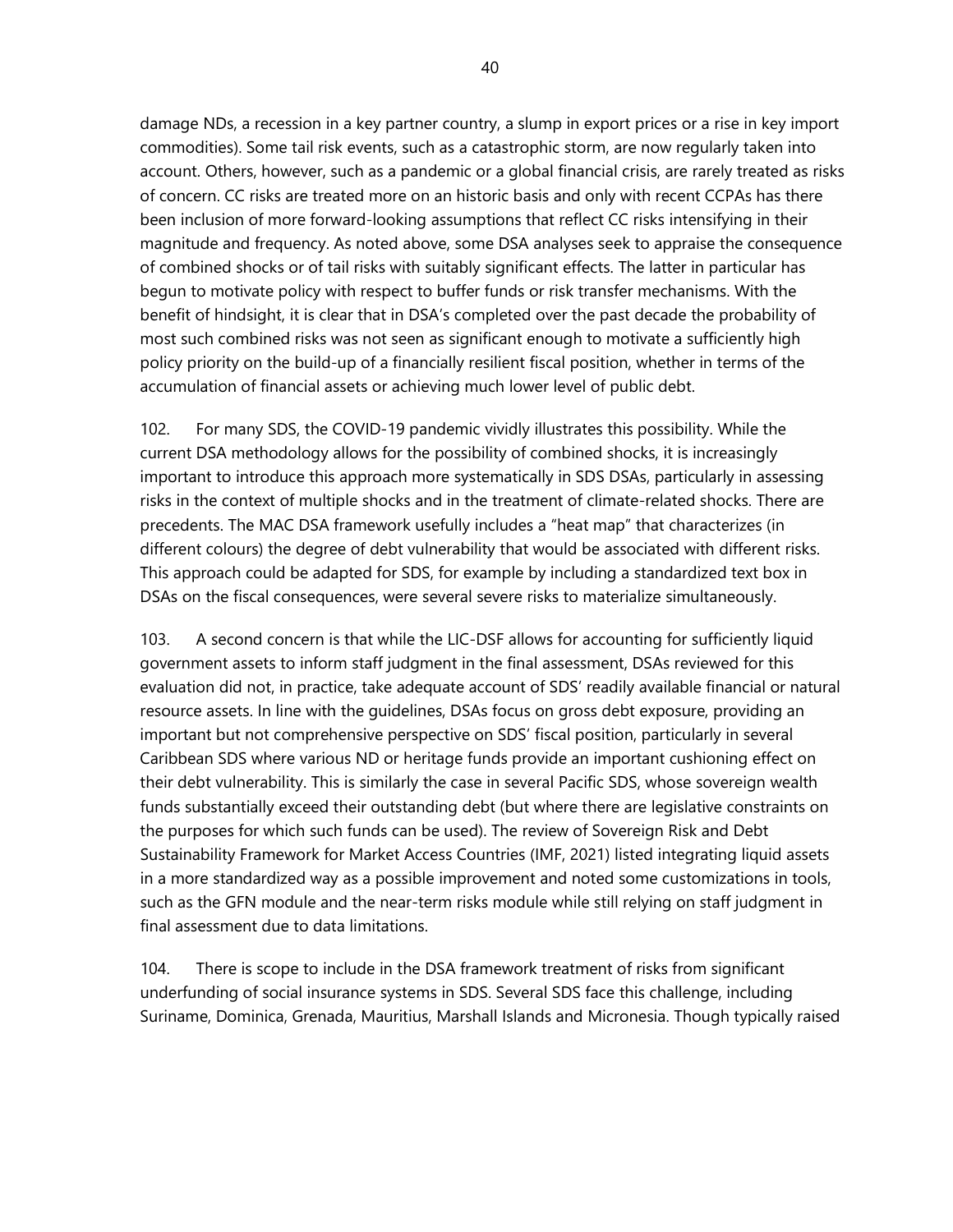in staff reports, these contingent liabilities are typically not explicitly highlighted in DSAs.<sup>[46](#page-48-0)</sup> However they should be addressed here, as they reflect financial issues that will have to be ultimately addressed through policy reforms. The pressure on the reserves of these systems is typically felt over the longer term and not within the medium term covered by the DSA framework.

105. Similarly, given their relatively limited time horizon, DSAs have not adequately considered the opportunities and risks to debt sustainability and implications for fiscal policy, from alternative approaches to greater economic diversification. For example, heavy investment in improving transportation infrastructure or digital connections will have implication for public debt loads. On the other hand, greater economic diversity in SDS can both broaden the fiscal base and ultimately reduce the extent of the risks imperilling debt sustainability.<sup>[47](#page-48-1)</sup> However, scenario analysis in DSAs to assess the impact of progress towards diversification has been limited. More frequent use of inbuilt flexibilities, both in the LIC DSF, which provides scope to extend the time horizon beyond the 10-year standard forecast horizon, to capture long-term risks, and the Sovereign Risk DSF, which includes a long-term module to capture these risks, can strengthen treatment of these opportunities and risks to debt sustainability.

106. Finally, the experience of many microstates suggests that providing the debt data required for the DSA exercise may be challenging, given their limited human capital. This particularly applies to the borrowing of SOEs or loans from private or bilateral creditors for the financing of government investments. Simplification of the DSA framework for these microstates could help to alleviate pressure on authorities to contribute these assessments, while retaining the core benefits derived from the periodic DSA exercise, including formal monitoring of the most important risks and threats to the projected fiscal path precipitated by unanticipated debt accumulation. A linkage of the DSA work in the context of surveillance with the application of other fiscal risk assessment management tools (both of the IMF and World Bank) may be particularly valuable in mitigating climate-related debt vulnerabilities.

## **VIII. RESPONDING TO THE COVID-19 PANDEMIC**

## **A. The Fund's Response in Relation to SDS**

107. Most SDS spent the 2010–2019 decade seeking to reduce a heavy public debt load. Some sought to acquire some degree of financial resilience to absorb new shocks related to CC or global developments. Yet, the COVID-19 pandemic has been an enormous setback, with at least half of SDS experiencing a fall in GDP and fiscal balances of about 10 percentage points and

<span id="page-48-0"></span><sup>46</sup> The 2019 DSA for Mauritius is an exception (Mauritius AIV, 2019). The DSA explicitly notes that "population aging will put greater financial pressures on the country's pension system."

<span id="page-48-1"></span><sup>&</sup>lt;sup>47</sup> Here the 2019 DSA for the Solomon Islands is notable. The Fund and World Bank, after evaluating the impact of a natural disaster and real growth shock, underscored the need for new sources of growth to ensure long-term debt sustainability.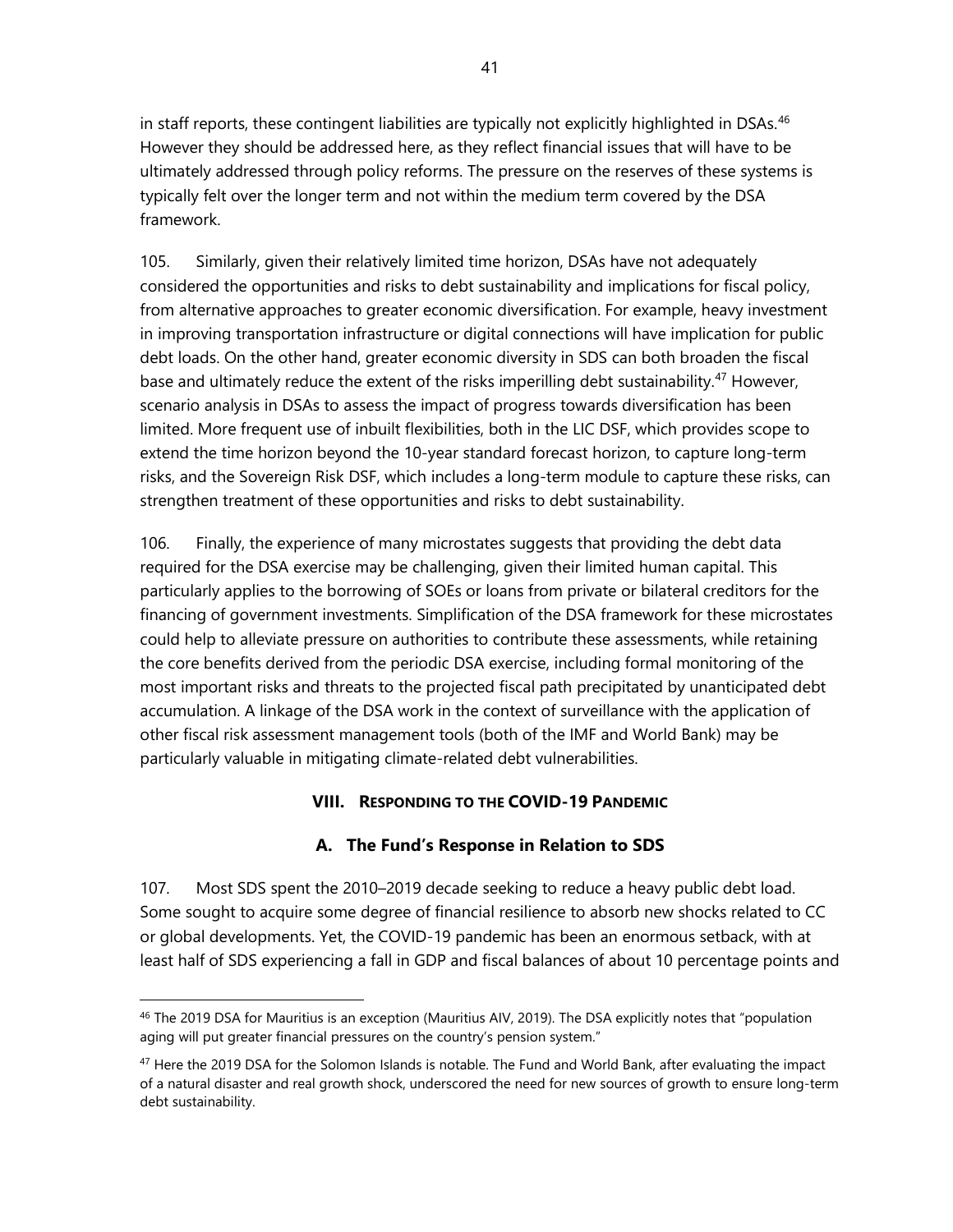5–10 percentage points, respectively in 2020. Once the global nature of the crisis became apparent by mid-March 2020, Fund staff quickly engaged in discussions with country authorities to assess the potential economic and financial impact. By end-July 2020, the Executive Board had approved access to IMF resources to 16 of the SDS, through the two emergency financing facilities, RCF and RFI.<sup>[48](#page-49-0)</sup> As of end-April 2021, the most affected countries were largely those with significant tourist sectors heavily dependent on North American and European markets. SDS principally reliant on commodity exports (oil, minerals, the maritime sector, and agriculture) and those with remote international linkages (particularly in the Western Pacific) did not experience the same degree of dislocation as a result of the pandemic and most did not seek Fund financing.

108. The nature of the Fund's involvement can be briefly characterized. First, the Fund sought to quickly provide access to significant financial resources in the context of macroeconomic policy support to help deal with the needs for additional health spending and the negative shock to the economy. Although disbursements were upfront with no ex post conditionality, a country seeking access to emergency financing needed to lay out in a letter of intent the general policies it plans to pursue to address its BOP difficulties consistent with debt sustainability, how its policies advance its poverty reduction and growth objectives, and its intention not to introduce measures or policies that would compound its BOP difficulties. The letter of intent underpins staff's assessment of economic prospects to help catalyze support from other international donors (since the Fund's financing rarely provided more than a quarter of the financing gap that had suddenly become apparent). These letters of intent (available on the IMF website) covered not only macroeconomic policies but also policies to provide safeguards aimed at ensuring good governance and appropriate use of the resources for intended purposes. Staff reports in support of financing requests:

- described the country's policy actions in response to the crisis—the efforts to limit the spread of the virus through the closure of borders, stay-at-home requirements, business and school closures, testing and tracing efforts, and treatment efforts; and
- characterized the impact on the macroeconomy and debt prospects for 2020 and beyond, including, for the fiscal sector, the effects on revenues, budget allocations, and financing; and strongly underscored the significant uncertainties in these forecasts and the downside risks in particular (both from the relevant global effects of the crisis and on the effects that might arise were there to be an expanded local outbreak in a country).

109. Fiscal policy issues were at the center of the challenges faced by SDS as a result of the pandemic. Particularly for tourism dependent SDS, the dramatic impact on their dominant economic sectors led to a substantial decline in government revenues while impelling government efforts to finance both the heightened demand on the health sector and the need to

<span id="page-49-0"></span><sup>48</sup> Maret (2022).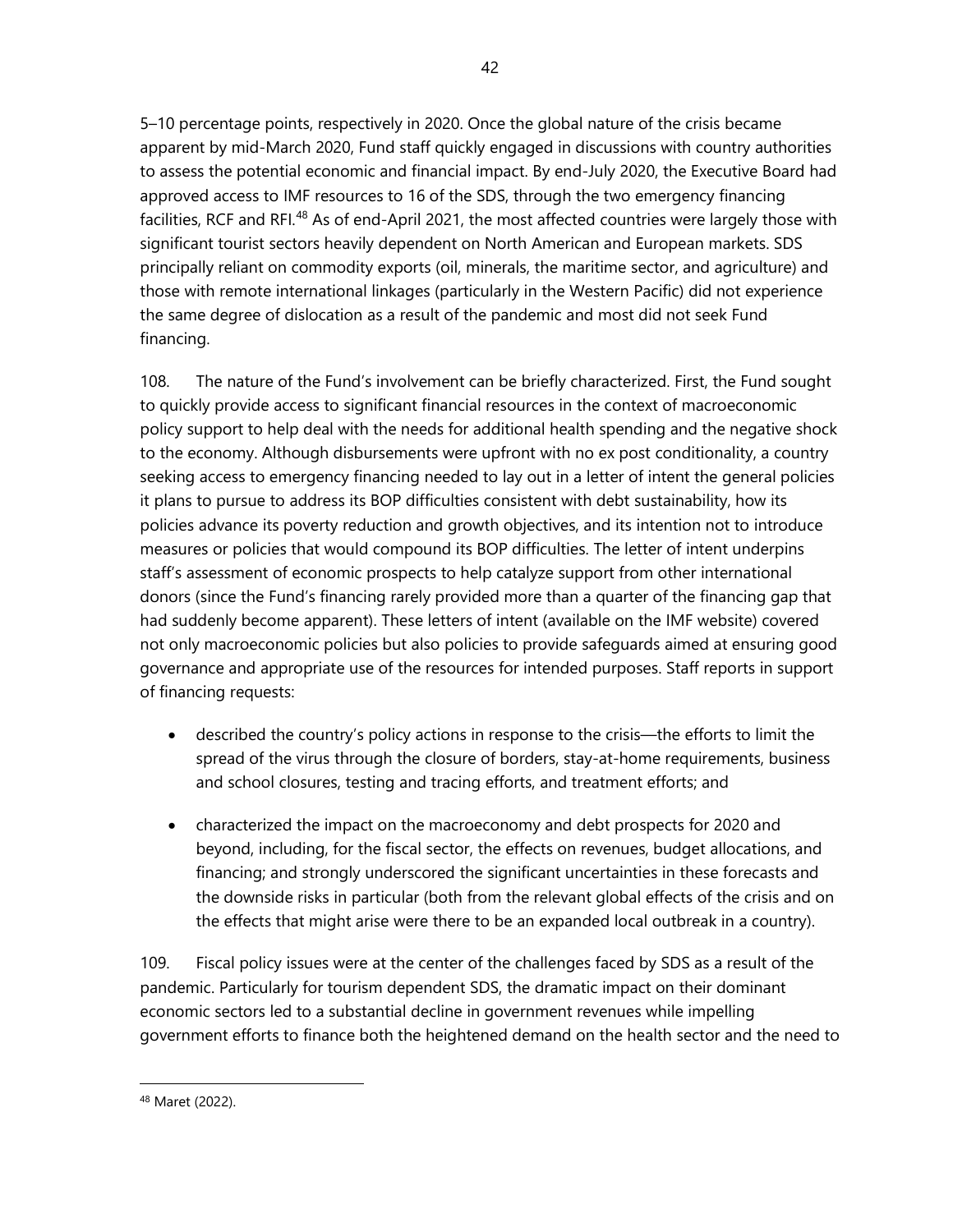offer financial assistance to support vulnerable population groups and those suddenly rendered unemployed. Similar fiscal effects were faced by SDS with natural resources as a result of the adverse effects on commodity prices due to the pandemic-induced global slowdown (Baunsgaard and others, 2020). Efforts to contain the unanticipated fiscal financing gap revolved around measures to cut the government's wage bill, often with the support of trade unions, limit less essential current expenditure, and reprioritize planned capital investments. The latter proved challenging for many SDS, as some ongoing externally financed projects were seen as growth critical and their financing was earmarked, while many domestically financed projects were deferred. Containing transfers to SOEs was recognized as critical but challenging, as subsidizing utility prices were often an instrument for social support. For most countries, the Fund's financial support flowed directly to the budget (through the Central Bank).<sup>[49](#page-50-0)</sup> Domestic financial support was sometimes realized from government pension institutions, including foregoing worker's pension contributions or drawing on accumulated pension savings) and from the government's own liquid assets. In many cases, authorities underscored the binding impact of a lack of fiscal space to respond to the crisis, compared with the greater short-term budget support observed in wealthier economies (see evidence presented in March 2021).

110. Staff reports supporting emergency financing requests highlighted the adverse impact of the shock on fiscal resilience. In concert with the authorities and based on their previous work, the staff underscored the consequences of the crisis for the authorities' previously expressed medium-term fiscal goals—in particular, the delays likely in realizing previously set public debt targets as well as the additional fiscal consolidation efforts, in terms of the increased necessary primary balance, that would be necessary once the COVID-19 crisis had passed. Given the limits perceived on how feasible would be additional fiscal consolidation actions, most countries seeking Fund support initially anticipated delays of 2–6 years in achieving previously declared debt targets.<sup>[50](#page-50-1)</sup> And for those countries at risk of ND&CC, the worsened vulnerability of the sudden rise in public debt implied accentuated difficulties in acquiring financial and physical resilience through the budget and the capital investment program.<sup>[51](#page-50-2)</sup> In some cases, the staff

<span id="page-50-0"></span> $49$  Most program documents explicitly note that the budget would have direct access to the Fund's financial support through the Central Bank.

<span id="page-50-1"></span><sup>&</sup>lt;sup>50</sup> The DSAs prepared in the context of their request for Fund resources highlighted the potential deterioration in the debt-to-GDP ratios, reflecting assumptions at that time on how long the crisis would persist. For the four Caribbean SDS, the increase in the projected ratio during the immediate fiscal period (whether 2020 or 2020/21) ranged from 5 percent of GDP to a high of 21 percent in The Bahamas, with some further increase in the ratio projected over a medium term of 5 years; among Pacific Island states, from 7 percent of GDP in the Solomon Islands to 15 percent of GDP in Samoa; in African SDS, from 6 percent of GDP in the Union of the Comoros to as high as 26 percent of GDP in the Seychelles; in Montenegro and Djibouti, 11 percent and 8 percent of GDP, respectively.

<span id="page-50-2"></span><sup>&</sup>lt;sup>51</sup> Previous DSA analyses were typically updated, highlighting the shock and delays to the debt trajectory but given the assumption that the shock would pass within a limited time frame and, assuming a reasonably quick recovery to past economic conditions, there were no changes in the assessment of debt vulnerability.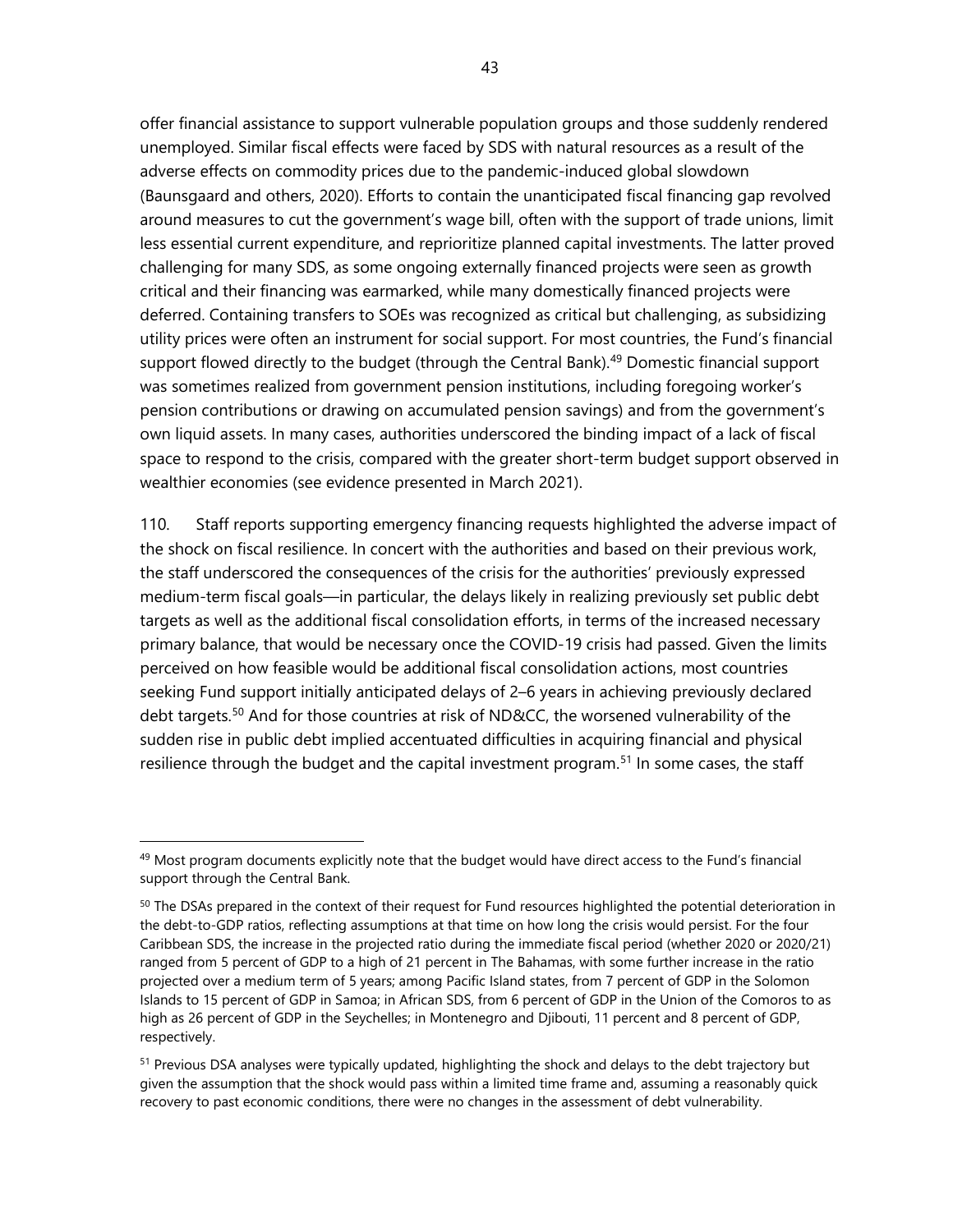underscored the desirability of formulating ex ante fiscal contingency plans that would facilitate an effective fiscal response to a future exogenous shock.

111. Furthermore, staff reports supporting this emergency financing underscored the important structural issues that would need to be tackled if an efficient and effective fiscal response to the COVID-19 pandemic were to be secured, particularly on the expenditure side. Most of these issues reflected numerous longstanding challenges identified in past surveillance, on the expenditure side, with many already the focus of ongoing CD from the IMF and other multilateral institutions, though made more difficult in the COVID-19 environment. These include weaknesses in PFM (particularly in budgeting), inefficiencies and inflexibilities in the budgeting and implementation of public investment projects, difficulties in the monitoring and management of SOEs, inadequacies in the targeting of subsidies and social assistance, and continuing problems in governance and transparency.

112. Responding to these challenges, FAD prepared detailed COVID-19-related advice in the form of "How-To" notes on the range of fiscal issues that SDS and other members are likely to encounter, all of which were made available on the IMF's public website: Special Series on COVID-19. These notes address revenue, expenditure, fiscal management, and social welfare issues.<sup>[52](#page-51-0)</sup> Additionally, two "How-To" notes provide practical quidelines on operational fiscal management issues: (i) developing and implementing a cash buffer policy to manage the government's liquidity position (Hürcan and others, 2020), and (ii) the management of public investment during a postcrisis recovery (Tandberg and Allen, 2021). The Strategy, Policy, and Review Department also issued a "How-To" note discussing important questions for both Fund staff and member states to consider in operationalizing the Fund's engagement on social spending policies both during and in the aftermath of the COVID-19 crisis (Murgasova and others, 2020).

# **B. Fiscal Lessons from the COVID-19 Crisis**

113. In the initial phase of the epidemic (though the summer of 2020), the Fund responded quickly and appropriately to the urgent need of SDS countries to the financial challenge caused by the COVID-19 crisis. It provided valuable advice and financial support for fiscal policies in SDS to meet their urgent health and economic needs. By focusing financial support through the

<span id="page-51-0"></span> $52$  Specifically, the notes address such issues as addressing the expenditure policy challenges in providing temporary relief for firms and households, ensuring transparency in emergency responses to the pandemic, guidance on health spending policies, assessing the role of universal transfers, the challenges of reaching households in need of assistance, gender equality impacts of the pandemic, strengthening tax policy and administration, the role of recovery contributions from high income and wealthy individuals, the role of COVID-19 funds created to respond to the pandemic, the impact on pension schemes, expenditure policies dealing with food insecurity, challenges for the fiscal budget in 2021, methods to mitigate corruption in budget execution during the pandemic, the impact on fiscal rules, challenges in cutting public wages in the context of reshuffling expenditure, addressing the impact on natural resource fiscal regimes. The material is available at [https://www.imf.org/en/Publications/SPROLLs/covid19-special-notes#fiscal.](https://www.imf.org/en/Publications/SPROLLs/covid19-special-notes#fiscal)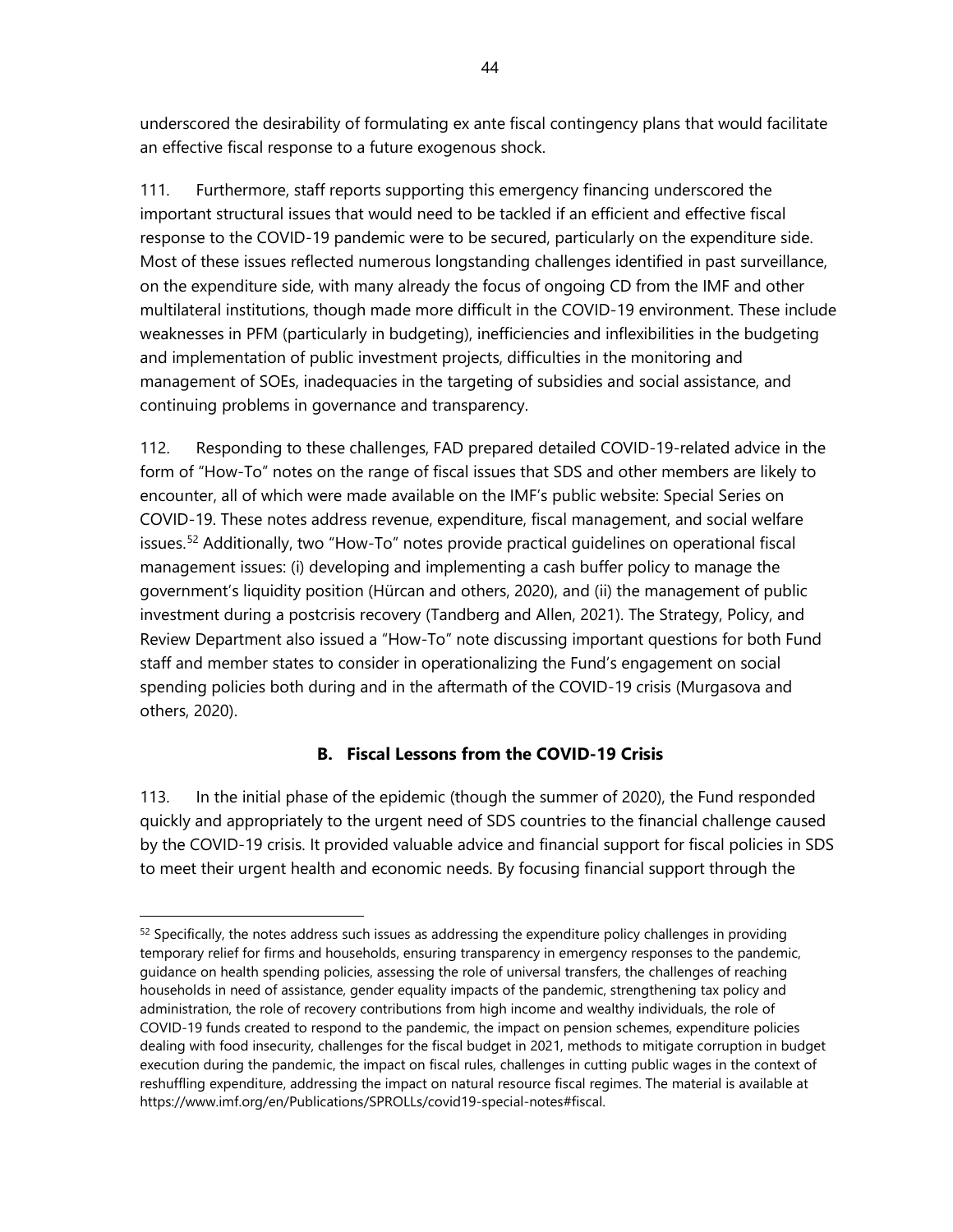Fund's emergency facilities, it did not require the country to address the serious policy reforms that would normally be required in an upper credit tranche program. However, for SDS most affected by the COVID-19 pandemic, the challenges are continuing. A recent staff paper (Goretti and others, 2021) highlights that the pandemic has been a setback that will take several years to overcome in terms of lost output and higher debt. And for many SDS with limited economic diversity, prospects are more dire particularly if there is a prolonged slump in export demand. Here, as noted in the previous paragraph, the Fund has actively sought to provide guidance on the critical fiscal policy challenges facing most SDS and other members as the crisis has continued through 2021.

114. Four key lessons emerge for the Fund's fiscal engagement with SDS going ahead. First, SDS will now be far weaker in terms of their base level of resiliency, with the crisis having eroded contingency budgets and resiliency funds, and added to their stock of debt, putting them more at risk if confronted by a future ND. This will create severe fiscal challenges that will require a revisiting of SDS tax systems, tolerance of inefficient and costly SOEs, government employment policies, and the generosity of civil service pension systems.

115. Second, the Fund's emphasis that lower income SDS should avoid non-concessional debt financing becomes even more important. SDS have leaned strongly towards ambitious infrastructural investment programs financed by non-concessional debt. While some investments have been motivated to achieve greater resiliency to the effects of CC (resettlement of populations exposed to sea level rise), others have sought to expand their tourism market potential (e.g., enlargement of airport terminals). The returns from such investments may now fall well short of those anticipated.

116. Third, the COVID-19 crisis has dramatically increased explicit public debt levels while eroding private sector assets. While the magnitude of the financial need of the SDS is relatively small by international standards, the IMF may need to play a more forceful role in catalysing support for these countries in exchange for a much greater emphasis on policy reforms, including stronger emphasis on accumulation of buffers rather than reduced debt levels.

117. Finally, the appropriate level of savings needed to foster fiscal resiliency in the face of potentially large periodic shocks may need to be reassessed. Recent staff papers on ND risks and CCPAs (Dabla-Norris and others, 2021; IMF, 2020) highlight an important distinction between: (i) programs of investment and adaptation that enhance resiliency by reducing the damages likely to be caused by NDs (such as, but not limited to "fast-moving" climate shocks, such as hurricanes/typhoons or locust infestations and "slow-moving" climate shocks associated with excessive drought or unanticipated patterns of precipitation); and (ii) a building up of resilience fund assets to address reconstruction and recovery outlays in the event of a ND. Staff have begun to urge countries to explicitly budget for the latter (at an annual rate that would cover the cost of a ND occurring at historic frequencies (or that suggested by the pace of CC) (e.g., Belize 2019 AIV; Dominica 2018 AIV; St. Lucia 2018 AIV; Solomon Islands, 2018 AIV), but not the former. The potential for future periodic shocks of COVID-19 dimensions has not been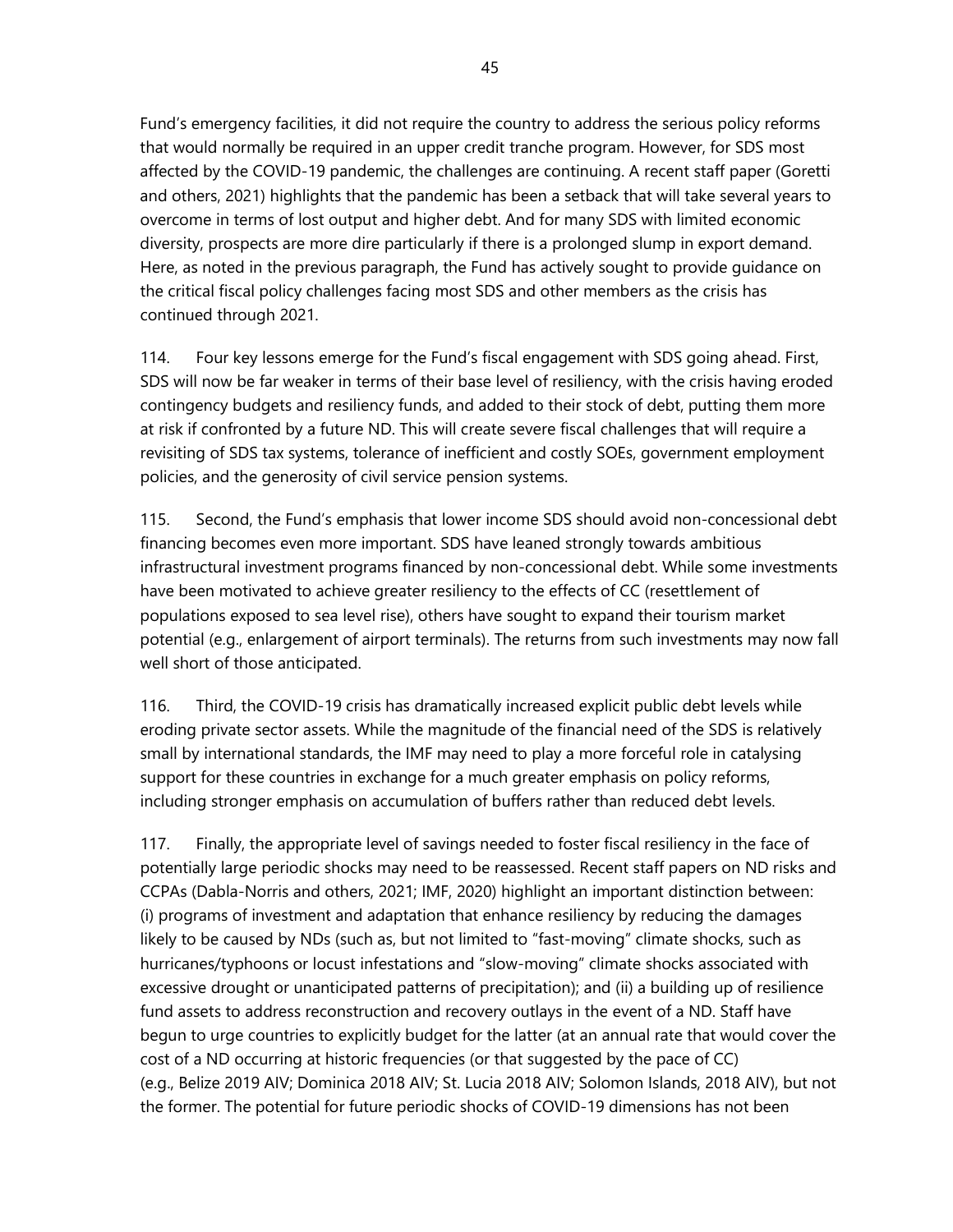factored into staff recommendations. Staff research also questions whether countries should explicitly incorporate private risk transfer mechanisms that would address large NDs, given the high cost of such mechanisms. This raises the question of whether countries should rely on the good will of larger countries in the event of catastrophic NDs.

#### **IX. FINDINGS AND CONCLUSIONS**

118. The background paper has assessed how well the Fund staff responded to both the changing environment and the changing perception of the fiscal policy issues confronting a group of countries faced by common challenges of "smallness" but nevertheless differing in many fundamental ways.

119. Until 2014, IMF staff did not explicitly differentiate their approach to analyzing fiscal policy in SDS economies from that used for other IMF members. But the subsequent years saw significant changes in how the IMF staff analyzed and provided advice on the fiscal challenges faced by SDS. Four changes were particularly noteworthy. First, many SDS were subject to dramatic NDs, mostly in the form of hurricanes and cyclones, that overturned the fiscal strategies of the affected countries. Increasingly, the Fund recognized that environmental forces would make such events more frequent and intense, necessitating a serious rethinking of what would be required to achieve fiscal resilience. Second, new policy research shed further light on the unusual and distinctive economic challenges faced by such small economies, highlighting the need for a more calibrated approach that took account of the unique policy challenges faced by SDS. By 2014, the IMF reflected this need for a differentiated approach in its first Staff Guidance Note on the Fund's Engagement with Small Developing States; further refinements were made in a revised 2017 Guidance Note. Third, some SDS introduced policy innovations in mobilizing government revenue that influenced the nature of their fiscal policy dialogue with the Fund. And finally, an even more unanticipated disaster—the COVID-19 pandemic—transformed the economic landscape of many SDS.

120. The documentary evidence makes it palpably clear that the IMF put in an enormous effort, particularly in the latter part of the evaluation period, in its work to address the particular fiscal problems faced by SDS. The evolution in the intensity and increased prioritization is manifest from Fund research efforts, the quantity and quality of surveillance analyses, the intensity of CD engagement and most importantly, from the new thinking embodied in the recent staff papers and Staff Guidance Notes related to SDS. The staff displayed enormous perseverance in seeking to help countries make progress on fiscal resilience and debt sustainability in the face of ND and pandemic setbacks that have gone beyond what risk assessment matrices would have anticipated.

121. The last half decade reveals the critical role that the Fund has played on fiscal policy in SDS by its direct engagement through surveillance, program work and CD. These efforts provided SDS with policy guidance, conceptual tools and detailed technical advice for managing and strengthening their fiscal policies and responding to the multiple challenges of CC, equity

46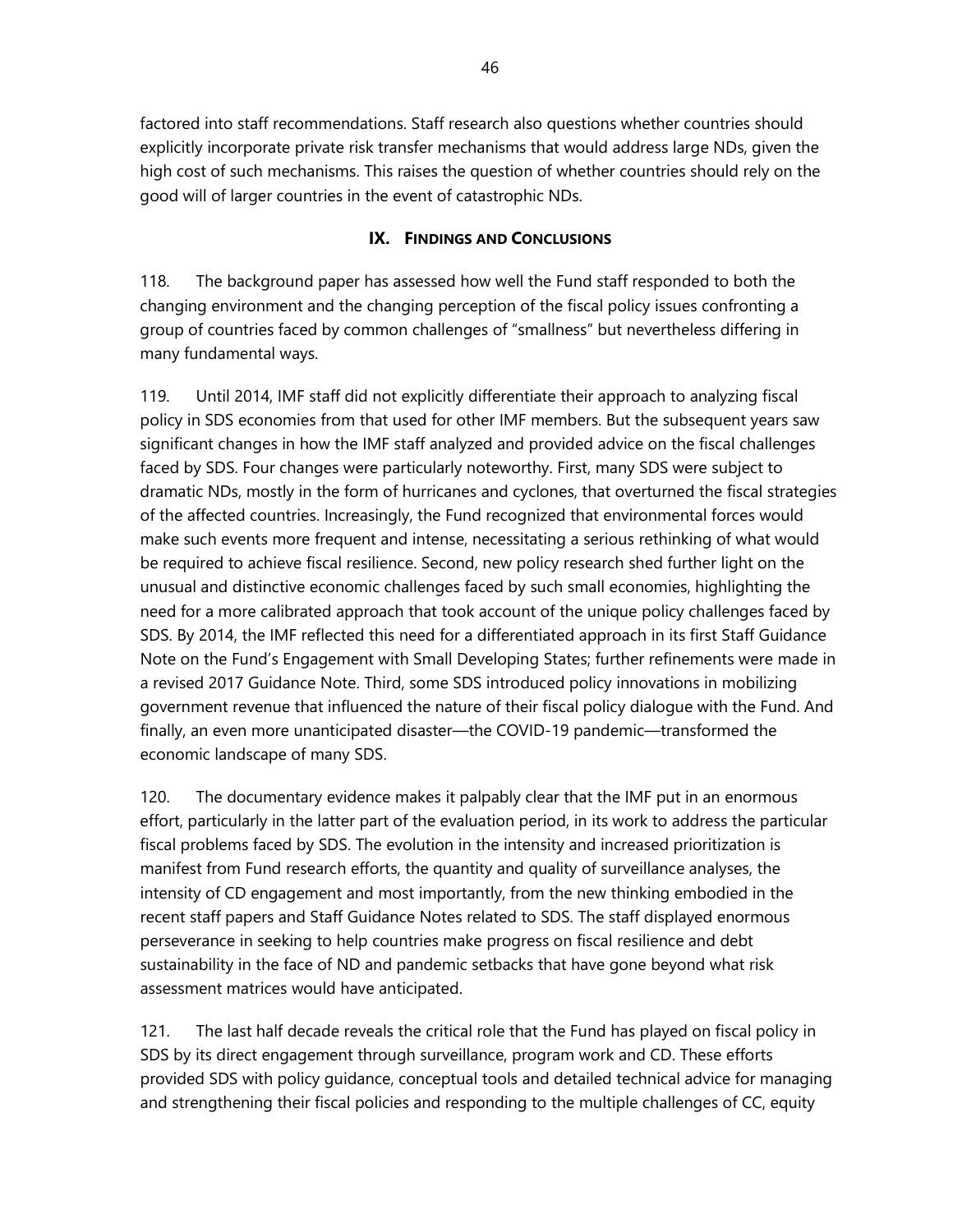disparities, and human capital limitations. The body of policy advice provided was abetted by the significant implicit CD support that it embodied. For SDS with limited managerial experience and capacity, operational CD work played a key role in supporting surveillance and program work incorporating the benefits of the Fund's experience with other countries, and external research findings. Whereas much of the policy guidance provided by CD on "bread and butter" fiscal issues (PFM, tax policy, revenue administration, and expenditure policy) could be said to draw on years of FAD policy practice, much of the thinking on managing the risks of ND&CC and the fine tuning of much of the macro fiscal issues for the SDS context evolved in real time. In addition, the RCDCs played an important role in providing continuing on-the-ground advice to support implementation and build communities of practice on fiscal issues.

122. The other body of fiscal "education" provided by Fund staff took place in the context of both organizing fiscal data in a conceptually meaningful format and in the preparation of alternative medium-term fiscal scenarios, risk assessment matrices, and DSAs with increasing attention to SDS vulnerabilities, including SOEs and CC. The latter not only clarified the baseline position implied by government policies but also suggested the impact of more active policies including key structural policy reforms. That said, while recognizing the substantial progress made, there are some gaps, including adequate treatment of the multiple exogenous shocks to which SDs are prone.

123. At a minimum, this kind of analytic work at the Fund and its translation into SDS analysis and advice is gradually enhancing the ability of local SDS economists to understand better the challenges and potential risks to be confronted. It is easy to underestimate how much this material stretched local officials working in SDS (compared to larger countries with much greater analytic capacity). But again, the efforts to date have exposed structural issues that will need further work by SDS in managing their finances, notably regarding asset-liability management for countries with significant sovereign wealth funds and natural resource endowments. Again, the pandemic has only worsened the state of these finances. The recent proposal to provide debt management experts in the Caribbean and Pacific RCDCs provides critically necessary institutional support, particularly with regard to judgments on fiscal risk exposure.

124. More broadly, the extent of traction of the Fund's fiscal work on SDS during the evaluation period has been mixed. The absorption of Fund policy advice by the small cadre of fiscal economists working on SDS, not to mention politicians and parliamentarians, was inevitably bound to be a slow process. By virtue of the relative infrequency of Fund consultation missions and the dominance of operational work by SDS finance ministry officials relative to the time available to absorb new ideas or implement new processes, policy action and institutional strengthening was halting and uneven. While the combination of heavy debt and looming CC issues should be sufficient to motivate more intense action, ultimately political economy factors, and the challenge of the day-to-day tasks dominate their fiscal focus at the expense of longerterm consolidation. The pandemic has certainly aggravated these obstacles.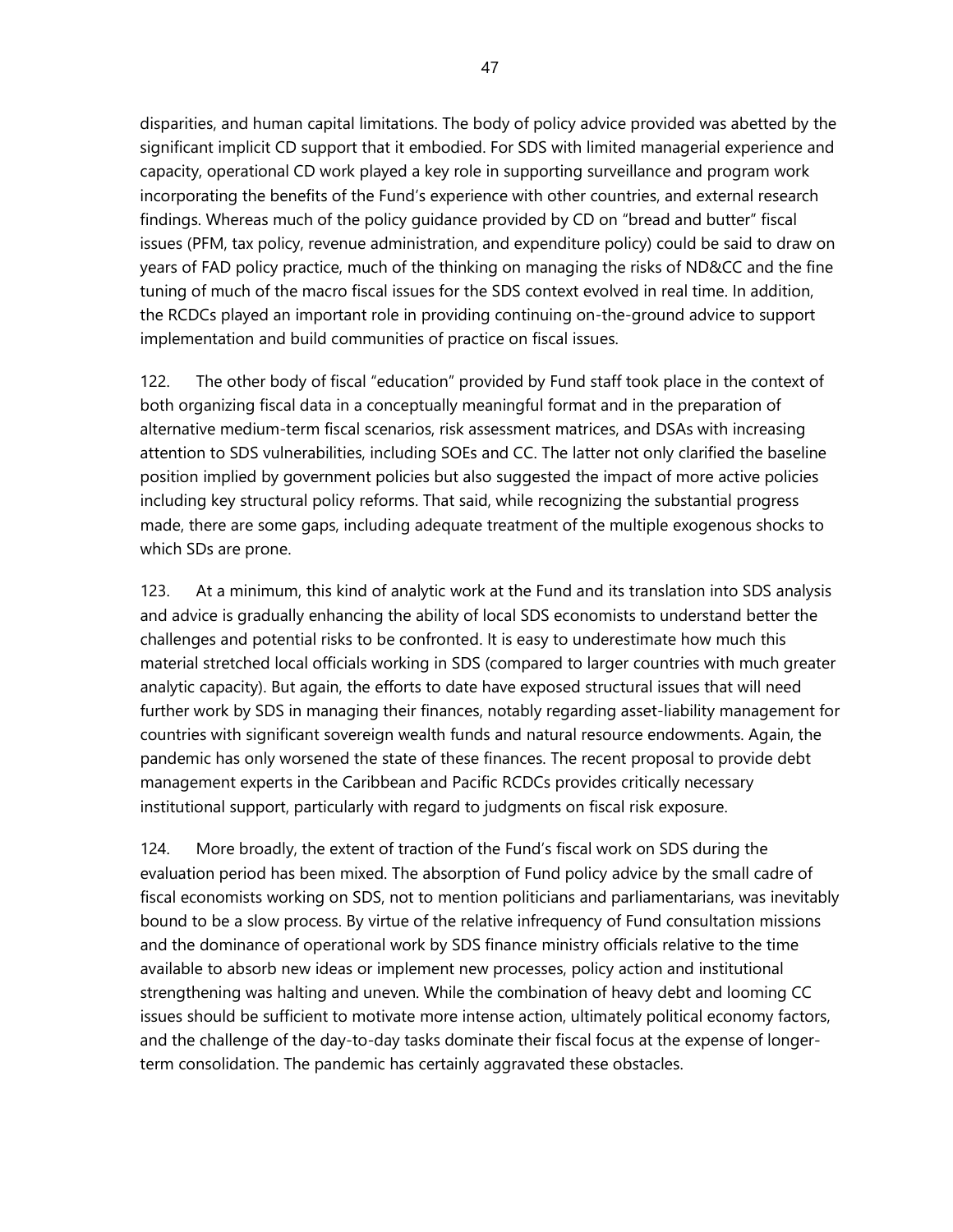125. If the criterion for achieving fiscal resiliency is a clear reduction in the debt-to-GDP ratio over the decade, the facts would suggest that the Fund's surveillance efforts during the evaluation period were not very successful. But such a simplistic judgment (even before the pandemic struck) would neither take account of the setbacks experienced by several countries due to ND shocks nor of the counterfactual of what their debts would have been absent the IMF's involvement. An examination of revenue and expenditure trends might provide at least some evidence that the Fund's efforts (along with those of other international organizations) promoted and enabled reforms that have allowed for the creation and better management of the available fiscal space.

126. Finally, the IMF's discussions on CC have laid the groundwork for meaningful integration of issues of climate-related NDs into fiscal policy discussions. Far more frequent now are calls by the staff that annual budget contributions should reflect the expected annual costs to the budget for relief and reconstruction that can be expected from anticipated typical (and manageable) climate events (though it remains to be seen whether many governments now actually include such contributions in their annual budgets). A number (though not all) of Caribbean and Pacific governments have also sought coverage for less frequent but more catastrophic events under two private sector risk transfer mechanisms, the Caribbean Catastrophe Risk Insurance Facility and the Pacific Catastrophic Risk Assessment and Financing Initiative. While the IMF cannot fully take credit for these actions (given the involvement of other multilateral institutions), its recent efforts to produce CCPAs at least contributes to the overall discussion.

127. But the challenges to SDS from CC for fiscal policy and sustainable development are still not consistently reflected in the Fund's surveillance advice, leading to the issues not being addressed in consultations with some potentially vulnerable countries. Moreover, NDs are only the leading edge of environmental effects which will further compromise SDS fiscal positions. Adaptation initiatives will be required to address such daunting challenges as sea level rise, coral bleaching, changing maritime temperatures affecting fisheries, and changing precipitation patterns) as the effects of CC intensify in coming decades. Even those non-island SDS with natural resources will, over time, confront pressures from global mitigation efforts and the impact of rising temperatures on water resources.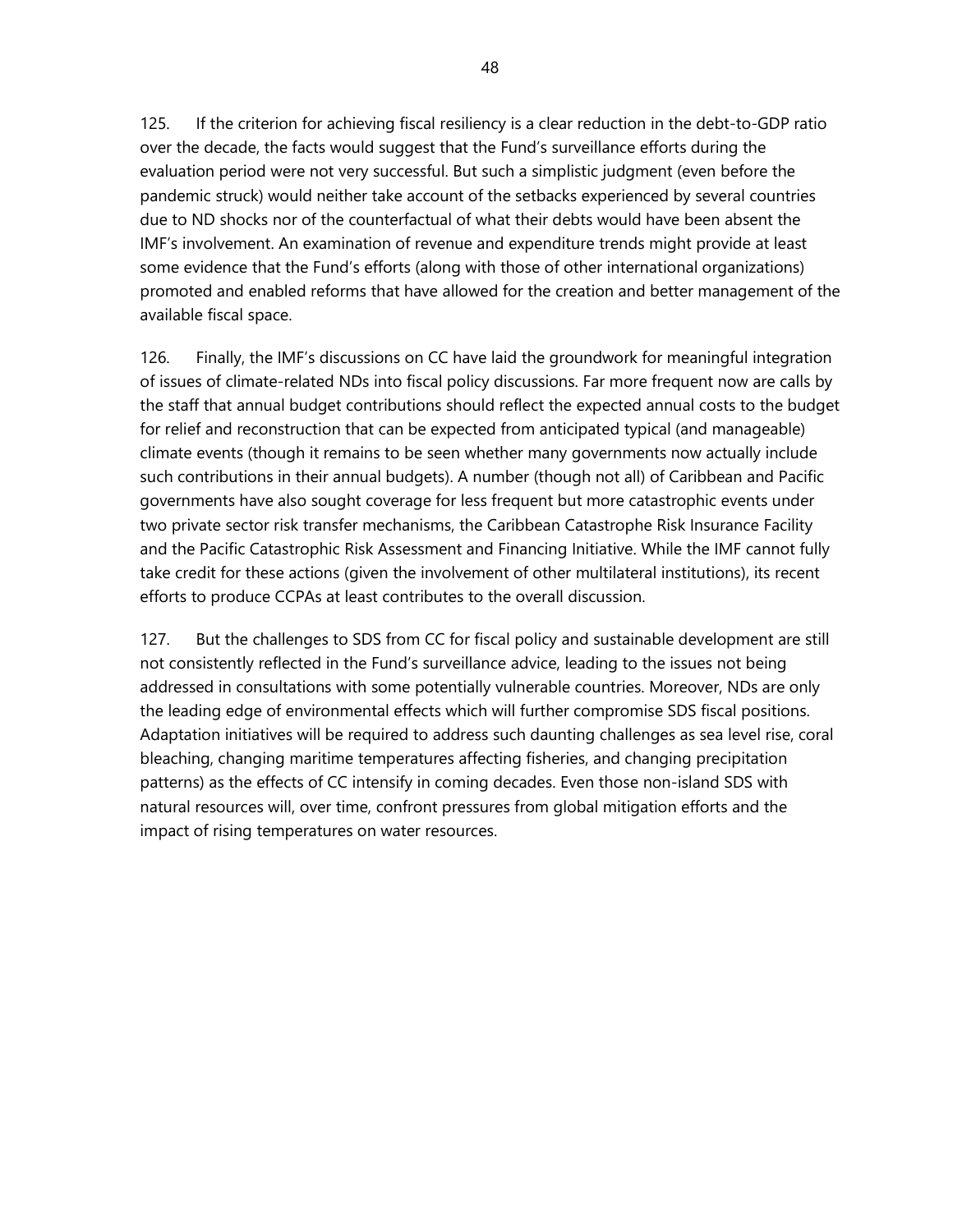#### **REFERENCES**

- Alichi, Ali, and others, 2019, "Fiscal Multipliers in Small States," IMF Working Paper 19/72 (Washington: International Monetary Fund).
- Allen, Richard, and others, 2020, "Review of the Public Financial Management Reform Strategy for Pacific Island Countries, 2010-2020," IMF Working Paper 20/183 (Washington: International Monetary Fund).
- Anthony, M., and others, 2020, "Barbados' 2018-19 Sovereign Debt Restructuring—A Sea Change?" IMF Working Paper 20/34 (Washington: International Monetary Fund).
- Baunsgaard, Thomas, and others, 2020, "Natural Resource Fiscal Regimes: Tax Policy Response," Special Series on Fiscal Policies to Respond to COVID-19 (Washington: International Monetary Fund).
- Cabezon, Ezequiel, Patrizia Tumbarello, and Yiqun Wu, 2015, "Strengthening Fiscal Frameworks and Improving the Spending Mix in Small States," IMF Working Paper 15/124 (Washington: International Monetary Fund).
- Cantelmo, 2019, "Policy Trade-Offs in Building Resilience to Natural Disasters: The Case of Saint Lucia," IMF Working Paper 19/54 (Washington: International Monetary Fund).
- Cebotari, Aliona, and Karim Youssef, 2020, "Natural Disaster Insurance for Sovereigns: Issues, Challenges and Optimality," IMF Working Paper 20/3 (Washington: International Monetary Fund).
- Cevik, Serhan and Vibha Nanda, 2020, "Riding the Storm: Fiscal Sustainability in the Caribbean," (Washington: International Monetary Fund).
- Cevik, Serhan and Guohua Huang, 2018, "Fiscal Policy: How to Manage the Fiscal Costs of Natural Disasters," Fiscal Affairs Department How To Note 18/03 (Washington: International Monetary Fund).
- Dabla-Norris, Era, and others, 2021, "Fiscal Policies to Address Climate Change in Asia and the Pacific," Asia and Pacific and Fiscal Affairs Department Paper Series No. 21/07 (Washington: International Monetary Fund).
- de las Casas, M. and S. Balasubramanian, 2022, "The Capacity Development Work of the IMF in Small Developing States," IEO background Paper No. BP/22-01/08 (Washington: International Monetary Fund).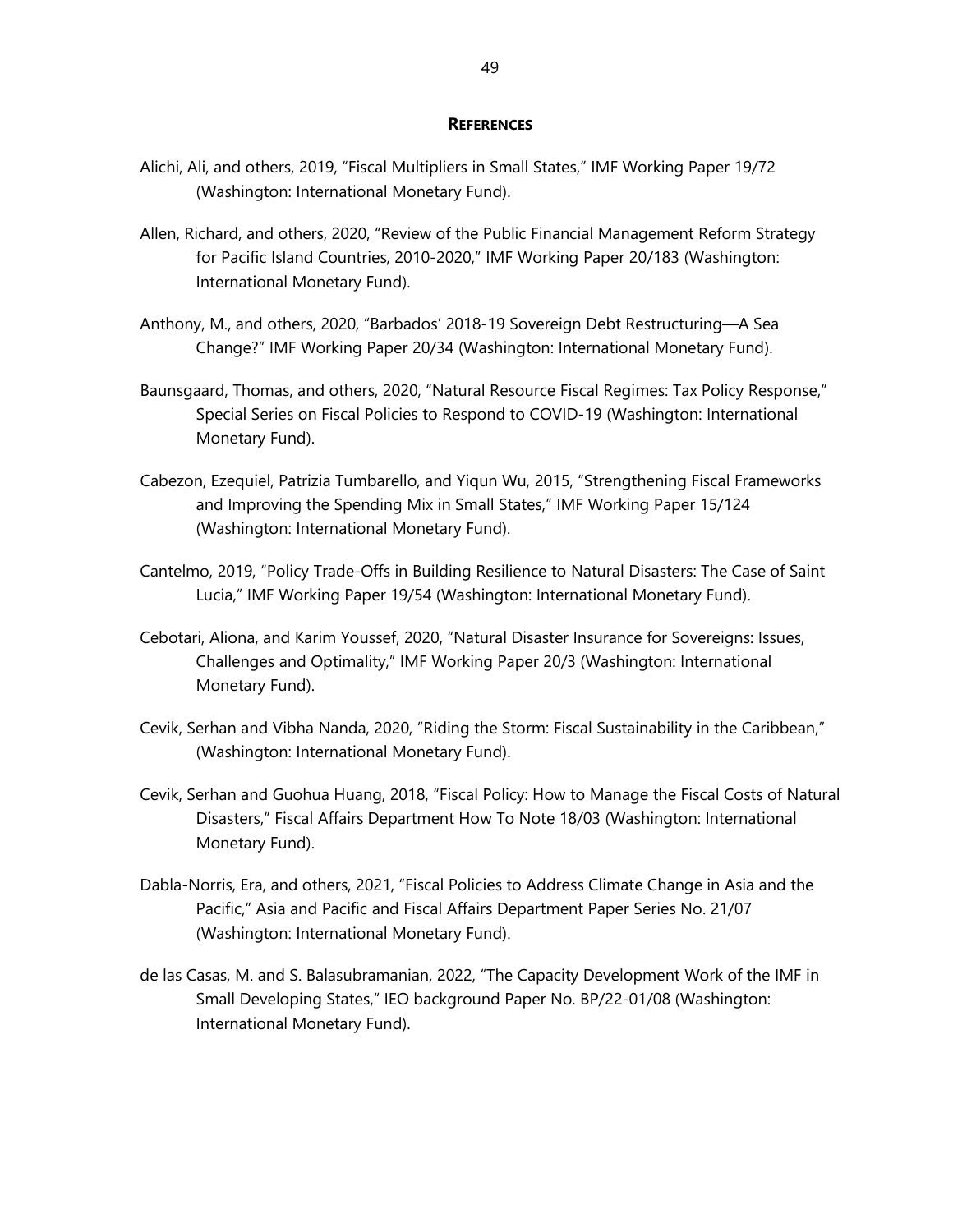- IMF, 2020, "Tonga: Technical Assistance Report—Climate Change Policy Assessment," IMF Country Report No. 20/212 (Washington).
- GermanWatch, 2020, Global Climate Risk Index 2020: "Who Suffers Most from Extreme Weather Events? Weather-Related Loss Events in 2018 and 1999 to 2018," available at [www.germanwatch.org.](http://www.germanwatch.org/)
- Gold, Judith, and Alla Myrvoda, 2017, "Managing Economic Citizenship Programs Inflows: Reducing Risk and Managing Benefits, Ch. 7 in *Unleashing Growth and Strengthening Resilience in the Caribbean*, Trevor Alleyne and others, eds. (Washington: International Monetary Fund).
- Gonzalez-Garcia, Jesus, Antonio Lemus, and Mico Mrkaic, 2013, "Fiscal Multipliers in the ECCU," IMF Working Paper 13/117 (Washington: International Monetary Fund).
- Goretti, Manuela, and others, 2021, "Tourism in the Post-Pandemic World: Economic Challenges and Opportunities for Asia-Pacific and Western Hemisphere," Asia and Pacific and Western Hemisphere Department Paper Series No. 21/02 (Washington: International Monetary Fund).
- Guy, K. and A. Belgrave, 2012, "Fiscal Multiplier in Microstates: Evidence from the Caribbean," International Advances in Economic Research, Vol. 18: 1, 74–86.
- Heller, Peter S., 2003, "Who Will Pay? Coping with Aging Societies, Climate Change and Other Long-Term Fiscal Challenge" (Washington: International Monetary Fund).
- Hürcan, Yasemin, Fatoş Koç, and Emre Balibek, 2020, "How to Set Up a Cash Buffer: A Practical Guide to Developing and Implementing a Cash Buffer Policy," Fiscal Affairs Department How To Note 20/04 (Washington: International Monetary Fund).
- Independent Evaluation Office of the International Monetary Fund (IEO), "The IMF Engagement with Small Developing States," (Washington: International Monetary Fund).
- International Monetary Fund (IMF), 2011, "Modernizing the Framework for Fiscal Policy and Public Debt Sustainability Analysis," August (Washington).
	- \_\_\_\_\_\_\_\_\_\_, 2012a, "Staff Guidance Note on the Fund's Engagement with Countries in Fragile Situations," April (Washington).
	- \_\_\_\_\_\_\_\_\_\_, 2012b, "Macroeconomic Policy Frameworks for Resource-Rich Developing Countries," August (Washington).
- $\_$ , 2013a, "Macroeconomic Issues in Small States and Implications for Fund Engagement,"  $\,$ February (Washington).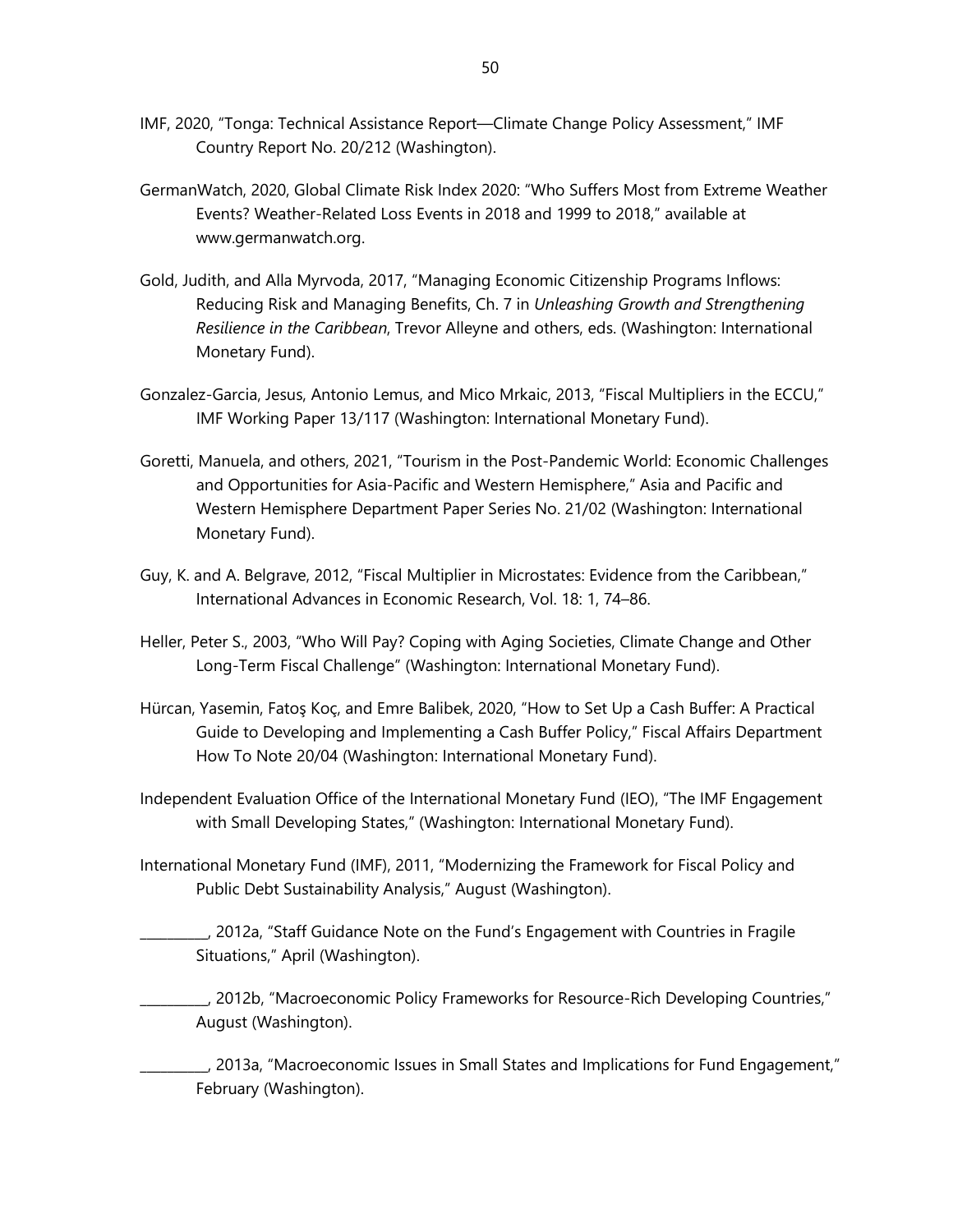\_\_\_\_\_\_\_\_\_\_, 2013b, "Asia and Pacific Small States—Raising Potential Growth and Enhancing Resilience to Shocks," February (Washington).

\_\_\_\_\_\_\_\_\_\_, 2013c, "Caribbean Small States—Challenges of High Debt and Low Growth," February (Washington).

\_\_\_\_\_\_\_\_\_\_, 2013d, "Staff Guidance Note for Public Debt Sustainability Analysis in Market-Access Countries," May (Washington).

\_\_\_\_\_\_\_\_\_\_, 2014, "Staff Guidance Note on the Fund's Engagement with Small Developing States," March (Washington).

\_\_\_\_\_\_\_\_\_\_, 2015a, "Macroeconomic Developments and Selected Issues in Small Developing States," March (Washington).

\_\_\_\_\_\_\_\_\_\_, 2015b, "St. Kitts and Nevis: Ex Post Evaluation of Exceptional Access Under the 2011 Stand-By Arrangement—Press Release; Staff Report; and Statement by the Executive Director for St. Kitts and Nevis," IMF Country Report No. 15/297, October (Washington).

\_\_\_\_\_\_\_\_\_\_, 2015c, "Guidance Note for Surveillance under Article IV Consultation," May (Washington).

\_\_\_\_\_\_\_\_\_\_, 2016, "Small States Resilience to Natural Disasters and Climate Change—Role for the IMF," December (Washington).

\_\_\_\_\_\_\_\_\_\_, 2017a, "Large Natural Disasters—Enhancing the Financial Safety Net for Developing Countries," May (Washington).

\_\_\_\_\_\_\_\_\_\_, 2017b, "Building Fiscal Capacity in Fragile States," June (Washington).

\_\_\_\_\_\_\_\_\_\_, 2017c, "Review of the Debt Sustainability Framework in Low-Income Countries: Proposed Reforms," September (Washington).

\_\_\_\_\_\_\_\_\_\_, 2017d, "Staff Guidance Note on the Fund's Engagement with Small Developing States," December (Washington).

\_\_\_\_\_\_\_\_\_\_, 2018a, "Guidance Note on the Bank-Fund Debt Sustainability Framework for Low-Income Countries" February (Washington).

\_\_\_\_\_\_\_\_\_\_, 2018b, "Review of 1997 Guidance Note on Governance - A Proposed Framework for Enhanced Fund Engagement," April (Washington).

\_\_\_\_\_\_\_\_\_\_, 2018c, "Public Investment Management Assessment: Review and Update," May (Washington).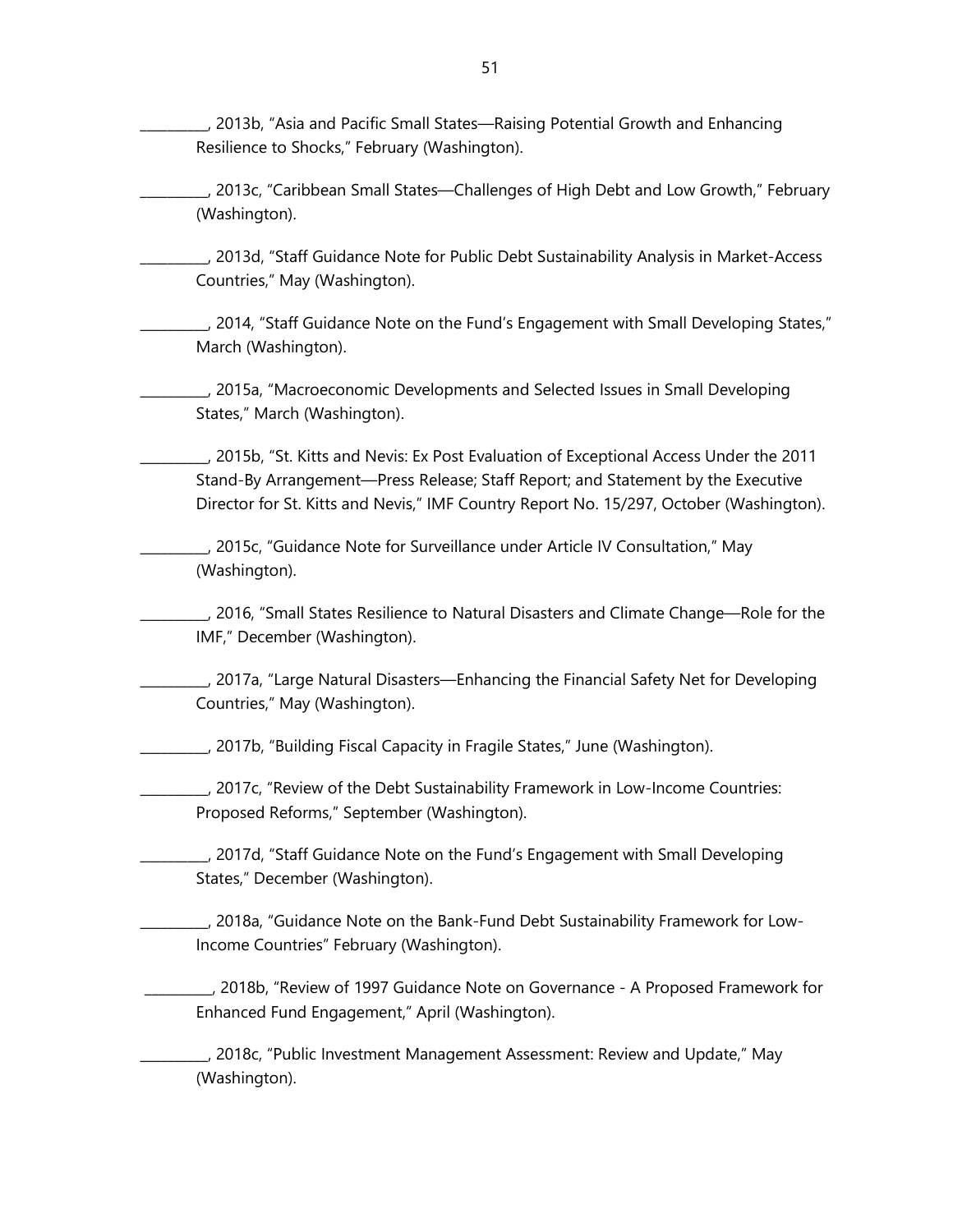- \_\_\_\_\_\_\_\_\_\_, 2018d, "Assessing Fiscal Space: An Update and Stocktaking," June (Washington).
- \_\_\_\_\_\_\_\_\_\_, 2019a, "Building Resilience in Developing Countries Vulnerable to Large Natural Disasters," June (Washington).
- \_\_\_\_\_\_\_\_\_\_, 2019b, "IMF Policies and Practices on Capacity Development," November (Washington).
- \_\_\_\_\_\_\_\_\_\_, 2020, "Update on the Joint IMF-World Bank Multipronged Approach to Address Debt Vulnerabilities," December (Washington).
- \_\_\_\_\_\_\_\_\_\_, 2021, "Review of the Debt Sustainability Framework for Market Access Countries," January (Washington).
- Kidd, Maureen, 2010, "Tax Administration in Small Economies," Fiscal Affairs Department Technical Notes and Manuals," April (Washington: International Monetary Fund).
- Kireyev, Alexei, 2018, "Macro-Fiscal Implications of Climate Change: The Case of Djibouti," IMF Working Paper 18/233, November (Washington: International Monetary Fund).
- Kronenberg, Roger P. and Hoe Ee Khor, 2016, "Economic Growth in the Pacific Island Countries— Challenges, Constraints and Policy Responses," Ch. 1 in Khor, Hoe Ee, Roger Kronenberg and Patrizia Tumbarello, eds., *Resilience and Growth in the Small States of the Pacific* (Washington: International Monetary Fund).
- Lee, Dongyeol, and others, 2018, "The Economic Impact of Natural Disasters in Pacific Island Countries" Adaptation and Preparedness," IMF Working Paper 18/108, May (Washington: International Monetary Fund).
- Lombardi, Domenico and Cyrus Rustomjee, 2022, "The IMF's Engagement on Natural Disasters and Climate Change Issues Affecting Small Developing States," IEO Background Paper No. BP/22-01/05 (Washington: International Monetary Fund).
- Maret, Xavier, 2022, "The IMF's Support to Small Developing States During the COVID-19 Pandemic," IEO Background Paper No. BP/22-01/09 (Washington: International Monetary Fund).
- Mitchell, Wayne, 2019, "Government Wage Bill Management and Civil Service Reform in the Eastern Caribbean Currency Union," IMF Working Paper 19/110, May (Washington: International Monetary Fund).
- Mitchell, Wayne, and others, 2020, "Strengthening Public Investment Management in the Eastern Caribbean Currency Union: Getting more bang for the Dollar!" IMF Working Paper 20/177, August (Washington: International Monetary Fund).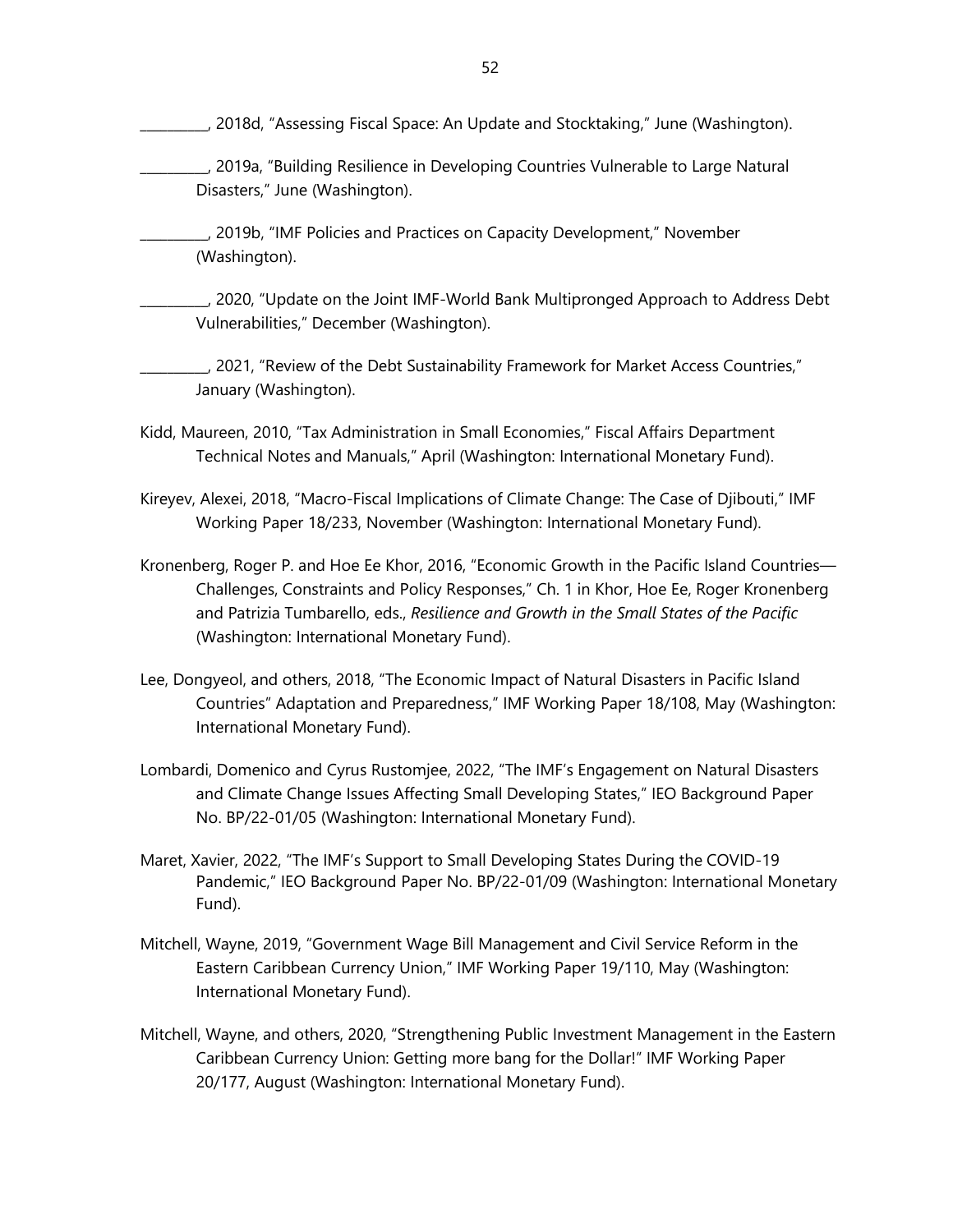- Murgasova, Zuzana and others, 2020, "How to Operationalize IMF Engagement on Social Spending during and in the aftermath of the COVID-19 Crisis," Strategy, Policy and Review Department How To Note 20/02 (Washington: International Monetary Fund).
- Nakatani, Ryota, 2019, "A Possible Approach to Fiscal Rules in Small Islands—Incorporating Natural Disasters and Climate Change," IMF Working Paper 19/186, September (Washington: International Monetary Fund).
- Nishizawa, Hidetaka, Scott Roger, and Huan Zhang, 2019, "Fiscal Buffers for Natural Disasters in Pacific Island Countries," IMF Working Paper 19/152, July (Washington: International Monetary Fund).
- Okwuokei, Joel Chiedu, and Bert van Selm, 2017, "Debt Restructuring in the Caribbean—The Recent Experience," in *Unleashing Growth and Strengthening Resilience in the Caribbean*, Srinivasan, and others, eds., November (Washington, International Monetary Fund).
- Srinivasan, Krishna, and others, 2017, "Fiscal Challenges in the Caribbean: Coping with Natural Disasters," in Unleashing Growth and Strengthening Resilience in the Caribbean," ed. Trevor Alleyne, and others (Washington: International Monetary Fund).
- Tandberg, Eivind and Richard Allen, 2021, "How to Manage Public Investment during a Postcrisis Recovery," Fiscal Affairs Department How To Note 21/07 (Washington: International Monetary Fund).
- Towe, Christopher, and others, "Analyzing and Managing Fiscal Risks—Best Practices," IMF Informal Session Brief (June 2016).
- Watson, Kenneth, and others, 2015, "Independent External Mid-Term Evaluation, Caribbean Regional Technical Assistance Center (CARTAC Phase 4: Good to great," November, available at www.cartac.org.
- Woetzel, Jonathan, and others, 2020, "Reduced Dividends on Natural Capital," McKinsey and Company, June.
- Yartey, Charles Amo, 2012, "Challenges of Fiscal Consolidation and Debt Reduction in the Caribbean," IMF Working Paper 12/276, November (Washington: International Monetary Fund).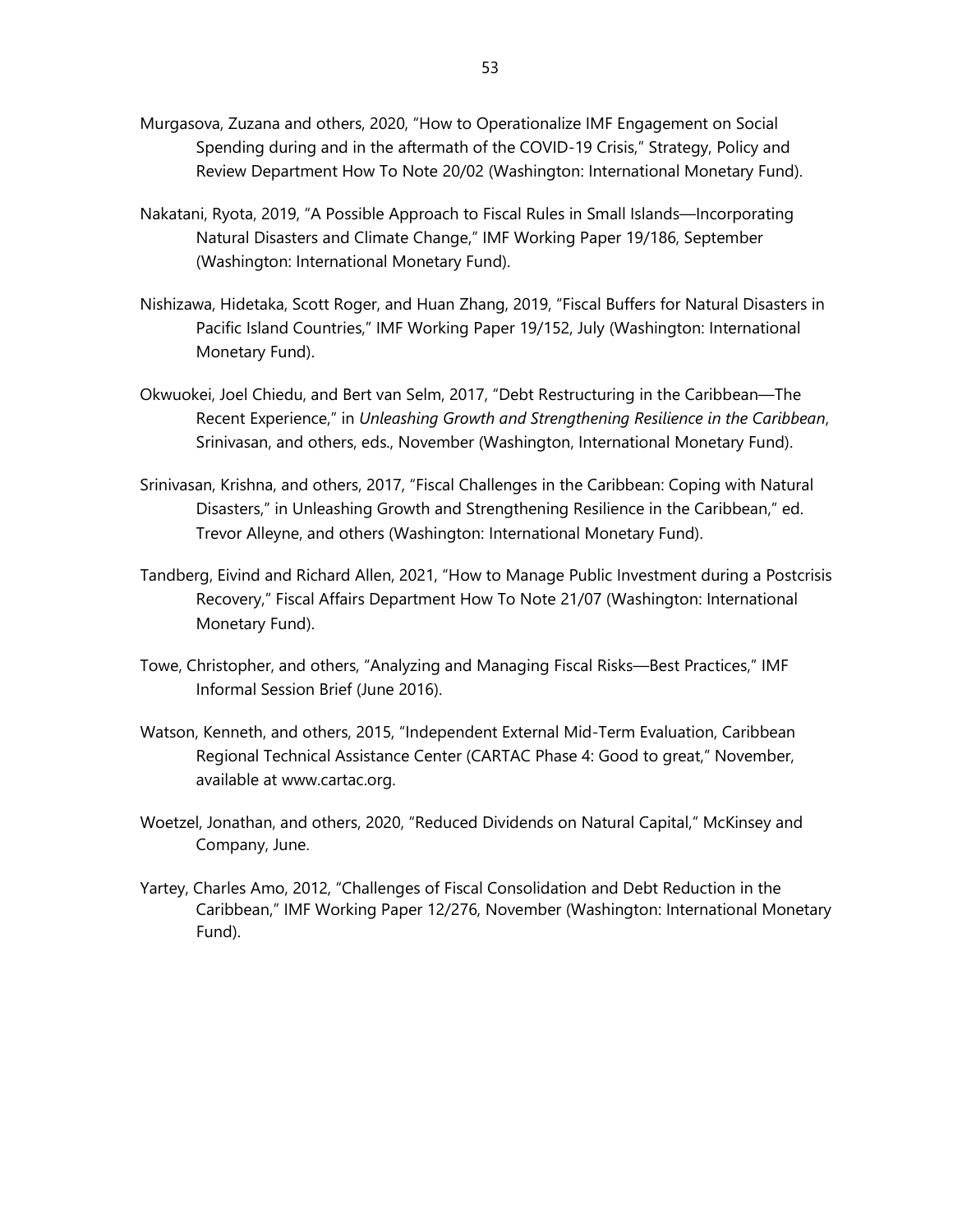#### **IMF EXECUTIVE BOARD COUNTRY DOCUMENTS**

- International Monetary Fund (IMF), 2017, Antigua and Barbuda: 2017 Article IV Consultation Staff Report, IMF Country Report (unpublished)
- \_\_\_\_\_\_\_\_\_\_, 2017, The Bahamas: 2017 Article IV Consultation Staff Report, IMF Country Report No 17/314 (October 2017) Washington DC.
- \_\_\_\_\_\_\_\_\_\_, 2019, The Bahamas: 2019 Article IV Consultation Staff Report, IMF Country Report No 19/198 (July 2019) Washington DC.
- \_\_\_\_\_\_\_\_\_\_, 2010, Barbados: 2010 Article IV Consultation Staff Report, IMF Country Report No 10/363, Washington DC.
- \_\_\_\_\_\_\_\_\_\_, 2012, Barbados: 2011 Article IV Consultation Staff Report, IMF Country Report No 12/7 January 2012), Washington DC.
- \_\_\_\_\_\_\_\_\_\_, 2014, Barbados: 2013 Article IV Consultation Staff Report, IMF Country Report No 14/52 (February 2014), Washington DC.
- \_\_\_\_\_\_\_\_\_\_, 2019, Barbados: 2019 Article IV Consultation Staff Report, IMF Country Report No 19/370 (December 2019), Washington DC.
- \_\_\_\_\_\_\_\_\_\_, 2011, Belize: 2010 Article IV Consultation Staff Report, IMF Country Report No 11/18 (January 2011), Washington DC.
- \_\_\_\_\_\_\_\_\_\_, 2011, Belize: 2011 Article IV Consultation Staff Report, IMF Country Report No 11/340 (December 2011), Washington DC.
	- \_\_\_\_\_\_\_\_\_\_, 2013, Belize: 2013 Article IV Consultation Staff Report, IMF Country Report No 13/227 (July 2013), Washington DC.
	- \_\_\_\_\_\_\_\_\_\_, 2018, Belize: 2018 Article IV Consultation Staff Report, IMF Country Report No 18/327 (November 2018), Washington DC.
- \_\_\_\_\_\_\_\_\_\_, 2018, Belize: Climate Change Policy Assessment, IMF Country Report No 18/329 (November 2018), Washington DC.
- \_\_\_\_\_\_\_\_\_\_, 2019, Belize: 2019 Article IV Consultation Staff Report, IMF Country Report No 19/364 (December 2019), Washington DC.
	- \_\_\_\_\_\_\_\_\_\_, 2014, Bhutan: Selected Issues Paper IMF Country Report No 14/179 (July 2014), Washington DC.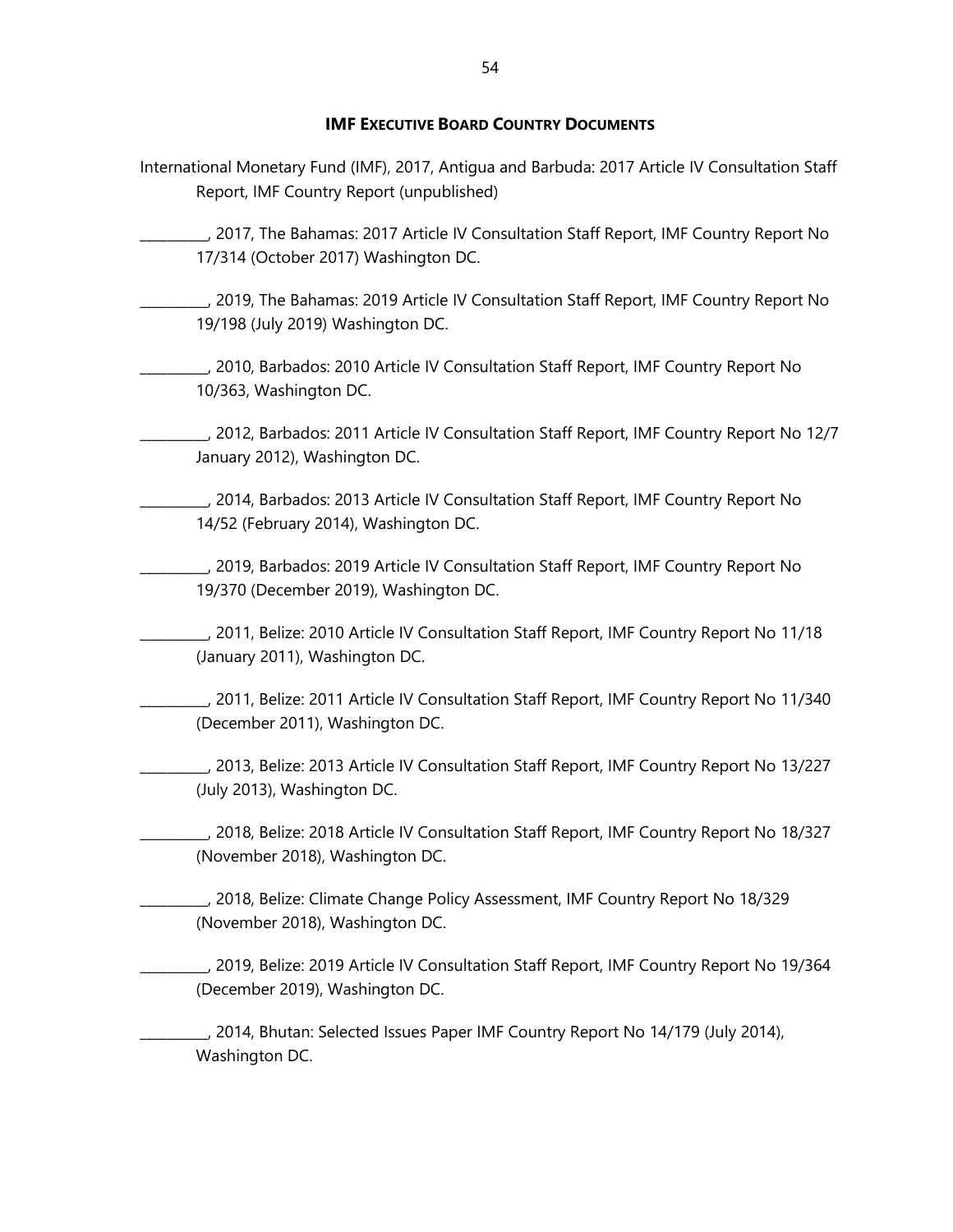\_\_\_\_\_\_\_\_\_\_, 2018, Bhutan: 2018 Article IV Consultation Staff Report, IMF Country Report No 18/300 (October 2018), Washington DC.

- \_\_\_\_\_\_\_\_\_\_, 2017, Djibouti: 2016 Article IV Consultation Staff Report, IMF Country Report No 17/87 (April 2017), Washington DC.
- \_\_\_\_\_\_\_\_\_\_, 2019, Djibouti: 2019 Article IV Consultation Staff Report, IMF Country Report No 19/314 (October 2019), Washington DC.
- \_\_\_\_\_\_\_\_\_\_, 2017, Dominica Selected Issues Paper IMF Country Report No 17/392 (December 2017), Washington DC.
- \_\_\_\_\_\_\_\_\_\_, 2018, Dominica: 2018 Article IV Consultation Staff Report, IMF Country Report No 18/265 (September 2018), Washington DC.
- \_\_\_\_\_\_\_\_\_\_, 2011, Eswatini: Staff Monitored Program Staff Report, IMF Country Report No 11/86 (April 2011), Washington DC.
	- \_\_\_\_\_\_\_\_\_\_, 2012, Eswatini: 2011 Article IV Consultation Staff Report, IMF Country Report No 12/37 (February 2012), Washington DC.
- \_\_\_\_\_\_\_\_\_\_, 2014, Eswatini: 2014 Article IV Consultation Staff Report, IMF Country Report No 14/223 (July 2014), Washington DC.
- \_\_\_\_\_\_\_\_\_\_, 2015, Eswatini: 2015 Article IV Consultation Staff Report, IMF Country Report No 15/353 (December 2015), Washington DC.
- \_\_\_\_\_\_\_\_\_\_, 2019, Fiji: 2018 Article IV Consultation Staff Report, IMF Country Report No 19/57 (February 2019), Washington DC.
	- \_\_\_\_\_\_\_\_\_\_, 2020, Fiji: 2019 Article IV Consultation Staff Report, IMF Country Report No 2020/80 (March 2020), Washington DC.
- \_\_\_\_\_\_\_\_\_\_, 2010, Grenada: Fifth Review Under the Extended Credit Facility, IMF Country Report No 10/139 (May 2010) Washington DC.
- \_\_\_\_\_\_\_\_\_\_, 2014, Grenada: Ex Post Assessment of Longer-Term Program Engagement, IMF Country Report No 14/19 (January 2014), Washington DC.
- \_\_\_\_\_\_\_\_\_\_, 2014, Grenada: First Review Under the Extended Credit Facility IMF Country Report No 14/363 (December 2014), Washington DC.
	- \_\_\_\_\_\_\_\_\_\_, 2014, Grenada: Article IV Consultation, IMF Country Report No 14/196 (July 2014), Washington DC.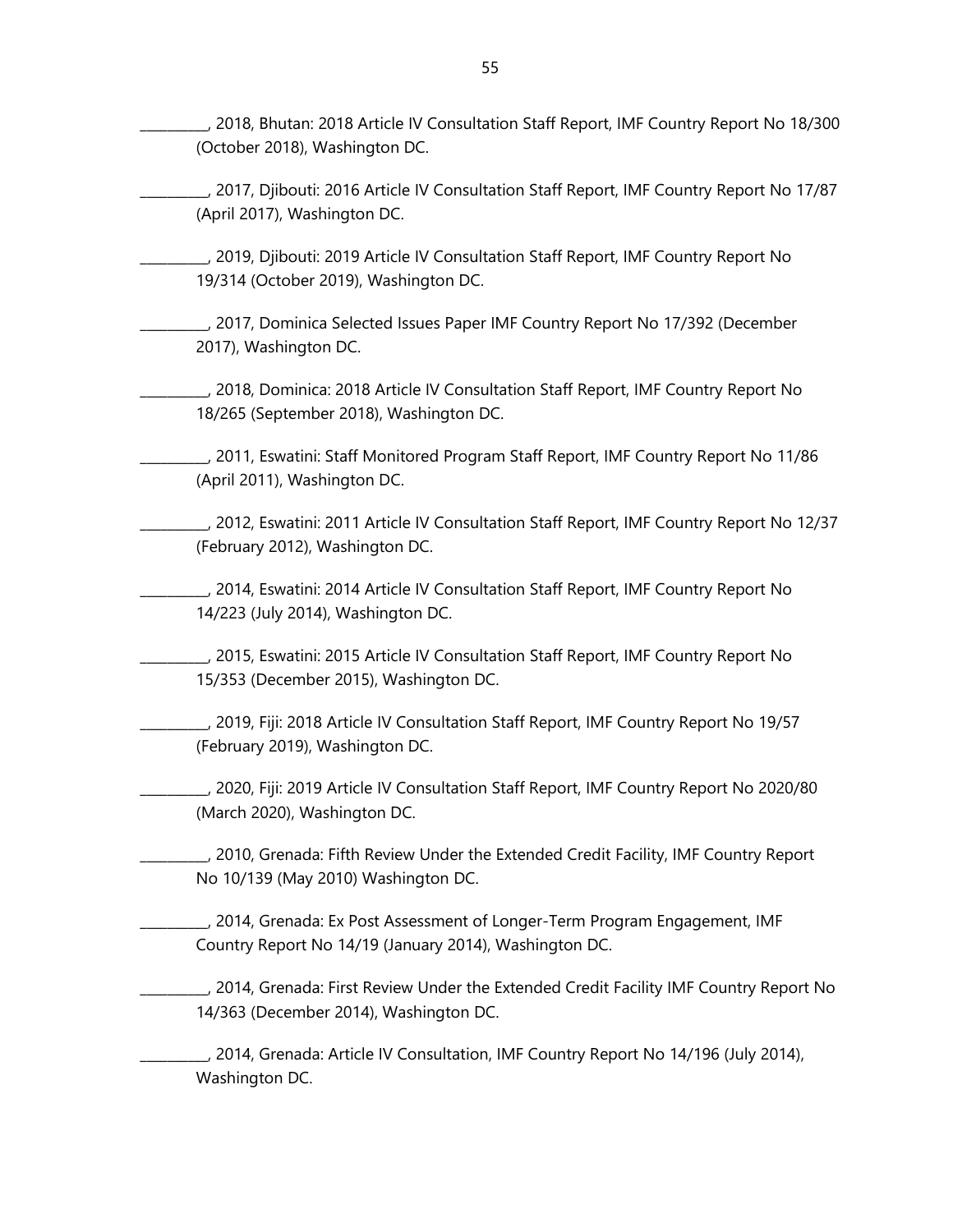\_\_\_\_\_\_\_\_\_\_, 2015, Grenada: Third Review Under the Extended Credit Facility, IMF Country Report No 15/333 (November 2013), Washington DC.

\_\_\_\_\_\_\_\_\_\_, 2016, Grenada: Fourth Review Under the Extended Credit Facility, IMF Country Report No 16/133 (May 2016), Washington DC.

\_\_\_\_\_\_\_\_\_\_, 2019, Grenada: Climate Change Policy Assessment, IMF Country Report No 19/193 (July 2019), Washington DC.

\_\_\_\_\_\_\_\_\_\_, 2014, Kiribati: 2014 Article IV Consultation Staff Report, IMF Country Report No 14/138 (May 2014), Washington DC.

\_\_\_\_\_\_\_\_\_\_, 2016, Kiribati: 2016 Article IV Consultation Staff Report, IMF Country Report No 16/392 (September 2016), Washington DC.

\_\_\_\_\_\_\_\_\_\_, 2017, Kiribati: 2017 Article IV Consultation Staff Report, IMF Country Report No 17/386 (December 2017), Washington DC.

\_\_\_\_\_\_\_\_\_\_, 2019, Kiribati: 2018 Article IV Consultation Staff Report, IMF Country Report No 19/26 (January 2019), Washington DC.

\_\_\_\_\_\_\_\_\_\_, 2019, Maldives: 2012 Article IV Consultation Staff Report, IMF Country Report No 19/283 (September 2019), Washington DC.

\_\_\_\_\_\_\_\_\_\_, 2016, Maldives: 2016 Article IV Consultation Staff Report, IMF Country Report No 16/135 (May 2016), Washington DC.

\_\_\_\_\_\_\_\_\_\_, 2017, Maldives: 2017 Article IV Consultation Staff Report, IMF Country Report No 17/357 (December 2017), Washington DC.

\_\_\_\_\_\_\_\_\_\_, 2019, Maldives: 2019 Article IV Consultation Staff Report, IMF Country Report No 19/156 (June 2019), Washington DC.

\_\_\_\_\_\_\_\_\_\_, 2017, Mauritius: Selected Issues Paper IMF Country Report No 17/363 (December 2017), Washington DC.

\_\_\_\_\_\_\_\_\_\_, 2016, Marshall Islands, Republic of: 2018 Article IV Consultation Staff Report, IMF Country Report No 16/260 (July 2016), Washington DC.

\_\_\_\_\_\_\_\_\_\_, 2018, Marshall Islands, Republic of: 2018 Article IV Consultation Staff Report, IMF Country Report No 18/270 (September 2018), Washington DC.

\_\_\_\_\_\_\_\_\_\_, 2019, Mauritius: 2019 Article IV Consultation Staff Report, IMF Country Report No 19/108 (April 2019), Washington DC.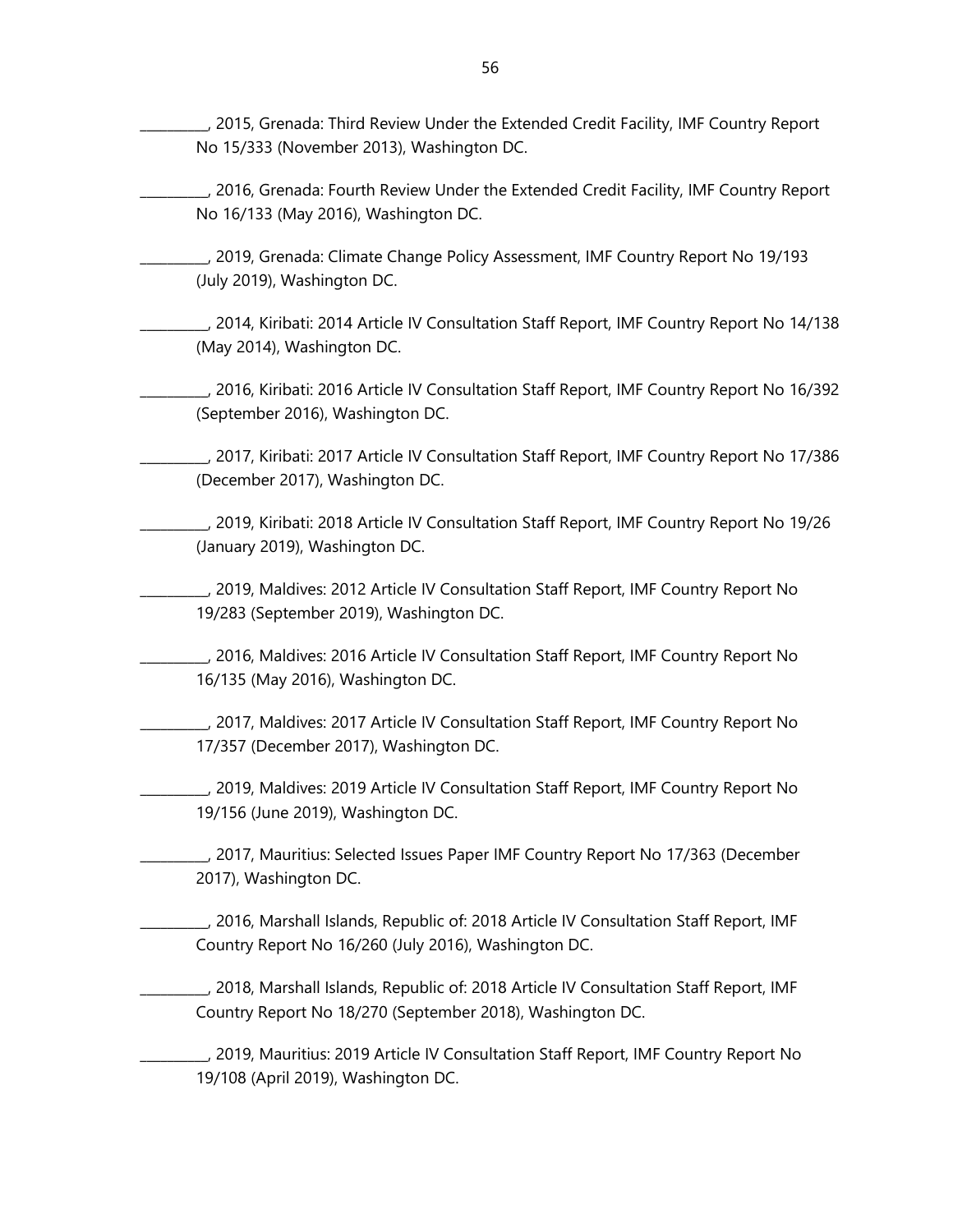\_\_\_\_\_\_\_\_\_\_, 2015, Micronesia, Federated States of: 2015 Article IV Consultation Staff Report, IMF Country Report No 15/128 (May 2015), Washington DC.

\_\_\_\_\_\_\_\_\_\_, 2017, Micronesia, Federated States of: 2017 Article IV Consultation Staff Report, IMF Country Report No 17/280 (September 2017), Washington DC.

\_\_\_\_\_\_\_\_\_\_, 2019, Micronesia, Federated States of: 2019 Article IV Consultation Staff Report, IMF Country Report No 19/288 (September 2019), Washington DC.

\_\_\_\_\_\_\_\_\_\_, 2019, Micronesia, Federated States of: Climate Change Policy Assessment, IMF Country Report No 19/192 (September 2019), Washington DC.

\_\_\_\_\_\_\_\_\_\_, 2017, Nauru: 2017 Article IV Consultation Staff Report, IMF Country Report No 17/82 (April 2017), Washington DC.

\_\_\_\_\_\_\_\_\_\_, 2020, Nauru: 2019 Article IV Consultation Staff Report, IMF Country Report No 2020/31 (January 2020), Washington DC.

\_\_\_\_\_\_\_\_\_\_, 2016, Palau, Republic of: 2016 Article IV Consultation Staff Report, IMF Country Report No 16/328 (October 2016), Washington DC.

\_\_\_\_\_\_\_\_\_\_, 2019, Palau, Republic of: 2018 Article IV Consultation Staff Report, IMF Country Report No 19/43 (February 2019), Washington DC.

\_\_\_\_\_\_\_\_\_\_, 2015, Samoa: 2015 Article IV Consultation Staff Report, IMF Country Report No 15/191 (July 2015), Washington DC.

\_\_\_\_\_\_\_\_\_\_, 2012, São Tomé and Principe, Democratic Republic of: Staff Report for the 2011 Article IV Consultation, IMF Country Report No 12/34 (February 2012), Washington DC.

\_\_\_\_\_\_\_\_\_\_, 2012a, São Tomé and Principe, Democratic Republic of: Request for Three Year Arrangement under the Extended Credit Facility: Staff Report, IMF Country Report No 12/216 (August 2012), Washington DC.

\_\_\_\_\_\_\_\_\_\_, 2015, São Tomé and Principe, Democratic Republic of: Request for Three Year Arrangement under the Extended Credit Facility: Staff Report, IMF Country Report No 15/196 (July 2015), Washington DC.

\_\_\_\_\_\_\_\_\_\_, 2018, São Tomé and Principe, Democratic Republic of: Staff Report for the 2018 Article IV Consultation and Fifth Review under the Extended Credit Facility, IMF Country Report No 18/251 (August 2018), Washington DC.

\_\_\_\_\_\_\_\_\_\_, 2019, São Tomé and Principe, Democratic Republic of: Request for a 40-month arrangement under the Extended Credit Facility; Staff Report, IMF Country Report No 19/315 (October 2019), Washington DC.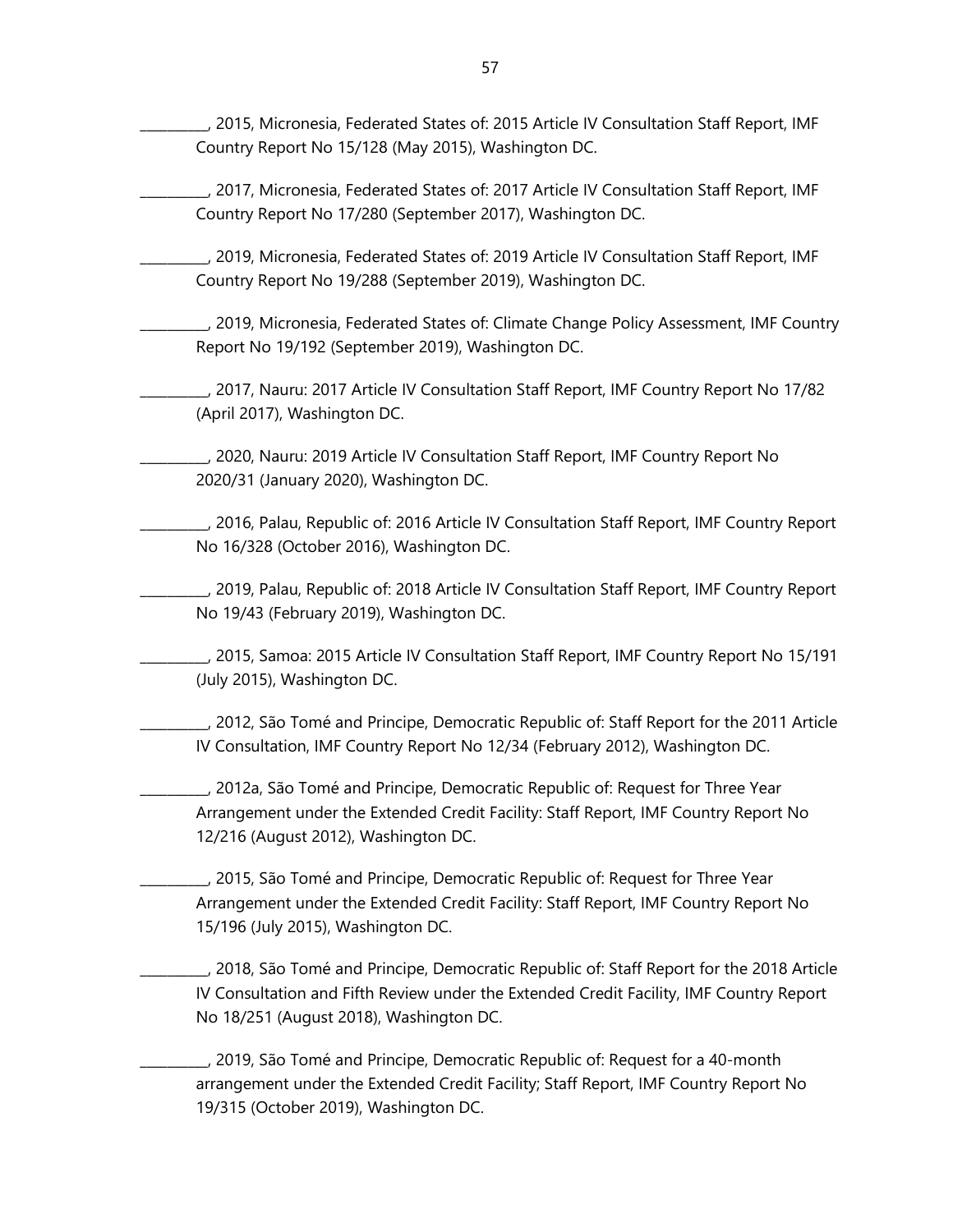\_\_\_\_\_\_\_\_\_\_, 2019, Seychelles: Staff Report for the 2017 Article IV Consultation and Sixth Review Under the Extended Arrangement, IMF Country Report No 17/160 (June 2017), Washington DC.

\_\_\_\_\_\_\_\_\_\_, 2019, Seychelles: Staff Report for the 2019 Article IV Consultation and Third Review Under the Policy Coordination Instrument, IMF Country Report No 19/194 (July 2019), Washington DC.

\_\_\_\_\_\_\_\_\_\_, 2017, Seychelles: 2017 Article IV Consultation Staff Report and Sixth Review under the Extended Arrangement, IMF Country Report No 17/160 (June 2017), Washington DC.

\_\_\_\_\_\_\_\_\_\_, IMF, 2017, Seychelles: Climate Change Policy Assessment, IMF Country Report No 17/162 (May 2017), Washington DC.

\_\_\_\_\_\_\_\_\_\_, 2018, Solomon Islands: 2018 Article IV Consultation Staff Report, IMF Country Report No 18/309 (November 2018), Washington DC.

\_\_\_\_\_\_\_\_\_\_, 2020, Solomon Islands: 2019 Article IV Consultation Staff Report, IMF Country Report No 20/49 (February 2020), Washington DC.

\_\_\_\_\_\_\_\_\_\_, 2016, Solomon Islands: Fifth and Sixth Reviews Under Extended Credit Facility Arrangement, IMF Country Report No 16/90 (March 2016), Washington DC.

\_\_\_\_\_\_\_\_\_\_, 2011, St. Kitts and Nevis: 2011 Article IV Consultation Staff Report and Request for Stand-by Arrangement, IMF Country Report No 11/272 (September 2011), Washington DC.

\_\_\_\_\_\_\_\_\_\_, 2014, St. Kitts and Nevis: Ninth and Final Review under the Stand-by Arrangement, IMF Country Report No 14/297 (June 2014), Washington DC.

\_\_\_\_\_\_\_\_\_\_, 2016, St. Kitts and Nevis: 2016 Article IV Consultation Staff Report, IMF Country Report No 16/250 (July 2016), Washington DC.

\_\_\_\_\_\_\_\_\_\_, 2017, St. Kitts and Nevis: 2017 Article IV Consultation Staff Report, IMF Country Report No 17/186 (July 2017), Washington DC.

\_\_\_\_\_\_\_\_\_\_, 2016, St. Lucia: 2015 Article IV Consultation Staff Report, IMF Country Report No 16/52 (February 2016), Washington DC.

\_\_\_\_\_\_\_\_\_\_, 2017, St. Lucia: 2017 Article IV Consultation Staff Report, IMF Country Report No 17/76 (March 2017), Washington DC.

\_\_\_\_\_\_\_\_\_\_, 2018, St. Lucia: 2018 Article IV Consultation Staff Report, IMF Country Report No 18/179 (June 2018), Washington DC.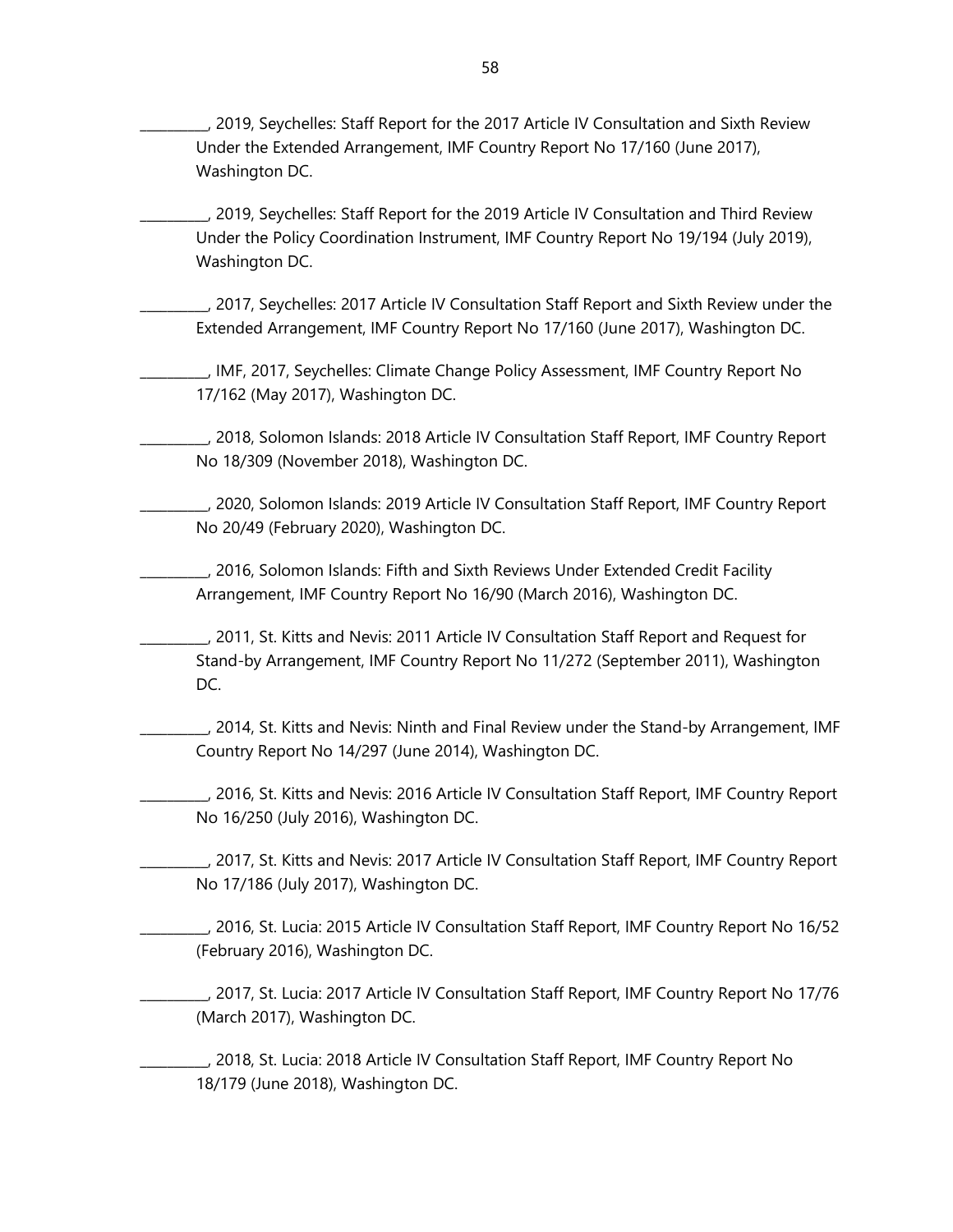\_\_\_\_\_\_\_\_\_\_, 2018, St. Lucia: Climate Change Policy Assessment, IMF Country Report No 18/181 (June 2018), Washington DC.

\_\_\_\_\_\_\_\_\_\_, 2015, St. Vincent and the Grenadines: 2014 Article IV Consultation Staff Report, IMF Country Report No 15/259 (September 2015), Washington DC.

\_\_\_\_\_\_\_\_\_\_, 2016, St. Vincent and the Grenadines: 2016 Article IV Consultation Staff Report, IMF Country Report No 16/243 (July 2016), Washington DC.

\_\_\_\_\_\_\_\_\_\_, 2019, St. Vincent and the Grenadines: 2018 Article IV Consultation Staff Report, IMF Country Report No 19/66 (February 2019), Washington DC.

\_\_\_\_\_\_\_\_\_\_, 2016, Tonga: 2016 Article IV Consultation Staff Report, IMF Country Report No 16/178 (June 2016), Washington DC.

\_\_\_\_\_\_\_\_\_\_, 2018, Tonga: 2017 Article IV Consultation Staff Report, IMF Country Report No 18/12 (January 2018), Washington DC.

\_\_\_\_\_\_\_\_\_\_, 2020, Tonga: Technical Assistance Report - Climate Change Policy Assessment, IMF Country Report No 2020/212 (June 2020), Washington DC.

\_\_\_\_\_\_\_\_\_\_, 2012, Trinidad and Tobago: 2011 Article IV Consultation Staff Report, IMF Country Report No 12/127 (September 2012), Washington DC.

\_\_\_\_\_\_\_\_\_\_, 2014, Trinidad and Tobago: 2014 Article IV Consultation Staff Report, IMF Country Report No 14/271 (September 2014), Washington DC.

\_\_\_\_\_\_\_\_\_\_, 2016, Trinidad and Tobago: 2016 Article IV Consultation Staff Report, IMF Country Report No 16/204 (June 2016), Washington DC.

\_\_\_\_\_\_\_\_\_\_, 2018, Trinidad and Tobago: 2018 Article IV Consultation Staff Report, IMF Country Report No 18/285 (September 2018), Washington DC.

\_\_\_\_\_\_\_\_\_\_, 2014, Tuvalu: 2014 Article IV Consultation Staff Report, IMF Country Report No 14/253 (August 2014), Washington DC.

\_\_\_\_\_\_\_\_\_\_, 2016, Tuvalu: 2016 Article IV Consultation Staff Report, IMF Country Report No 16/323 (October 2016), Washington DC.

\_\_\_\_\_\_\_\_\_\_, 2018, Tuvalu: 2018 Article IV Consultation Staff Report, IMF Country Report No 18/209 (July 2018), Washington DC.

\_\_\_\_\_\_\_\_\_\_, 2015, Vanuatu: Staff Report for the 2015 Article IV Consultation and Request for Disbursement Under the Rapid Credit Facility and Purchase Under the Rapid Facility Instrument, IMF Country Report No 15/149 (June 2015), Washington DC.